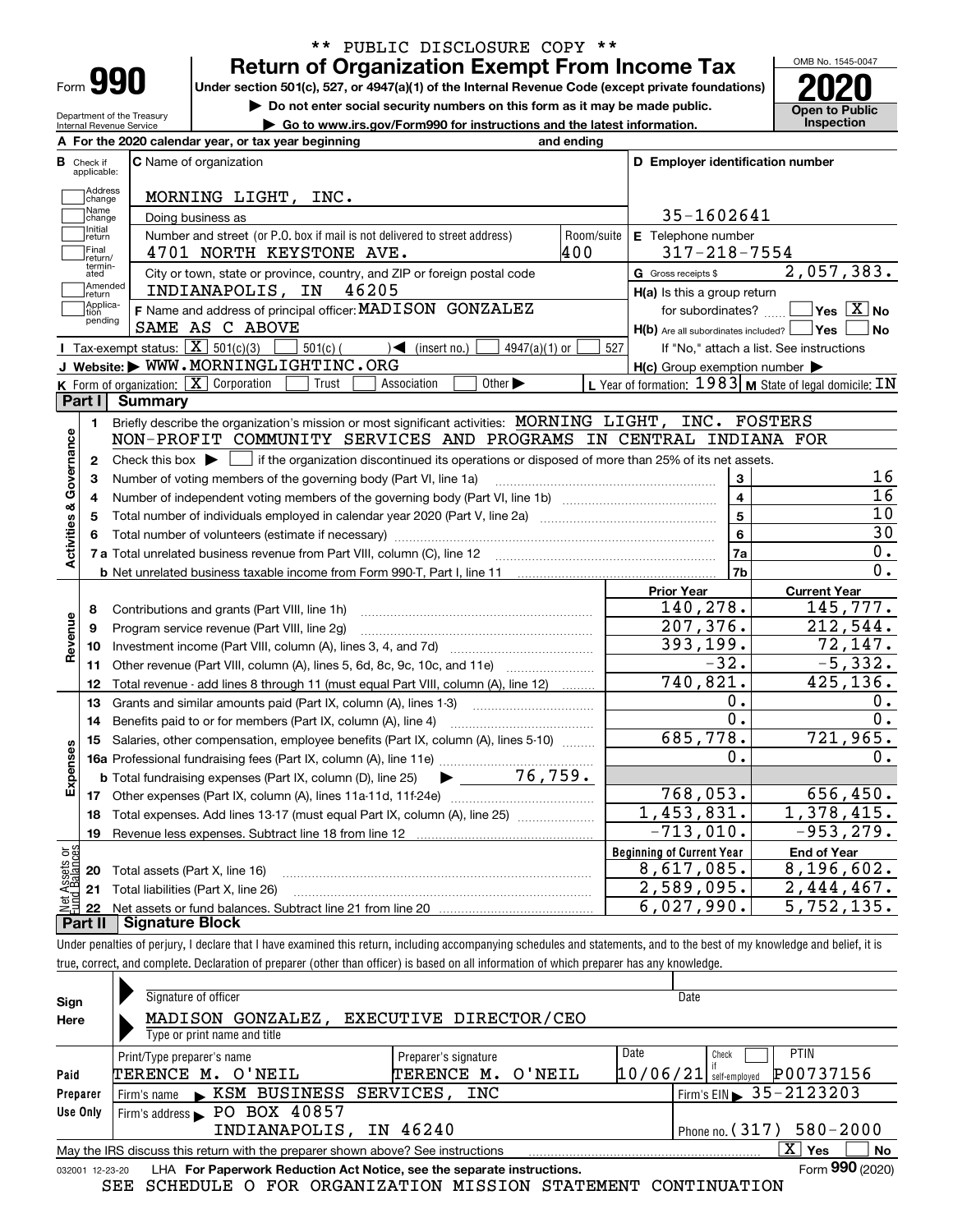|              | MORNING LIGHT, INC.<br>Form 990 (2020)                                                                                                       | 35-1602641                             | Page 2 |
|--------------|----------------------------------------------------------------------------------------------------------------------------------------------|----------------------------------------|--------|
|              | <b>Statement of Program Service Accomplishments</b><br>Part III                                                                              |                                        |        |
|              | Check if Schedule O contains a response or note to any line in this Part III                                                                 |                                        |        |
| 1            | Briefly describe the organization's mission:                                                                                                 |                                        |        |
|              | MORNING LIGHT, INC. FOSTERS NON-PROFIT COMMUNITY SERVICES AND PROGRAMS<br>IN CENTRAL INDIANA FOR THE TERMINALLY ILL, SENIORS AND FAMILIES OF |                                        |        |
|              | LIMITED MEANS IN NEED OF HEALTH, WELLNESS OR END OF LIFE CARE.                                                                               |                                        |        |
|              |                                                                                                                                              |                                        |        |
| $\mathbf{2}$ | Did the organization undertake any significant program services during the year which were not listed on the                                 |                                        |        |
|              | prior Form 990 or 990-EZ?                                                                                                                    | $Yes \quad X \quad No$                 |        |
|              | If "Yes," describe these new services on Schedule O.                                                                                         |                                        |        |
| 3            | Did the organization cease conducting, or make significant changes in how it conducts, any program services?                                 | $\sqrt{}$ Yes $\sqrt{}$ X $\sqrt{}$ No |        |
|              | If "Yes," describe these changes on Schedule O.                                                                                              |                                        |        |
| 4            | Describe the organization's program service accomplishments for each of its three largest program services, as measured by expenses.         |                                        |        |
|              | Section 501(c)(3) and 501(c)(4) organizations are required to report the amount of grants and allocations to others, the total expenses, and |                                        |        |
|              | revenue, if any, for each program service reported.<br>$971, 500$ $\cdot$ including grants of \$                                             |                                        | 4,841. |
| 4a           | (Code:<br>(Expenses \$<br>ABBIE HUNT BRYCE HOME: PROVIDES FREE ACCOMODATIONS AND LIVING SUPPORT                                              | ) (Revenue \$                          |        |
|              | FOR HOSPICE PATIENTS WHO HAVE NO OTHER APPROPRIATE LIVING ARRANGEMENTS                                                                       |                                        |        |
|              | IN THEIR TERMINALLY ILL CONDITION. THE ABBIE HUNT BRYCE HOME SERVES                                                                          |                                        |        |
|              | 40-60 PEOPLE ANNUALLY. IT ALSO PROVIDES FREE HOUSING FOR SELECT                                                                              |                                        |        |
|              | HOMELESS PATIENTS RECOVERING FROM SURGERY AND FOR HOSPICE RESPITE.                                                                           |                                        |        |
|              |                                                                                                                                              |                                        |        |
|              |                                                                                                                                              |                                        |        |
|              |                                                                                                                                              |                                        |        |
|              |                                                                                                                                              |                                        |        |
|              |                                                                                                                                              |                                        |        |
|              |                                                                                                                                              |                                        |        |
| 4b           | $107$ , $945$ . including grants of \$<br>(Expenses \$<br>(Code:                                                                             | 212,544.<br>) (Revenue \$              |        |
|              | PENNWOOD PLACE APARTMENTS: PROVIDES SUBSIDIZED LIVING ARRANGEMENTS FOR                                                                       |                                        |        |
|              | SENIORS. ITS 35 UNITS OPERATE AT 97% CAPACITY ANNUALLY. RELATED                                                                              |                                        |        |
|              | PROGRAMS, SUCH AS OFFSITE EVENTS, COMPUTER TRAINING, ONSITE                                                                                  |                                        |        |
|              | CELEBRATIONS, AND HEALTH-RELATED SPEAKERS/ACTIVITIES INVOLVE MORE THAN                                                                       |                                        |        |
|              | 300 PARTICIPANTS.                                                                                                                            |                                        |        |
|              |                                                                                                                                              |                                        |        |
|              |                                                                                                                                              |                                        |        |
|              |                                                                                                                                              |                                        |        |
|              |                                                                                                                                              |                                        |        |
|              |                                                                                                                                              |                                        |        |
|              |                                                                                                                                              |                                        |        |
| 4c           | $\left(\text{Code:}\right)$ $\left(\text{Expenses $}\right)$<br>including grants of \$                                                       | ) (Revenue \$                          |        |
|              |                                                                                                                                              |                                        |        |
|              |                                                                                                                                              |                                        |        |
|              |                                                                                                                                              |                                        |        |
|              |                                                                                                                                              |                                        |        |
|              |                                                                                                                                              |                                        |        |
|              |                                                                                                                                              |                                        |        |
|              |                                                                                                                                              |                                        |        |
|              |                                                                                                                                              |                                        |        |
|              |                                                                                                                                              |                                        |        |
|              |                                                                                                                                              |                                        |        |
|              |                                                                                                                                              |                                        |        |
| 4d           | Other program services (Describe on Schedule O.)                                                                                             |                                        |        |
|              | (Expenses \$<br>(Revenue \$<br>including grants of \$                                                                                        |                                        |        |
| 4е           | 1,079,445.<br>Total program service expenses                                                                                                 |                                        |        |
|              |                                                                                                                                              | Form 990 (2020)                        |        |
|              | 032002 12-23-20<br>3                                                                                                                         |                                        |        |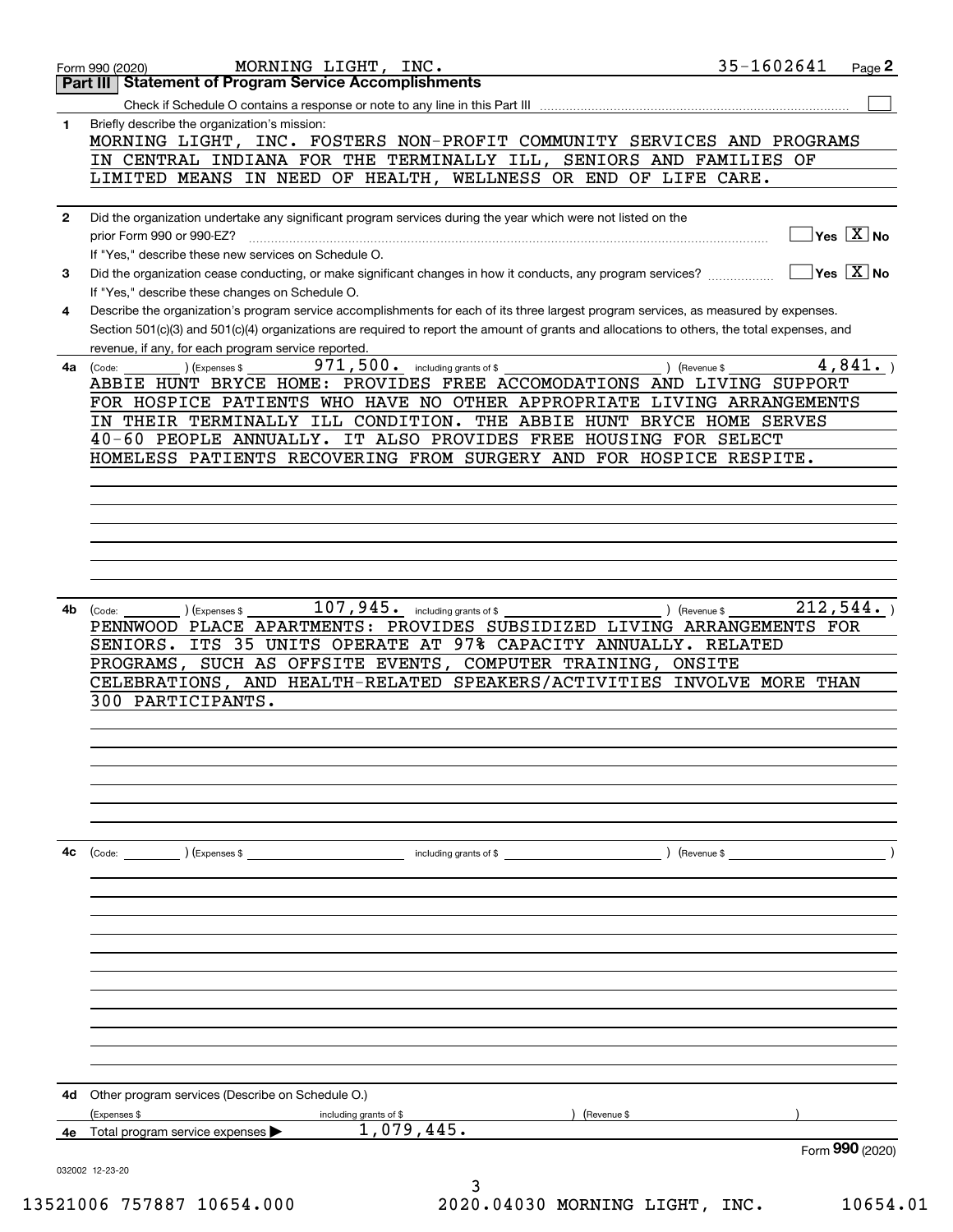|  | Form 990 (2020) |
|--|-----------------|
|  |                 |

Form 990 (2020) MORNING LIGHT, INC. 35-160 2641 <sub>Page</sub> 3<br>**Part IV** | Checklist of Required Schedules

|     |                                                                                                                                       |                 | Yes $ $ | No              |
|-----|---------------------------------------------------------------------------------------------------------------------------------------|-----------------|---------|-----------------|
| 1.  | Is the organization described in section $501(c)(3)$ or $4947(a)(1)$ (other than a private foundation)?                               |                 |         |                 |
|     |                                                                                                                                       | 1               | х       |                 |
| 2   |                                                                                                                                       | $\mathbf{2}$    | X       |                 |
| 3   | Did the organization engage in direct or indirect political campaign activities on behalf of or in opposition to candidates for       |                 |         |                 |
|     |                                                                                                                                       | З               |         | х               |
| 4   | Section 501(c)(3) organizations. Did the organization engage in lobbying activities, or have a section 501(h) election in effect      |                 |         |                 |
|     |                                                                                                                                       | 4               |         | x               |
| 5   | Is the organization a section 501(c)(4), 501(c)(5), or 501(c)(6) organization that receives membership dues, assessments, or          |                 |         |                 |
|     |                                                                                                                                       | 5               |         | x               |
| 6   | Did the organization maintain any donor advised funds or any similar funds or accounts for which donors have the right to             |                 |         |                 |
|     | provide advice on the distribution or investment of amounts in such funds or accounts? If "Yes," complete Schedule D, Part I          | 6               |         | x               |
| 7   | Did the organization receive or hold a conservation easement, including easements to preserve open space,                             |                 |         |                 |
|     |                                                                                                                                       | $\overline{7}$  |         | x               |
| 8   | Did the organization maintain collections of works of art, historical treasures, or other similar assets? If "Yes," complete          |                 |         |                 |
|     |                                                                                                                                       | 8               |         | х               |
| 9   | Did the organization report an amount in Part X, line 21, for escrow or custodial account liability, serve as a custodian for         |                 |         |                 |
|     | amounts not listed in Part X; or provide credit counseling, debt management, credit repair, or debt negotiation services?             |                 |         |                 |
|     |                                                                                                                                       | 9               |         | х               |
| 10  | Did the organization, directly or through a related organization, hold assets in donor-restricted endowments                          |                 |         |                 |
|     |                                                                                                                                       | 10              | х       |                 |
|     |                                                                                                                                       |                 |         |                 |
| 11  | If the organization's answer to any of the following questions is "Yes," then complete Schedule D, Parts VI, VII, VIII, IX, or X      |                 |         |                 |
|     | as applicable.                                                                                                                        |                 |         |                 |
|     | a Did the organization report an amount for land, buildings, and equipment in Part X, line 10? If "Yes," complete Schedule D,         |                 |         |                 |
|     |                                                                                                                                       | 11a             | x       |                 |
|     | <b>b</b> Did the organization report an amount for investments - other securities in Part X, line 12, that is 5% or more of its total |                 |         |                 |
|     |                                                                                                                                       | 11b             |         | x               |
|     | c Did the organization report an amount for investments - program related in Part X, line 13, that is 5% or more of its total         |                 |         |                 |
|     |                                                                                                                                       | 11c             |         | х               |
|     | d Did the organization report an amount for other assets in Part X, line 15, that is 5% or more of its total assets reported in       |                 |         |                 |
|     |                                                                                                                                       | 11d             |         | x               |
|     |                                                                                                                                       | 11e             | х       |                 |
| f   | Did the organization's separate or consolidated financial statements for the tax year include a footnote that addresses               |                 |         |                 |
|     | the organization's liability for uncertain tax positions under FIN 48 (ASC 740)? If "Yes," complete Schedule D, Part X                | 11f             | x       |                 |
|     | 12a Did the organization obtain separate, independent audited financial statements for the tax year? If "Yes," complete               |                 |         |                 |
|     |                                                                                                                                       | 12a             |         | x               |
|     | <b>b</b> Was the organization included in consolidated, independent audited financial statements for the tax year?                    |                 |         |                 |
|     | If "Yes," and if the organization answered "No" to line 12a, then completing Schedule D, Parts XI and XII is optional                 | 12 <sub>b</sub> | X       |                 |
| 13  | Is the organization a school described in section 170(b)(1)(A)(ii)? If "Yes," complete Schedule E                                     | 13              |         | X               |
| 14a | Did the organization maintain an office, employees, or agents outside of the United States?                                           | 14a             |         | х               |
|     | <b>b</b> Did the organization have aggregate revenues or expenses of more than \$10,000 from grantmaking, fundraising, business,      |                 |         |                 |
|     | investment, and program service activities outside the United States, or aggregate foreign investments valued at \$100,000            |                 |         |                 |
|     |                                                                                                                                       | 14b             |         | x               |
| 15  | Did the organization report on Part IX, column (A), line 3, more than \$5,000 of grants or other assistance to or for any             |                 |         |                 |
|     |                                                                                                                                       | 15              |         | x               |
| 16  | Did the organization report on Part IX, column (A), line 3, more than \$5,000 of aggregate grants or other assistance to              |                 |         |                 |
|     |                                                                                                                                       | 16              |         | X               |
| 17  | Did the organization report a total of more than \$15,000 of expenses for professional fundraising services on Part IX,               |                 |         |                 |
|     |                                                                                                                                       | 17              |         | x               |
| 18  | Did the organization report more than \$15,000 total of fundraising event gross income and contributions on Part VIII, lines          |                 |         |                 |
|     |                                                                                                                                       | 18              | X       |                 |
| 19  | Did the organization report more than \$15,000 of gross income from gaming activities on Part VIII, line 9a? If "Yes."                |                 |         |                 |
|     |                                                                                                                                       | 19              |         | X               |
| 20a |                                                                                                                                       | 20a             |         | Χ               |
|     | b If "Yes" to line 20a, did the organization attach a copy of its audited financial statements to this return?                        | 20 <sub>b</sub> |         |                 |
| 21  | Did the organization report more than \$5,000 of grants or other assistance to any domestic organization or                           |                 |         |                 |
|     |                                                                                                                                       | 21              |         | x               |
|     | 032003 12-23-20                                                                                                                       |                 |         | Form 990 (2020) |
|     |                                                                                                                                       |                 |         |                 |

032003 12-23-20

13521006 757887 10654.000 2020.04030 MORNING LIGHT, INC. 10654.01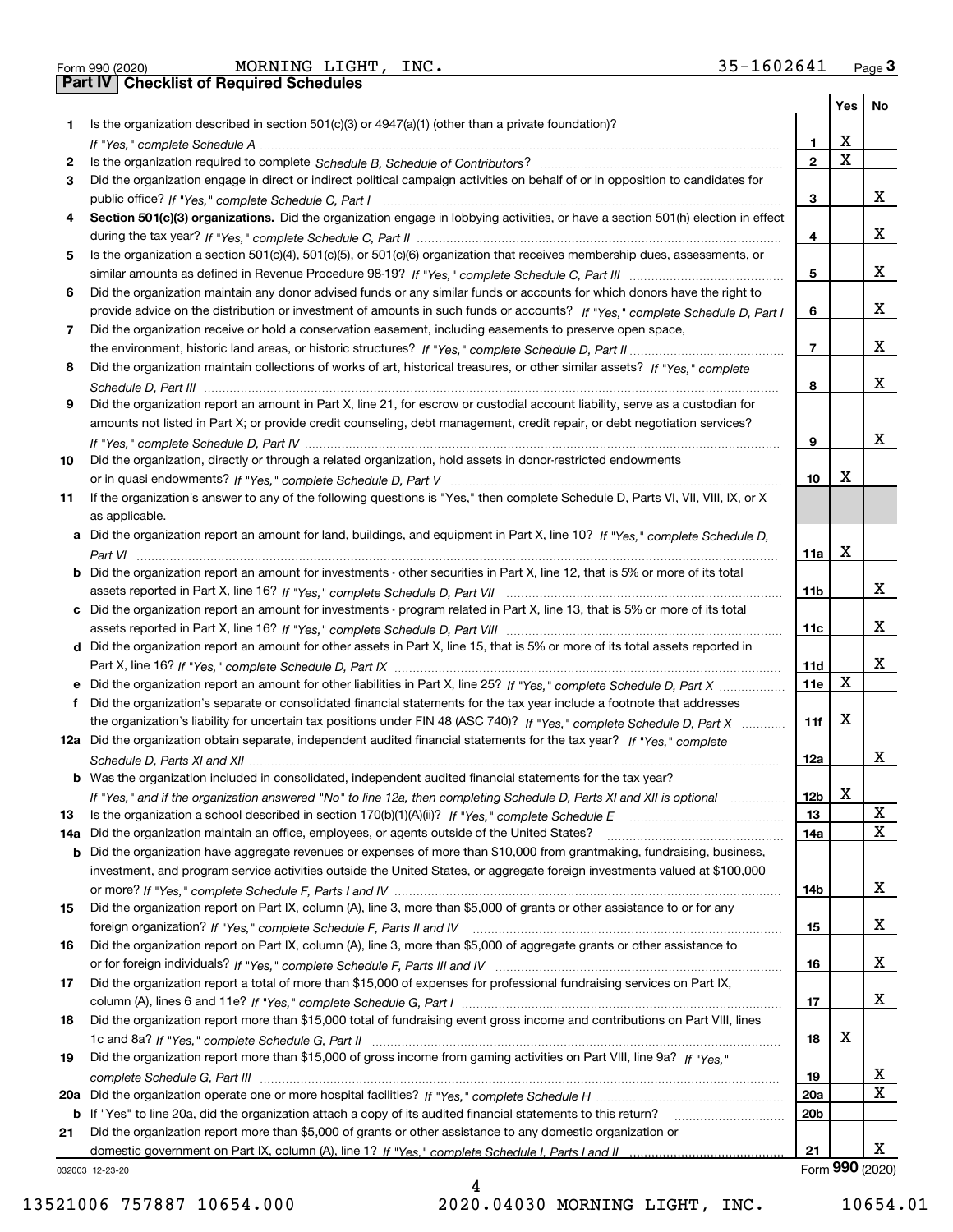|  | Form 990 (2020) |
|--|-----------------|
|  |                 |

Form 990 (2020) MORNING LIGHT,INC. 35-160 2641 <sub>Page</sub> 4<br>**Part IV | Checklist of Required Schedules** <sub>(continued)</sub>

*(continued)*

|               |                                                                                                                              |     | Yes             | No                      |
|---------------|------------------------------------------------------------------------------------------------------------------------------|-----|-----------------|-------------------------|
| 22            | Did the organization report more than \$5,000 of grants or other assistance to or for domestic individuals on                |     |                 |                         |
|               |                                                                                                                              | 22  |                 | x                       |
| 23            | Did the organization answer "Yes" to Part VII, Section A, line 3, 4, or 5 about compensation of the organization's current   |     |                 |                         |
|               | and former officers, directors, trustees, key employees, and highest compensated employees? If "Yes," complete               |     |                 |                         |
|               |                                                                                                                              | 23  |                 | х                       |
|               | 24a Did the organization have a tax-exempt bond issue with an outstanding principal amount of more than \$100,000 as of the  |     |                 |                         |
|               | last day of the year, that was issued after December 31, 2002? If "Yes," answer lines 24b through 24d and complete           |     |                 |                         |
|               |                                                                                                                              | 24a |                 | x                       |
|               |                                                                                                                              | 24b |                 |                         |
|               | c Did the organization maintain an escrow account other than a refunding escrow at any time during the year to defease       |     |                 |                         |
|               |                                                                                                                              | 24c |                 |                         |
|               |                                                                                                                              | 24d |                 |                         |
|               | 25a Section 501(c)(3), 501(c)(4), and 501(c)(29) organizations. Did the organization engage in an excess benefit             |     |                 |                         |
|               |                                                                                                                              | 25a |                 | х                       |
|               | b Is the organization aware that it engaged in an excess benefit transaction with a disqualified person in a prior year, and |     |                 |                         |
|               | that the transaction has not been reported on any of the organization's prior Forms 990 or 990-EZ? If "Yes," complete        |     |                 |                         |
|               | Schedule L. Part I                                                                                                           | 25b |                 | х                       |
| 26            | Did the organization report any amount on Part X, line 5 or 22, for receivables from or payables to any current              |     |                 |                         |
|               | or former officer, director, trustee, key employee, creator or founder, substantial contributor, or 35%                      |     |                 |                         |
|               |                                                                                                                              | 26  |                 | х                       |
| 27            | Did the organization provide a grant or other assistance to any current or former officer, director, trustee, key employee,  |     |                 |                         |
|               | creator or founder, substantial contributor or employee thereof, a grant selection committee member, or to a 35% controlled  |     |                 |                         |
|               | entity (including an employee thereof) or family member of any of these persons? If "Yes," complete Schedule L, Part III     | 27  |                 | x                       |
| 28            | Was the organization a party to a business transaction with one of the following parties (see Schedule L, Part IV            |     |                 |                         |
|               | instructions, for applicable filing thresholds, conditions, and exceptions):                                                 |     |                 |                         |
|               | a A current or former officer, director, trustee, key employee, creator or founder, or substantial contributor? If           |     |                 |                         |
|               |                                                                                                                              | 28a |                 | х                       |
|               |                                                                                                                              | 28b |                 | $\mathbf X$             |
|               | c A 35% controlled entity of one or more individuals and/or organizations described in lines 28a or 28b? If                  |     |                 |                         |
|               |                                                                                                                              | 28c |                 | x                       |
| 29            |                                                                                                                              | 29  |                 | $\overline{\mathbf{x}}$ |
| 30            | Did the organization receive contributions of art, historical treasures, or other similar assets, or qualified conservation  |     |                 |                         |
|               |                                                                                                                              | 30  |                 | х                       |
| 31            | Did the organization liquidate, terminate, or dissolve and cease operations? If "Yes," complete Schedule N, Part I           | 31  |                 | $\mathbf X$             |
| 32            | Did the organization sell, exchange, dispose of, or transfer more than 25% of its net assets? If "Yes," complete             |     |                 |                         |
|               | Schedule N, Part II                                                                                                          | 32  |                 | X                       |
| 33            | Did the organization own 100% of an entity disregarded as separate from the organization under Regulations                   |     |                 |                         |
|               |                                                                                                                              | 33  | X               |                         |
| 34            | Was the organization related to any tax-exempt or taxable entity? If "Yes," complete Schedule R, Part II, III, or IV, and    |     |                 |                         |
|               | Part V, line 1                                                                                                               | 34  |                 | X                       |
|               | 35a Did the organization have a controlled entity within the meaning of section 512(b)(13)?                                  | 35a |                 | $\mathbf X$             |
|               | b If "Yes" to line 35a, did the organization receive any payment from or engage in any transaction with a controlled entity  |     |                 |                         |
|               |                                                                                                                              | 35b |                 |                         |
| 36            | Section 501(c)(3) organizations. Did the organization make any transfers to an exempt non-charitable related organization?   |     |                 |                         |
|               |                                                                                                                              | 36  |                 | x                       |
| 37            | Did the organization conduct more than 5% of its activities through an entity that is not a related organization             |     |                 |                         |
|               |                                                                                                                              | 37  |                 | х                       |
| 38            | Did the organization complete Schedule O and provide explanations in Schedule O for Part VI, lines 11b and 19?               |     |                 |                         |
|               | Note: All Form 990 filers are required to complete Schedule O                                                                | 38  | X               |                         |
| <b>Part V</b> | <b>Statements Regarding Other IRS Filings and Tax Compliance</b>                                                             |     |                 |                         |
|               | Check if Schedule O contains a response or note to any line in this Part V                                                   |     |                 |                         |
|               |                                                                                                                              |     | Yes             | No                      |
|               | 6<br>1a                                                                                                                      |     |                 |                         |
|               | 0<br>1b                                                                                                                      |     |                 |                         |
|               | c Did the organization comply with backup withholding rules for reportable payments to vendors and reportable gaming         |     |                 |                         |
|               | (gambling) winnings to prize winners?                                                                                        | 1c  | х               |                         |
|               | 032004 12-23-20                                                                                                              |     | Form 990 (2020) |                         |
|               | 5                                                                                                                            |     |                 |                         |

13521006 757887 10654.000 2020.04030 MORNING LIGHT, INC. 10654.01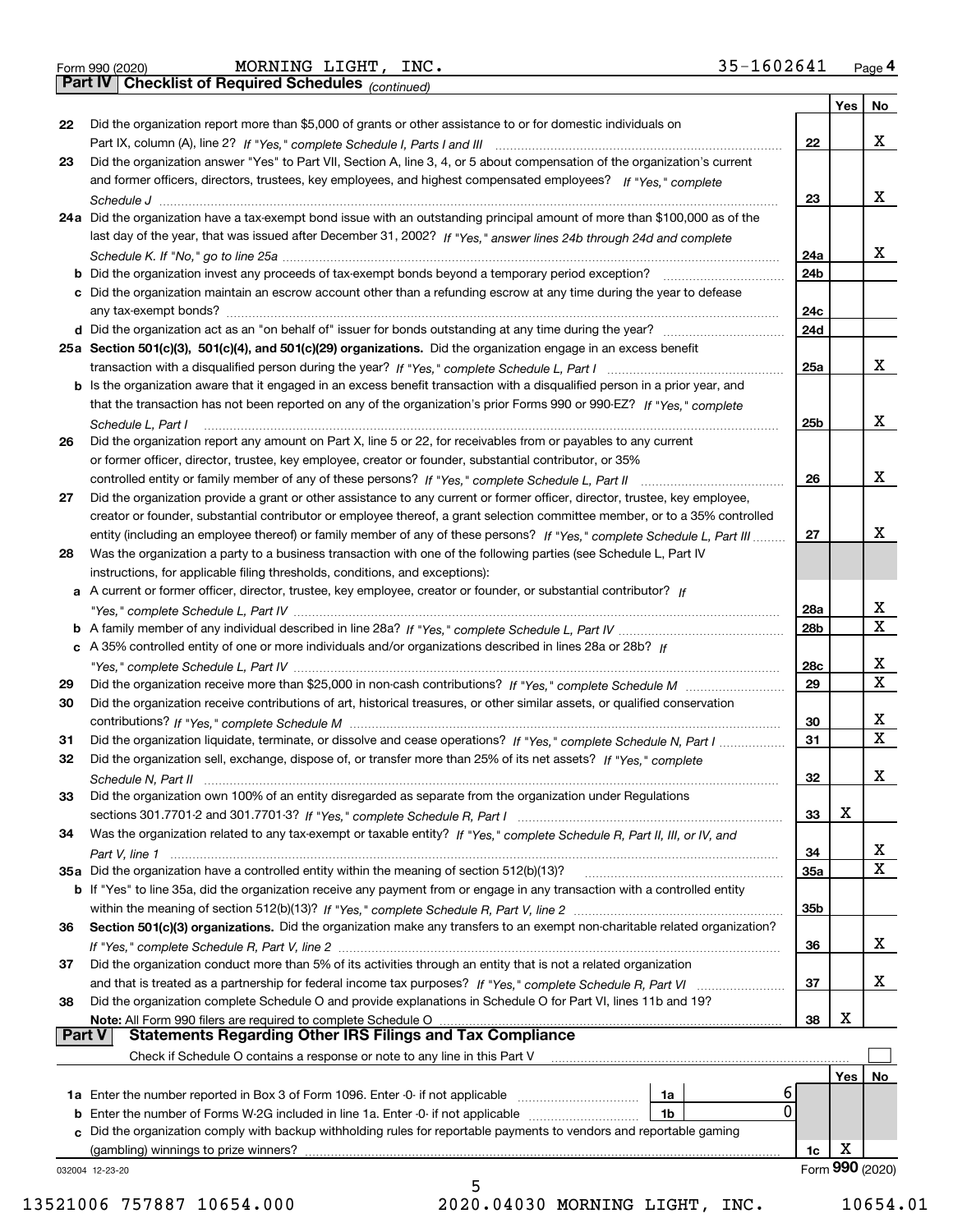|               | 35-1602641<br>MORNING LIGHT, INC.<br>Form 990 (2020)                                                                                            |                |                     | Page $5$ |  |  |
|---------------|-------------------------------------------------------------------------------------------------------------------------------------------------|----------------|---------------------|----------|--|--|
| <b>Part V</b> | Statements Regarding Other IRS Filings and Tax Compliance (continued)                                                                           |                |                     |          |  |  |
|               |                                                                                                                                                 |                | Yes                 | No       |  |  |
|               | 2a Enter the number of employees reported on Form W-3, Transmittal of Wage and Tax Statements,                                                  |                |                     |          |  |  |
|               | 10<br>filed for the calendar year ending with or within the year covered by this return<br>2a                                                   |                |                     |          |  |  |
|               |                                                                                                                                                 | 2 <sub>b</sub> | X                   |          |  |  |
|               |                                                                                                                                                 |                |                     |          |  |  |
|               | 3a Did the organization have unrelated business gross income of \$1,000 or more during the year?                                                | 3a             |                     | х        |  |  |
|               |                                                                                                                                                 | 3 <sub>b</sub> |                     |          |  |  |
|               | 4a At any time during the calendar year, did the organization have an interest in, or a signature or other authority over, a                    |                |                     |          |  |  |
|               |                                                                                                                                                 | 4a             |                     | X        |  |  |
|               | <b>b</b> If "Yes," enter the name of the foreign country $\blacktriangleright$                                                                  |                |                     |          |  |  |
|               | See instructions for filing requirements for FinCEN Form 114, Report of Foreign Bank and Financial Accounts (FBAR).                             |                |                     |          |  |  |
|               | 5a Was the organization a party to a prohibited tax shelter transaction at any time during the tax year?                                        | 5a             |                     | х        |  |  |
|               |                                                                                                                                                 | 5 <sub>b</sub> |                     | Χ        |  |  |
|               |                                                                                                                                                 | 5 <sub>c</sub> |                     |          |  |  |
|               | 6a Does the organization have annual gross receipts that are normally greater than \$100,000, and did the organization solicit                  |                |                     |          |  |  |
|               | any contributions that were not tax deductible as charitable contributions?                                                                     | 6a             |                     | х        |  |  |
|               | <b>b</b> If "Yes," did the organization include with every solicitation an express statement that such contributions or gifts                   |                |                     |          |  |  |
|               | were not tax deductible?                                                                                                                        | 6b             |                     |          |  |  |
| 7             | Organizations that may receive deductible contributions under section 170(c).                                                                   |                |                     |          |  |  |
| а             | Did the organization receive a payment in excess of \$75 made partly as a contribution and partly for goods and services provided to the payor? | 7a             | х                   |          |  |  |
|               | <b>b</b> If "Yes," did the organization notify the donor of the value of the goods or services provided?                                        | 7b             | X                   |          |  |  |
|               | c Did the organization sell, exchange, or otherwise dispose of tangible personal property for which it was required                             |                |                     |          |  |  |
|               | to file Form 8282?                                                                                                                              | 7c             |                     | х        |  |  |
|               | 7d                                                                                                                                              |                |                     |          |  |  |
|               | e Did the organization receive any funds, directly or indirectly, to pay premiums on a personal benefit contract?                               | 7e             |                     | х        |  |  |
| Ť             | Did the organization, during the year, pay premiums, directly or indirectly, on a personal benefit contract?                                    | 7f             |                     | Χ        |  |  |
| g             | If the organization received a contribution of qualified intellectual property, did the organization file Form 8899 as required?                | 7g             |                     |          |  |  |
|               | h If the organization received a contribution of cars, boats, airplanes, or other vehicles, did the organization file a Form 1098-C?            |                |                     |          |  |  |
| 8             | Sponsoring organizations maintaining donor advised funds. Did a donor advised fund maintained by the                                            |                |                     |          |  |  |
|               | sponsoring organization have excess business holdings at any time during the year?                                                              |                |                     |          |  |  |
| 9             | Sponsoring organizations maintaining donor advised funds.                                                                                       |                |                     |          |  |  |
| а             | Did the sponsoring organization make any taxable distributions under section 4966?                                                              | 9a             |                     |          |  |  |
|               | <b>b</b> Did the sponsoring organization make a distribution to a donor, donor advisor, or related person?                                      | 9b             |                     |          |  |  |
| 10            | Section 501(c)(7) organizations. Enter:                                                                                                         |                |                     |          |  |  |
|               | 10a                                                                                                                                             |                |                     |          |  |  |
|               | <b>b</b> Gross receipts, included on Form 990, Part VIII, line 12, for public use of club facilities <i>manument</i><br>10b                     |                |                     |          |  |  |
| 11            | Section 501(c)(12) organizations. Enter:                                                                                                        |                |                     |          |  |  |
|               | 11a                                                                                                                                             |                |                     |          |  |  |
|               | <b>b</b> Gross income from other sources (Do not net amounts due or paid to other sources against                                               |                |                     |          |  |  |
|               | amounts due or received from them.)<br>11b                                                                                                      |                |                     |          |  |  |
|               | 12a Section 4947(a)(1) non-exempt charitable trusts. Is the organization filing Form 990 in lieu of Form 1041?                                  | 12a            |                     |          |  |  |
|               | 12b<br><b>b</b> If "Yes," enter the amount of tax-exempt interest received or accrued during the year <i>manument</i>                           |                |                     |          |  |  |
| 13            | Section 501(c)(29) qualified nonprofit health insurance issuers.                                                                                |                |                     |          |  |  |
|               | a Is the organization licensed to issue qualified health plans in more than one state?                                                          | 13а            |                     |          |  |  |
|               | Note: See the instructions for additional information the organization must report on Schedule O.                                               |                |                     |          |  |  |
|               | <b>b</b> Enter the amount of reserves the organization is required to maintain by the states in which the                                       |                |                     |          |  |  |
|               | 13 <sub>b</sub>                                                                                                                                 |                |                     |          |  |  |
|               | 13с                                                                                                                                             |                |                     |          |  |  |
| 14a           | Did the organization receive any payments for indoor tanning services during the tax year?                                                      | 14a            |                     | х        |  |  |
|               |                                                                                                                                                 | 14b            |                     |          |  |  |
| 15            | Is the organization subject to the section 4960 tax on payment(s) of more than \$1,000,000 in remuneration or                                   |                |                     |          |  |  |
|               |                                                                                                                                                 | 15             |                     | х        |  |  |
|               | If "Yes," see instructions and file Form 4720, Schedule N.                                                                                      |                |                     |          |  |  |
| 16            | Is the organization an educational institution subject to the section 4968 excise tax on net investment income?<br>.                            | 16             |                     | х        |  |  |
|               | If "Yes," complete Form 4720, Schedule O.                                                                                                       |                | $\sim$ 000 $(0000)$ |          |  |  |
|               |                                                                                                                                                 |                |                     |          |  |  |

Form (2020) **990**

032005 12-23-20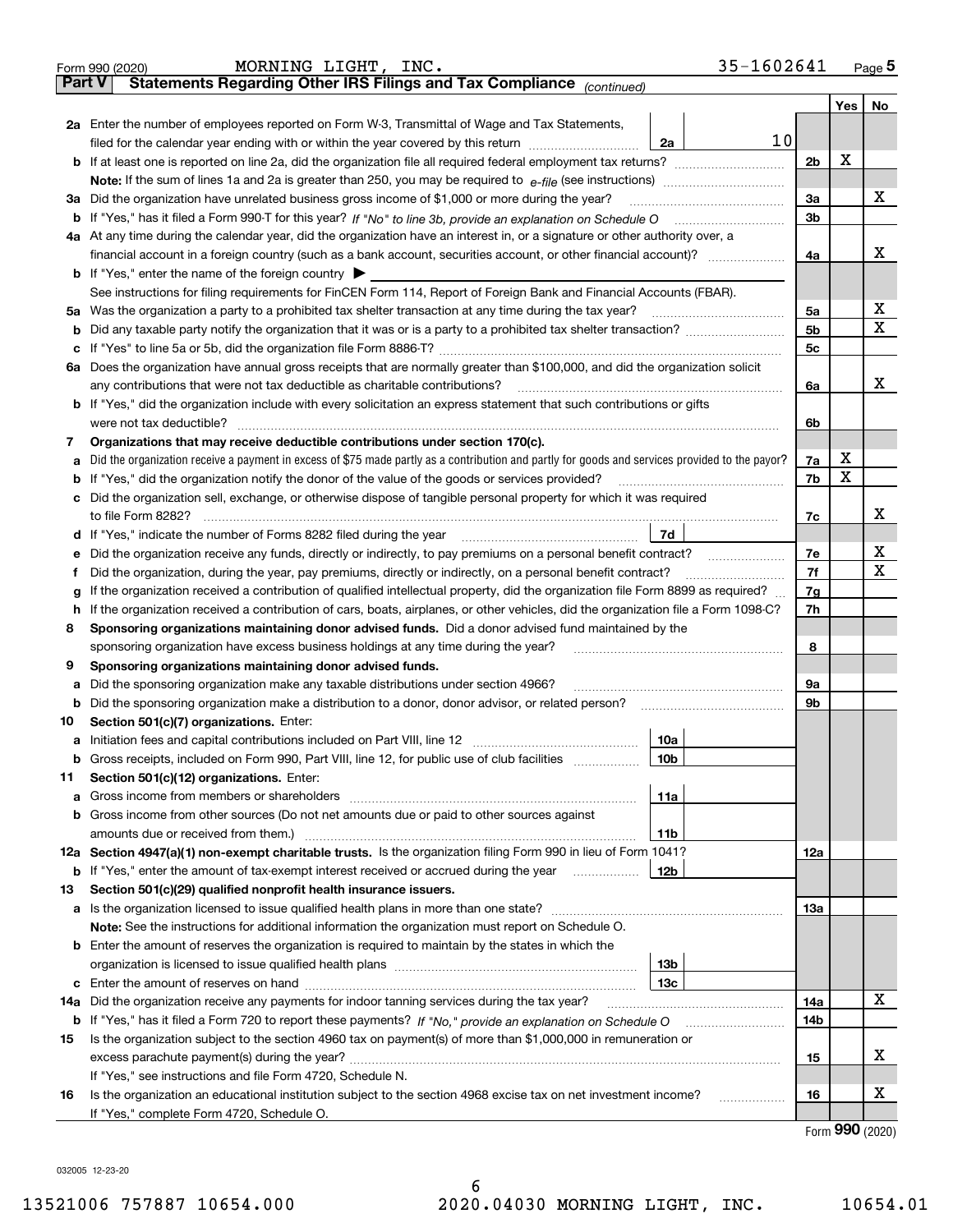|  | Form 990 (2020 |
|--|----------------|
|  |                |

*For each "Yes" response to lines 2 through 7b below, and for a "No" response to line 8a, 8b, or 10b below, describe the circumstances, processes, or changes on Schedule O. See instructions.* Form 990 (2020) **MORNING LIGHT, INC.**<br>**Part VI Governance, Management, and Disclosure** For each "Yes" response to lines 2 through 7b below, and for a "No" response Check if Schedule O contains a response or note to any line in this Part VI

|              |                                                                                                                                                                               |       |  |    |                         | Yes | No                      |
|--------------|-------------------------------------------------------------------------------------------------------------------------------------------------------------------------------|-------|--|----|-------------------------|-----|-------------------------|
|              | <b>1a</b> Enter the number of voting members of the governing body at the end of the tax year                                                                                 | 1a    |  | 16 |                         |     |                         |
|              | If there are material differences in voting rights among members of the governing body, or if the governing                                                                   |       |  |    |                         |     |                         |
|              | body delegated broad authority to an executive committee or similar committee, explain on Schedule O.                                                                         |       |  |    |                         |     |                         |
|              |                                                                                                                                                                               | 1b    |  | 16 |                         |     |                         |
| $\mathbf{2}$ | Did any officer, director, trustee, or key employee have a family relationship or a business relationship with any other                                                      |       |  |    |                         |     |                         |
|              | officer, director, trustee, or key employee?                                                                                                                                  |       |  |    | $\mathbf{2}$            |     | X                       |
| 3            | Did the organization delegate control over management duties customarily performed by or under the direct supervision                                                         |       |  |    |                         |     |                         |
|              |                                                                                                                                                                               |       |  |    | 3                       |     | X                       |
| 4            | Did the organization make any significant changes to its governing documents since the prior Form 990 was filed?                                                              |       |  |    | $\overline{\mathbf{4}}$ |     | $\overline{\textbf{X}}$ |
| 5            |                                                                                                                                                                               |       |  |    | 5                       |     | $\mathbf X$             |
| 6            | Did the organization have members or stockholders?                                                                                                                            |       |  |    | 6                       |     | $\mathbf x$             |
|              | 7a Did the organization have members, stockholders, or other persons who had the power to elect or appoint one or                                                             |       |  |    |                         |     |                         |
|              |                                                                                                                                                                               |       |  |    | 7a                      |     | х                       |
|              | <b>b</b> Are any governance decisions of the organization reserved to (or subject to approval by) members, stockholders, or                                                   |       |  |    |                         |     |                         |
|              | persons other than the governing body?                                                                                                                                        |       |  |    | 7b                      |     | х                       |
| 8            | Did the organization contemporaneously document the meetings held or written actions undertaken during the year by the following:                                             |       |  |    |                         |     |                         |
| a            |                                                                                                                                                                               |       |  |    | 8a                      | X   |                         |
|              |                                                                                                                                                                               |       |  |    | 8b                      | X   |                         |
| 9            | Is there any officer, director, trustee, or key employee listed in Part VII, Section A, who cannot be reached at the                                                          |       |  |    |                         |     |                         |
|              |                                                                                                                                                                               |       |  |    | 9                       |     | х                       |
|              | Section B. Policies (This Section B requests information about policies not required by the Internal Revenue Code.)                                                           |       |  |    |                         |     |                         |
|              |                                                                                                                                                                               |       |  |    |                         | Yes | No                      |
|              |                                                                                                                                                                               |       |  |    | 10a                     |     | X                       |
|              |                                                                                                                                                                               |       |  |    |                         |     |                         |
|              | <b>b</b> If "Yes," did the organization have written policies and procedures governing the activities of such chapters, affiliates,                                           |       |  |    |                         |     |                         |
|              |                                                                                                                                                                               |       |  |    | 10 <sub>b</sub>         | X   |                         |
|              | 11a Has the organization provided a complete copy of this Form 990 to all members of its governing body before filing the form?                                               |       |  |    | 11a                     |     |                         |
|              | <b>b</b> Describe in Schedule O the process, if any, used by the organization to review this Form 990.                                                                        |       |  |    |                         |     |                         |
|              |                                                                                                                                                                               |       |  |    | 12a                     | X   |                         |
| b            |                                                                                                                                                                               |       |  |    | 12b                     | X   |                         |
|              | c Did the organization regularly and consistently monitor and enforce compliance with the policy? If "Yes," describe                                                          |       |  |    |                         |     |                         |
|              | in Schedule O how this was done manufactured and continuum control of the Schedule O how this was done manufactured and continuum control of the Schedule O how this was done |       |  |    | 12c                     | X   |                         |
| 13           |                                                                                                                                                                               |       |  |    | 13                      |     | X                       |
| 14           | Did the organization have a written document retention and destruction policy? manufactured and the organization have a written document retention and destruction policy?    |       |  |    | 14                      | X   |                         |
| 15           | Did the process for determining compensation of the following persons include a review and approval by independent                                                            |       |  |    |                         |     |                         |
|              | persons, comparability data, and contemporaneous substantiation of the deliberation and decision?                                                                             |       |  |    |                         |     |                         |
|              |                                                                                                                                                                               |       |  |    | 15a                     |     | X                       |
|              |                                                                                                                                                                               |       |  |    | 15 <sub>b</sub>         |     | $\mathbf X$             |
|              | If "Yes" to line 15a or 15b, describe the process in Schedule O (see instructions).                                                                                           |       |  |    |                         |     |                         |
|              | 16a Did the organization invest in, contribute assets to, or participate in a joint venture or similar arrangement with a                                                     |       |  |    |                         |     |                         |
|              | taxable entity during the year?                                                                                                                                               |       |  |    | 16a                     |     | X                       |
|              | b If "Yes," did the organization follow a written policy or procedure requiring the organization to evaluate its participation                                                |       |  |    |                         |     |                         |
|              | in joint venture arrangements under applicable federal tax law, and take steps to safeguard the organization's                                                                |       |  |    |                         |     |                         |
|              | exempt status with respect to such arrangements?                                                                                                                              |       |  |    | 16b                     |     |                         |
|              | <b>Section C. Disclosure</b>                                                                                                                                                  |       |  |    |                         |     |                         |
| 17           | List the states with which a copy of this Form 990 is required to be filed $\blacktriangleright$ IN                                                                           |       |  |    |                         |     |                         |
| 18           | Section 6104 requires an organization to make its Forms 1023 (1024 or 1024-A, if applicable), 990, and 990-T (Section 501(c)(3)s only) available                              |       |  |    |                         |     |                         |
|              | for public inspection. Indicate how you made these available. Check all that apply.                                                                                           |       |  |    |                         |     |                         |
|              | $X$ Upon request<br>Own website<br>Another's website<br>Other (explain on Schedule O)                                                                                         |       |  |    |                         |     |                         |
| 19           | Describe on Schedule O whether (and if so, how) the organization made its governing documents, conflict of interest policy, and financial                                     |       |  |    |                         |     |                         |
|              | statements available to the public during the tax year.                                                                                                                       |       |  |    |                         |     |                         |
| 20           | State the name, address, and telephone number of the person who possesses the organization's books and records                                                                |       |  |    |                         |     |                         |
|              | TRACIE DELPH ALERDING - 317-569-4181                                                                                                                                          |       |  |    |                         |     |                         |
|              | 4181 E. 96TH STREET, SUITE 180, INDIANAPOLIS,<br>ΙN                                                                                                                           | 46240 |  |    |                         |     |                         |
|              |                                                                                                                                                                               |       |  |    |                         |     |                         |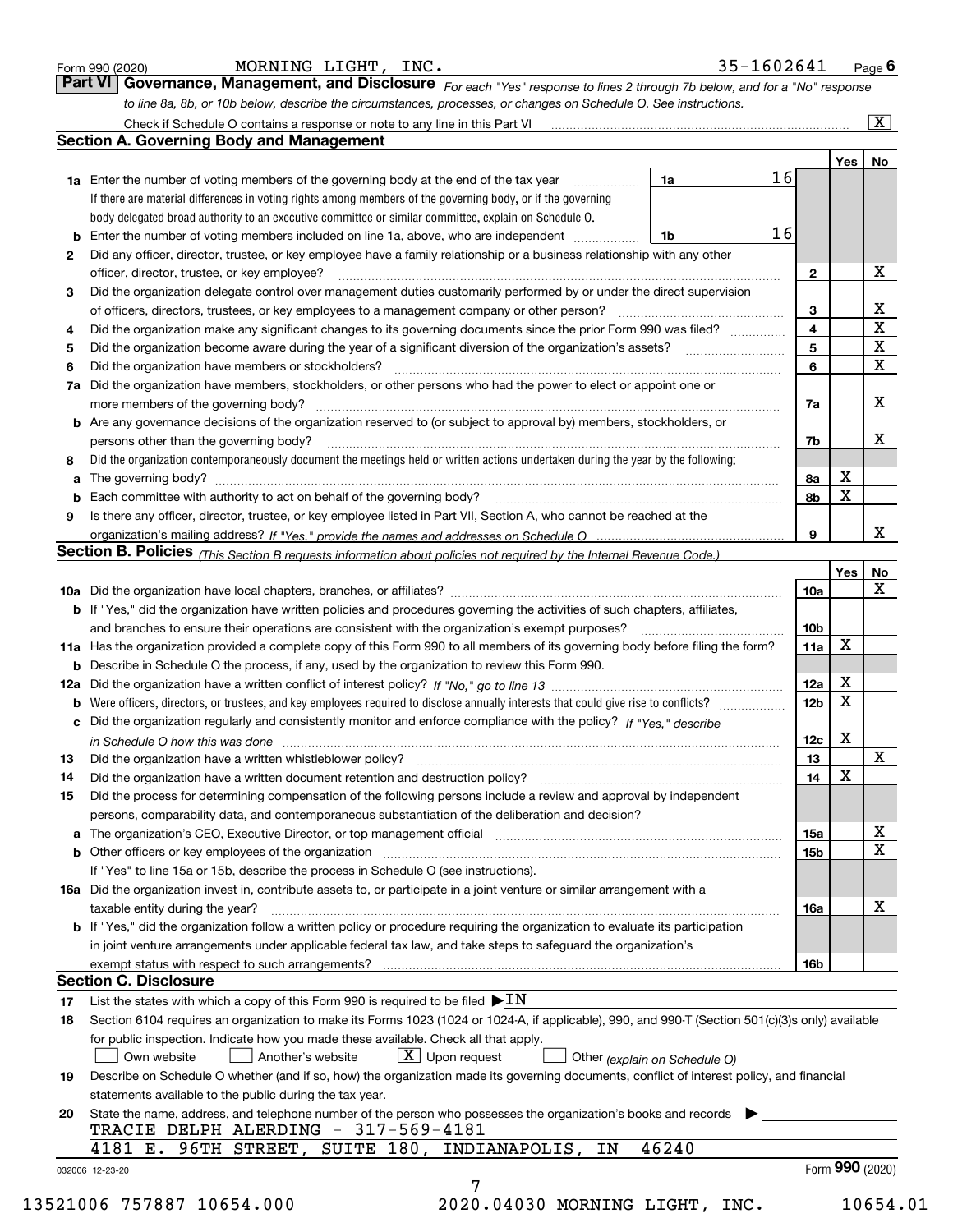| Form 990 (2020)                                                                                                                                            | MORNING LIGHT, INC.                                                                        | 35-1602641<br>Page - |  |  |  |  |
|------------------------------------------------------------------------------------------------------------------------------------------------------------|--------------------------------------------------------------------------------------------|----------------------|--|--|--|--|
|                                                                                                                                                            | Part VII Compensation of Officers, Directors, Trustees, Key Employees, Highest Compensated |                      |  |  |  |  |
| <b>Employees, and Independent Contractors</b>                                                                                                              |                                                                                            |                      |  |  |  |  |
| Check if Schedule O contains a response or note to any line in this Part VII                                                                               |                                                                                            |                      |  |  |  |  |
| Section A.                                                                                                                                                 | Officers, Directors, Trustees, Key Employees, and Highest Compensated Employees            |                      |  |  |  |  |
| 1a Complete this table for all persons required to be listed. Report compensation for the calendar year ending with or within the organization's tax year. |                                                                                            |                      |  |  |  |  |

**1a •** List all of the organization's current officers, directors, trustees (whether individuals or organizations), regardless of amount of compensation. Enter -0- in columns (D), (E), and (F) if no compensation was paid.

 $\bullet$  List all of the organization's  $\,$ current key employees, if any. See instructions for definition of "key employee."

**•** List the organization's five current highest compensated employees (other than an officer, director, trustee, or key employee) who received reportable compensation (Box 5 of Form W-2 and/or Box 7 of Form 1099-MISC) of more than \$100,000 from the organization and any related organizations.

**•** List all of the organization's former officers, key employees, and highest compensated employees who received more than \$100,000 of reportable compensation from the organization and any related organizations.

**former directors or trustees**  ¥ List all of the organization's that received, in the capacity as a former director or trustee of the organization, more than \$10,000 of reportable compensation from the organization and any related organizations.

See instructions for the order in which to list the persons above.

Check this box if neither the organization nor any related organization compensated any current officer, director, or trustee.  $\mathcal{L}^{\text{max}}$ 

| (A)                           | (B)                    | (C)                           |                                                                  |             |              |                                  |        | (D)                 | (E)                              | (F)                      |  |  |
|-------------------------------|------------------------|-------------------------------|------------------------------------------------------------------|-------------|--------------|----------------------------------|--------|---------------------|----------------------------------|--------------------------|--|--|
| Name and title                | Average                |                               | Position<br>(do not check more than one                          |             |              |                                  |        | Reportable          | Reportable                       | Estimated                |  |  |
|                               | hours per              |                               | box, unless person is both an<br>officer and a director/trustee) |             |              |                                  |        | compensation        | compensation                     | amount of                |  |  |
|                               | week                   |                               |                                                                  |             |              |                                  |        | from                | from related                     | other                    |  |  |
|                               | (list any<br>hours for | ndividual trustee or director |                                                                  |             |              |                                  |        | the<br>organization | organizations<br>(W-2/1099-MISC) | compensation<br>from the |  |  |
|                               | related                |                               |                                                                  |             |              |                                  |        | (W-2/1099-MISC)     |                                  | organization             |  |  |
|                               | organizations          |                               |                                                                  |             |              |                                  |        |                     |                                  | and related              |  |  |
|                               | below                  |                               | nstitutional trustee                                             |             |              |                                  |        |                     |                                  | organizations            |  |  |
|                               | line)                  |                               |                                                                  | Officer     | Key employee | Highest compensated<br> employee | Former |                     |                                  |                          |  |  |
| THOMAS FODOR<br>(1)           | 40.00                  |                               |                                                                  |             |              |                                  |        |                     |                                  |                          |  |  |
| EXEC. DIRECTOR/CEO            |                        |                               |                                                                  | $\mathbf X$ |              |                                  |        | 102,750.            | 0.                               | 0.                       |  |  |
| (2)<br>BRANDON HOOPINGARNER   | 2.00                   |                               |                                                                  |             |              |                                  |        |                     |                                  |                          |  |  |
| <b>CHAIR</b>                  |                        | $\overline{\text{X}}$         |                                                                  | $\rm X$     |              |                                  |        | 0.                  | 0.                               | $\mathbf 0$ .            |  |  |
| HOLLY CARTER<br>(3)           | 2.00                   |                               |                                                                  |             |              |                                  |        |                     |                                  |                          |  |  |
| VICE CHAIR                    |                        | $\overline{\mathbf{X}}$       |                                                                  | $\mathbf X$ |              |                                  |        | 0.                  | $\mathbf 0$ .                    | $\mathbf 0$ .            |  |  |
| <b>GEOFF THOMPSON</b><br>(4)  | 2.00                   |                               |                                                                  |             |              |                                  |        |                     |                                  |                          |  |  |
| <b>TREASURER</b>              |                        | $\overline{\mathbf{X}}$       |                                                                  | $\mathbf X$ |              |                                  |        | 0.                  | $\mathbf{0}$ .                   | $\mathbf 0$ .            |  |  |
| (5)<br>MERESA CREEKMORE-ARMOR | $\overline{2.00}$      |                               |                                                                  |             |              |                                  |        |                     |                                  |                          |  |  |
| SECRETARY                     |                        | $\overline{\text{X}}$         |                                                                  | $\rm X$     |              |                                  |        | 0.                  | $\mathbf 0$ .                    | 0.                       |  |  |
| (6)<br>HITESH PATEL           | 2.00                   |                               |                                                                  |             |              |                                  |        |                     |                                  |                          |  |  |
| EXEC COMMITTEE AT LARGE       |                        | $\overline{\text{X}}$         |                                                                  | $\rm X$     |              |                                  |        | 0.                  | 0.                               | $0_{.}$                  |  |  |
| <b>BRENDA SCHULTZ</b><br>(7)  | 2.00                   |                               |                                                                  |             |              |                                  |        |                     |                                  |                          |  |  |
| IMMEDIATE PAST CHAIR          |                        | $\overline{\text{X}}$         |                                                                  |             |              |                                  |        | 0.                  | 0.                               | $0_{.}$                  |  |  |
| CRYSTAL ALLEN<br>(8)          | 2.00                   |                               |                                                                  |             |              |                                  |        |                     |                                  |                          |  |  |
| <b>BOARD MEMBER</b>           |                        | $\overline{\mathbf{X}}$       |                                                                  |             |              |                                  |        | 0.                  | $\mathbf 0$ .                    | $\mathbf 0$ .            |  |  |
| TONY BEWSEY<br>(9)            | 2.00                   |                               |                                                                  |             |              |                                  |        |                     |                                  |                          |  |  |
| <b>BOARD MEMBER</b>           |                        | X                             |                                                                  |             |              |                                  |        | $\mathbf 0$ .       | 0.                               | $\mathbf 0$ .            |  |  |
| (10) ELIZABETH CASALINI       | 2.00                   |                               |                                                                  |             |              |                                  |        |                     |                                  |                          |  |  |
| <b>BOARD MEMBER</b>           |                        | $\overline{\text{X}}$         |                                                                  |             |              |                                  |        | $\mathbf 0$ .       | $\mathbf 0$ .                    | $\mathbf 0$ .            |  |  |
| (11) T. LYNN DENNY            | 2.00                   |                               |                                                                  |             |              |                                  |        |                     |                                  |                          |  |  |
| <b>BOARD MEMBER</b>           |                        | X                             |                                                                  |             |              |                                  |        | $\mathbf 0$ .       | $\mathbf 0$ .                    | $\mathbf 0$ .            |  |  |
| (12) LAMONT HATCHER           | 2.00                   |                               |                                                                  |             |              |                                  |        |                     |                                  |                          |  |  |
| <b>BOARD MEMBER</b>           |                        | X                             |                                                                  |             |              |                                  |        | $\mathbf 0$ .       | $\mathbf 0$ .                    | $\mathbf 0$ .            |  |  |
| (13) DR. ERIN NEWTON          | 2.00                   |                               |                                                                  |             |              |                                  |        |                     |                                  |                          |  |  |
| <b>BOARD MEMBER</b>           |                        | $\overline{\mathbf{X}}$       |                                                                  |             |              |                                  |        | 0.                  | $\mathbf 0$ .                    | $\mathbf 0$ .            |  |  |
| (14) JULI HURDLE              | 2.00                   |                               |                                                                  |             |              |                                  |        |                     |                                  |                          |  |  |
| <b>BOARD MEMBER</b>           |                        | $\overline{\mathbf{X}}$       |                                                                  |             |              |                                  |        | $\mathbf 0$ .       | $\mathbf 0$ .                    | 0.                       |  |  |
| (15) DR. RAFAEL ROSARIO       | $\overline{2.00}$      |                               |                                                                  |             |              |                                  |        |                     |                                  |                          |  |  |
| <b>BOARD MEMBER</b>           |                        | X                             |                                                                  |             |              |                                  |        | $\mathbf 0$ .       | 0.                               | 0.                       |  |  |
| (16) DR. TOM LEDYARD          | $\overline{2.00}$      |                               |                                                                  |             |              |                                  |        |                     |                                  |                          |  |  |
| BOARD MEMBER                  |                        | X                             |                                                                  |             |              |                                  |        | 0.                  | $\mathbf 0$ .                    | 0.                       |  |  |
| (17) CHRIS WILLIAMS           | 2.00                   |                               |                                                                  |             |              |                                  |        |                     |                                  |                          |  |  |
| <b>BOARD MEMBER</b>           |                        | $\overline{\mathbf{X}}$       |                                                                  |             |              |                                  |        | 0.                  | $\mathbf 0$ .                    | 0.                       |  |  |
|                               |                        |                               |                                                                  |             |              |                                  |        |                     |                                  | $\overline{2}$           |  |  |

8

032007 12-23-20

Form (2020) **990**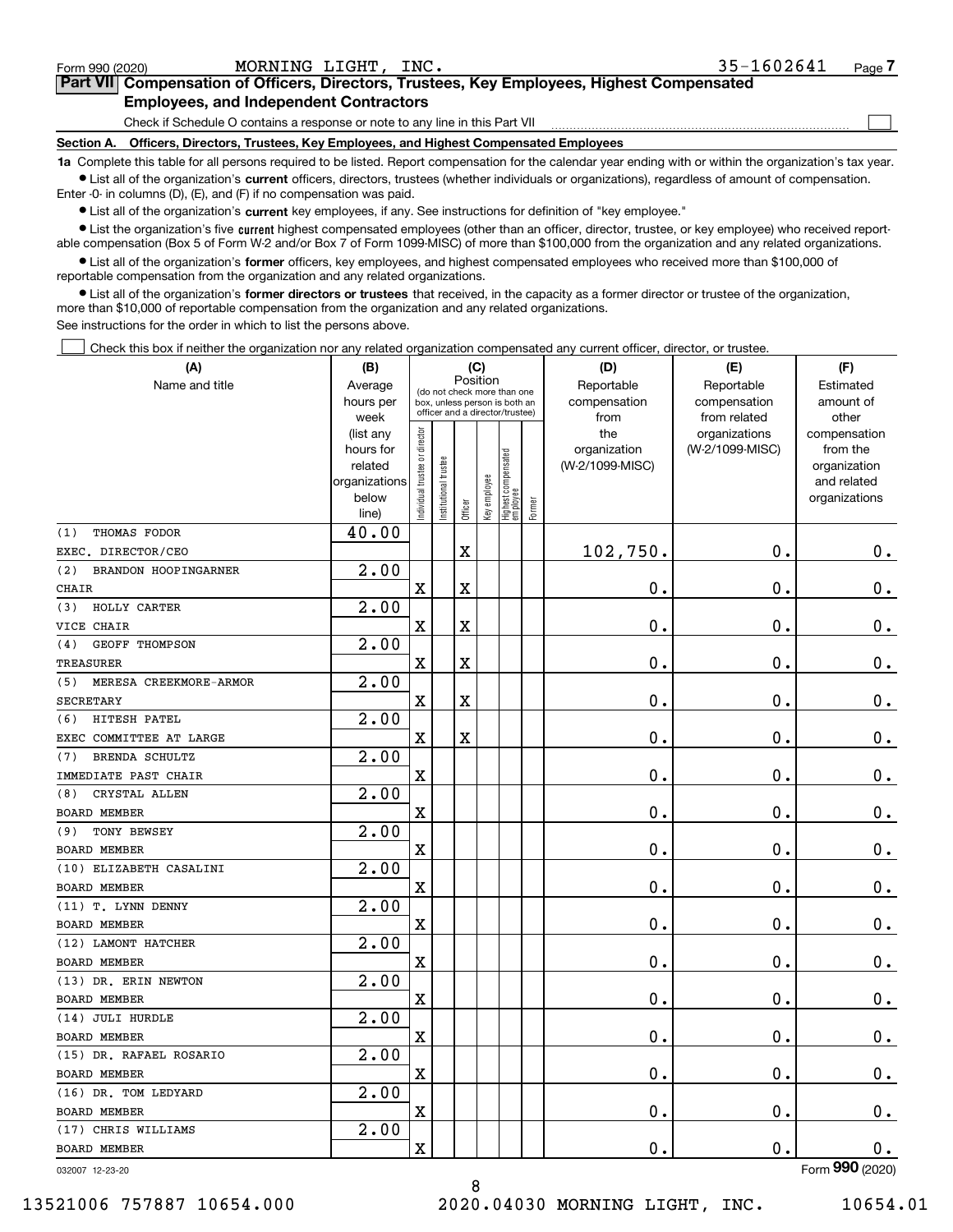|                 | MORNING LIGHT, INC.<br>Form 990 (2020)                                                                                                               |               |                                         |                       |         |              |                                   |        |                                | 35-1602641      |                  |                     |           | Page 8           |
|-----------------|------------------------------------------------------------------------------------------------------------------------------------------------------|---------------|-----------------------------------------|-----------------------|---------|--------------|-----------------------------------|--------|--------------------------------|-----------------|------------------|---------------------|-----------|------------------|
| <b>Part VII</b> | Section A. Officers, Directors, Trustees, Key Employees, and Highest Compensated Employees (continued)                                               |               |                                         |                       |         |              |                                   |        |                                |                 |                  |                     |           |                  |
|                 | (A)                                                                                                                                                  | (B)           |                                         |                       | (C)     |              |                                   |        | (D)                            | (E)             |                  |                     | (F)       |                  |
|                 | Name and title                                                                                                                                       | Average       | Position<br>(do not check more than one |                       |         |              |                                   |        | Reportable                     | Reportable      |                  |                     | Estimated |                  |
|                 |                                                                                                                                                      | hours per     |                                         |                       |         |              | box, unless person is both an     |        | compensation                   | compensation    |                  |                     | amount of |                  |
|                 |                                                                                                                                                      | week          |                                         |                       |         |              | officer and a director/trustee)   |        | from                           | from related    |                  |                     | other     |                  |
|                 |                                                                                                                                                      | (list any     |                                         |                       |         |              |                                   |        | the                            | organizations   |                  | compensation        |           |                  |
|                 |                                                                                                                                                      | hours for     | Individual trustee or director          |                       |         |              |                                   |        | organization                   | (W-2/1099-MISC) |                  |                     | from the  |                  |
|                 |                                                                                                                                                      | related       |                                         | Institutional trustee |         |              | Highest compensated<br>  employee |        | (W-2/1099-MISC)                |                 |                  | organization        |           |                  |
|                 |                                                                                                                                                      | organizations |                                         |                       |         | Key employee |                                   |        |                                |                 |                  | and related         |           |                  |
|                 |                                                                                                                                                      | below         |                                         |                       | Officer |              |                                   | Former |                                |                 |                  | organizations       |           |                  |
|                 |                                                                                                                                                      | line)         |                                         |                       |         |              |                                   |        |                                |                 |                  |                     |           |                  |
|                 |                                                                                                                                                      |               |                                         |                       |         |              |                                   |        |                                |                 |                  |                     |           |                  |
|                 |                                                                                                                                                      |               |                                         |                       |         |              |                                   |        |                                |                 |                  |                     |           |                  |
|                 |                                                                                                                                                      |               |                                         |                       |         |              |                                   |        |                                |                 |                  |                     |           |                  |
|                 |                                                                                                                                                      |               |                                         |                       |         |              |                                   |        |                                |                 |                  |                     |           |                  |
|                 |                                                                                                                                                      |               |                                         |                       |         |              |                                   |        |                                |                 |                  |                     |           |                  |
|                 |                                                                                                                                                      |               |                                         |                       |         |              |                                   |        |                                |                 |                  |                     |           |                  |
|                 |                                                                                                                                                      |               |                                         |                       |         |              |                                   |        |                                |                 |                  |                     |           |                  |
|                 |                                                                                                                                                      |               |                                         |                       |         |              |                                   |        |                                |                 |                  |                     |           |                  |
|                 |                                                                                                                                                      |               |                                         |                       |         |              |                                   |        |                                |                 |                  |                     |           |                  |
|                 |                                                                                                                                                      |               |                                         |                       |         |              |                                   |        |                                |                 |                  |                     |           |                  |
|                 |                                                                                                                                                      |               |                                         |                       |         |              |                                   |        |                                |                 |                  |                     |           |                  |
|                 |                                                                                                                                                      |               |                                         |                       |         |              |                                   |        |                                |                 |                  |                     |           |                  |
|                 |                                                                                                                                                      |               |                                         |                       |         |              |                                   |        |                                |                 |                  |                     |           |                  |
|                 |                                                                                                                                                      |               |                                         |                       |         |              |                                   |        |                                |                 |                  |                     |           |                  |
|                 |                                                                                                                                                      |               |                                         |                       |         |              |                                   |        |                                |                 |                  |                     |           |                  |
|                 |                                                                                                                                                      |               |                                         |                       |         |              |                                   |        |                                |                 |                  |                     |           |                  |
|                 |                                                                                                                                                      |               |                                         |                       |         |              |                                   |        |                                |                 |                  |                     |           |                  |
|                 |                                                                                                                                                      |               |                                         |                       |         |              |                                   |        |                                |                 |                  |                     |           |                  |
|                 |                                                                                                                                                      |               |                                         |                       |         |              |                                   |        |                                |                 |                  |                     |           |                  |
|                 |                                                                                                                                                      |               |                                         |                       |         |              |                                   |        | 102,750.                       |                 | $\overline{0}$ . |                     |           | $\mathbf{0}$ .   |
|                 |                                                                                                                                                      |               |                                         |                       |         |              |                                   |        | 0.                             |                 | 0.               |                     |           | $\overline{0}$ . |
|                 | c Total from continuation sheets to Part VII, Section A manufactured by                                                                              |               |                                         |                       |         |              |                                   |        | 102, 750.                      |                 | 0.               |                     |           | $0$ .            |
|                 |                                                                                                                                                      |               |                                         |                       |         |              |                                   |        |                                |                 |                  |                     |           |                  |
| 2               | Total number of individuals (including but not limited to those listed above) who received more than \$100,000 of reportable                         |               |                                         |                       |         |              |                                   |        |                                |                 |                  |                     |           |                  |
|                 | compensation from the organization $\blacktriangleright$                                                                                             |               |                                         |                       |         |              |                                   |        |                                |                 |                  |                     |           | 1                |
|                 |                                                                                                                                                      |               |                                         |                       |         |              |                                   |        |                                |                 |                  |                     | Yes       | No               |
| 3               | Did the organization list any former officer, director, trustee, key employee, or highest compensated employee on                                    |               |                                         |                       |         |              |                                   |        |                                |                 |                  |                     |           |                  |
|                 | line 1a? If "Yes," complete Schedule J for such individual manufactured contained and the line 1a? If "Yes," complete Schedule J for such individual |               |                                         |                       |         |              |                                   |        |                                |                 |                  | 3                   |           | х                |
|                 | For any individual listed on line 1a, is the sum of reportable compensation and other compensation from the organization                             |               |                                         |                       |         |              |                                   |        |                                |                 |                  |                     |           |                  |
|                 |                                                                                                                                                      |               |                                         |                       |         |              |                                   |        |                                |                 |                  | 4                   |           | X                |
| 5               | Did any person listed on line 1a receive or accrue compensation from any unrelated organization or individual for services                           |               |                                         |                       |         |              |                                   |        |                                |                 |                  |                     |           |                  |
|                 |                                                                                                                                                      |               |                                         |                       |         |              |                                   |        |                                |                 |                  | 5                   |           | х                |
|                 | <b>Section B. Independent Contractors</b>                                                                                                            |               |                                         |                       |         |              |                                   |        |                                |                 |                  |                     |           |                  |
| 1               | Complete this table for your five highest compensated independent contractors that received more than \$100,000 of compensation from                 |               |                                         |                       |         |              |                                   |        |                                |                 |                  |                     |           |                  |
|                 |                                                                                                                                                      |               |                                         |                       |         |              |                                   |        |                                |                 |                  |                     |           |                  |
|                 | the organization. Report compensation for the calendar year ending with or within the organization's tax year.                                       |               |                                         |                       |         |              |                                   |        |                                |                 |                  |                     |           |                  |
|                 | (A)<br>Name and business address                                                                                                                     |               |                                         |                       |         |              |                                   |        | (B)<br>Description of services |                 |                  | (C)<br>Compensation |           |                  |
|                 |                                                                                                                                                      |               |                                         | <b>NONE</b>           |         |              |                                   |        |                                |                 |                  |                     |           |                  |
|                 |                                                                                                                                                      |               |                                         |                       |         |              |                                   |        |                                |                 |                  |                     |           |                  |
|                 |                                                                                                                                                      |               |                                         |                       |         |              |                                   |        |                                |                 |                  |                     |           |                  |
|                 |                                                                                                                                                      |               |                                         |                       |         |              |                                   |        |                                |                 |                  |                     |           |                  |
|                 |                                                                                                                                                      |               |                                         |                       |         |              |                                   |        |                                |                 |                  |                     |           |                  |
|                 |                                                                                                                                                      |               |                                         |                       |         |              |                                   |        |                                |                 |                  |                     |           |                  |
|                 |                                                                                                                                                      |               |                                         |                       |         |              |                                   |        |                                |                 |                  |                     |           |                  |
|                 |                                                                                                                                                      |               |                                         |                       |         |              |                                   |        |                                |                 |                  |                     |           |                  |
|                 |                                                                                                                                                      |               |                                         |                       |         |              |                                   |        |                                |                 |                  |                     |           |                  |
|                 |                                                                                                                                                      |               |                                         |                       |         |              |                                   |        |                                |                 |                  |                     |           |                  |
|                 |                                                                                                                                                      |               |                                         |                       |         |              |                                   |        |                                |                 |                  |                     |           |                  |
|                 |                                                                                                                                                      |               |                                         |                       |         |              |                                   |        |                                |                 |                  |                     |           |                  |
| 2               | Total number of independent contractors (including but not limited to those listed above) who received more than                                     |               |                                         |                       |         |              |                                   |        |                                |                 |                  |                     |           |                  |
|                 | \$100,000 of compensation from the organization                                                                                                      |               |                                         |                       |         | 0            |                                   |        |                                |                 |                  |                     |           |                  |
|                 |                                                                                                                                                      |               |                                         |                       |         |              |                                   |        |                                |                 |                  | Form 990 (2020)     |           |                  |

032008 12-23-20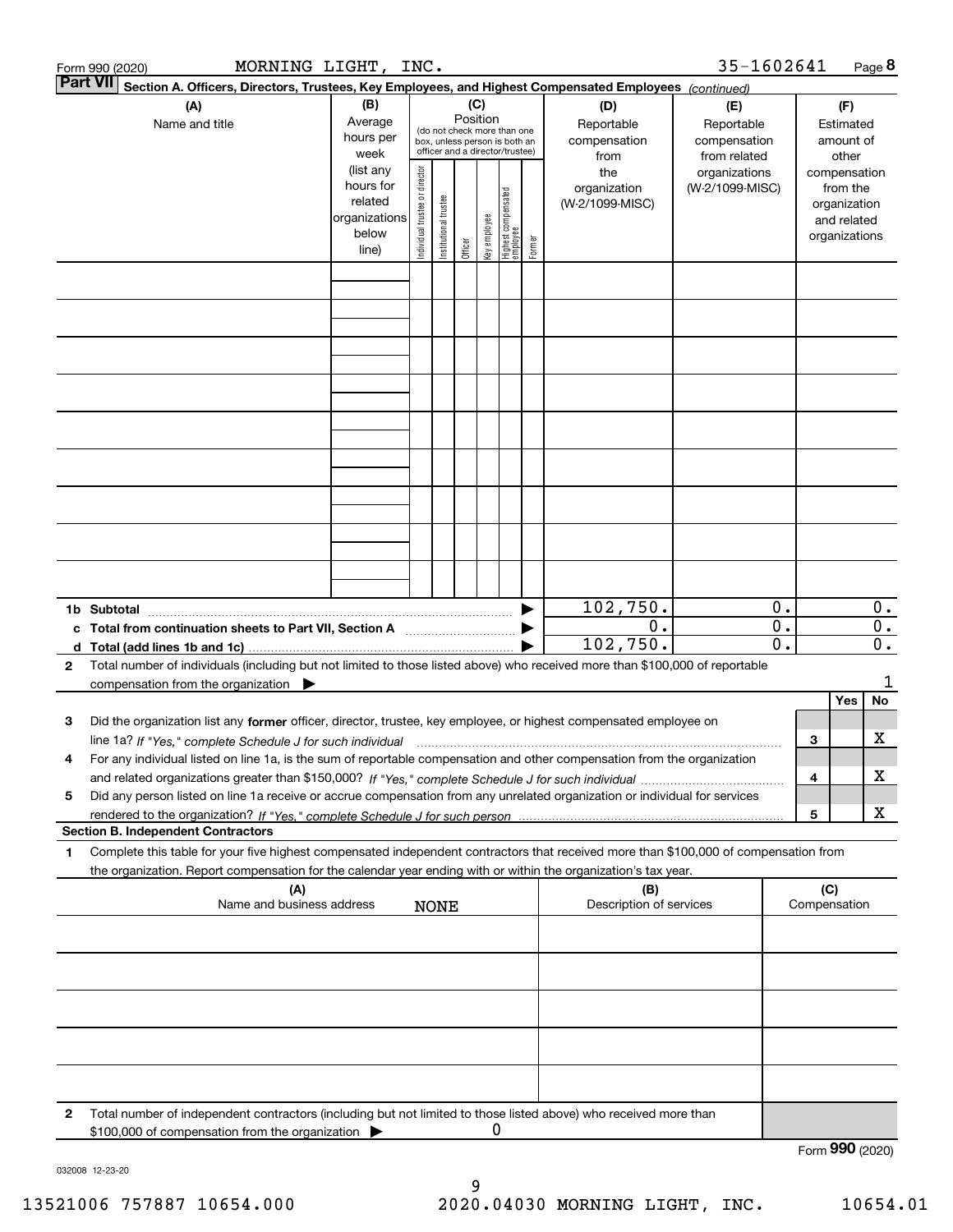| Check if Schedule O contains a response or note to any line in this Part VIII<br>$\overline{(C)}$<br>(B)<br>(A)<br>Unrelated<br>Related or exempt<br>Total revenue<br>function revenue<br>business revenue<br>Contributions, Gifts, Grants<br>and Other Similar Amounts<br>1 a Federated campaigns<br>1a<br>1 <sub>b</sub><br>Membership dues<br>b<br>1 <sub>c</sub><br>71,022.<br>Fundraising events<br>с<br>1 <sub>d</sub><br>d Related organizations<br>Government grants (contributions)<br>1e<br>All other contributions, gifts, grants, and<br>f<br>74,755.<br>similar amounts not included above<br>1f<br>14,995.<br>$1g$ $\frac{1}{3}$<br>Noncash contributions included in lines 1a-1f<br>145,777.<br><b>Business Code</b><br>623110<br>212,544.<br>212,544.<br>PENNWOOD PLACE RENTAL<br>2a<br>Program Service<br>Revenue<br>b<br><u> 1980 - Johann Barbara, martxa alemaniar a</u><br>с<br><u> 1989 - Johann Barbara, martin amerikan basar dan berasal dan berasal dalam basar dalam basar dalam basar dala</u><br>d<br>the contract of the contract of the contract of the contract of the contract of<br>е<br>All other program service revenue<br>f<br>212,544.<br>▶<br>3<br>Investment income (including dividends, interest, and<br>122,262.<br>Income from investment of tax-exempt bond proceeds<br>4<br>5<br>(i) Real<br>(ii) Personal<br>Gross rents<br>6a<br>6а<br>.<br>6 <sub>b</sub><br>Less: rental expenses<br>b<br>Rental income or (loss)<br>6с<br>с<br>d Net rental income or (loss)<br>(i) Securities<br>(ii) Other<br>7 a Gross amount from sales of<br>1,561,759.<br>assets other than inventory<br>7a l<br><b>b</b> Less: cost or other basis<br>$ 7b $ 1, 611, 874.<br>Revenue<br>and sales expenses<br> 7c <br>$-50, 115.$<br>c Gain or (loss)<br>$-50, 115.$<br>▶<br>8 a Gross income from fundraising events (not<br><b>Othe</b><br>including $$$<br>$71,022.$ of<br>contributions reported on line 1c). See<br>10, 200.<br>8a<br>20,373.<br>8b<br>$-10, 173.$<br>c Net income or (loss) from fundraising events<br>▶<br>9 a Gross income from gaming activities. See<br> 9a<br>9 <sub>b</sub><br><b>b</b> Less: direct expenses <b>manually</b><br>c Net income or (loss) from gaming activities<br>10 a Gross sales of inventory, less returns<br> 10a<br>10b<br><b>b</b> Less: cost of goods sold<br>c Net income or (loss) from sales of inventory<br><b>Business Code</b><br>Miscellaneous<br>621610<br>OTHER INCOME<br>4,841.<br>4,841.<br>11 a<br>Revenue<br>b<br>с<br>4,841.<br>▶<br>425,136.<br>217,385.<br>0.<br>12 | <b>Part VIII</b> |  | <b>Statement of Revenue</b> |  |  |  |                                                                 |
|-------------------------------------------------------------------------------------------------------------------------------------------------------------------------------------------------------------------------------------------------------------------------------------------------------------------------------------------------------------------------------------------------------------------------------------------------------------------------------------------------------------------------------------------------------------------------------------------------------------------------------------------------------------------------------------------------------------------------------------------------------------------------------------------------------------------------------------------------------------------------------------------------------------------------------------------------------------------------------------------------------------------------------------------------------------------------------------------------------------------------------------------------------------------------------------------------------------------------------------------------------------------------------------------------------------------------------------------------------------------------------------------------------------------------------------------------------------------------------------------------------------------------------------------------------------------------------------------------------------------------------------------------------------------------------------------------------------------------------------------------------------------------------------------------------------------------------------------------------------------------------------------------------------------------------------------------------------------------------------------------------------------------------------------------------------------------------------------------------------------------------------------------------------------------------------------------------------------------------------------------------------------------------------------------------------------------------------------------------------------------------------------------------------------------------------------------------------------------------------------------------------------------------------------------------------------|------------------|--|-----------------------------|--|--|--|-----------------------------------------------------------------|
|                                                                                                                                                                                                                                                                                                                                                                                                                                                                                                                                                                                                                                                                                                                                                                                                                                                                                                                                                                                                                                                                                                                                                                                                                                                                                                                                                                                                                                                                                                                                                                                                                                                                                                                                                                                                                                                                                                                                                                                                                                                                                                                                                                                                                                                                                                                                                                                                                                                                                                                                                                   |                  |  |                             |  |  |  |                                                                 |
|                                                                                                                                                                                                                                                                                                                                                                                                                                                                                                                                                                                                                                                                                                                                                                                                                                                                                                                                                                                                                                                                                                                                                                                                                                                                                                                                                                                                                                                                                                                                                                                                                                                                                                                                                                                                                                                                                                                                                                                                                                                                                                                                                                                                                                                                                                                                                                                                                                                                                                                                                                   |                  |  |                             |  |  |  | (D)<br>Revenue excluded<br>from tax under<br>sections 512 - 514 |
|                                                                                                                                                                                                                                                                                                                                                                                                                                                                                                                                                                                                                                                                                                                                                                                                                                                                                                                                                                                                                                                                                                                                                                                                                                                                                                                                                                                                                                                                                                                                                                                                                                                                                                                                                                                                                                                                                                                                                                                                                                                                                                                                                                                                                                                                                                                                                                                                                                                                                                                                                                   |                  |  |                             |  |  |  |                                                                 |
|                                                                                                                                                                                                                                                                                                                                                                                                                                                                                                                                                                                                                                                                                                                                                                                                                                                                                                                                                                                                                                                                                                                                                                                                                                                                                                                                                                                                                                                                                                                                                                                                                                                                                                                                                                                                                                                                                                                                                                                                                                                                                                                                                                                                                                                                                                                                                                                                                                                                                                                                                                   |                  |  |                             |  |  |  |                                                                 |
|                                                                                                                                                                                                                                                                                                                                                                                                                                                                                                                                                                                                                                                                                                                                                                                                                                                                                                                                                                                                                                                                                                                                                                                                                                                                                                                                                                                                                                                                                                                                                                                                                                                                                                                                                                                                                                                                                                                                                                                                                                                                                                                                                                                                                                                                                                                                                                                                                                                                                                                                                                   |                  |  |                             |  |  |  |                                                                 |
|                                                                                                                                                                                                                                                                                                                                                                                                                                                                                                                                                                                                                                                                                                                                                                                                                                                                                                                                                                                                                                                                                                                                                                                                                                                                                                                                                                                                                                                                                                                                                                                                                                                                                                                                                                                                                                                                                                                                                                                                                                                                                                                                                                                                                                                                                                                                                                                                                                                                                                                                                                   |                  |  |                             |  |  |  |                                                                 |
|                                                                                                                                                                                                                                                                                                                                                                                                                                                                                                                                                                                                                                                                                                                                                                                                                                                                                                                                                                                                                                                                                                                                                                                                                                                                                                                                                                                                                                                                                                                                                                                                                                                                                                                                                                                                                                                                                                                                                                                                                                                                                                                                                                                                                                                                                                                                                                                                                                                                                                                                                                   |                  |  |                             |  |  |  |                                                                 |
|                                                                                                                                                                                                                                                                                                                                                                                                                                                                                                                                                                                                                                                                                                                                                                                                                                                                                                                                                                                                                                                                                                                                                                                                                                                                                                                                                                                                                                                                                                                                                                                                                                                                                                                                                                                                                                                                                                                                                                                                                                                                                                                                                                                                                                                                                                                                                                                                                                                                                                                                                                   |                  |  |                             |  |  |  |                                                                 |
|                                                                                                                                                                                                                                                                                                                                                                                                                                                                                                                                                                                                                                                                                                                                                                                                                                                                                                                                                                                                                                                                                                                                                                                                                                                                                                                                                                                                                                                                                                                                                                                                                                                                                                                                                                                                                                                                                                                                                                                                                                                                                                                                                                                                                                                                                                                                                                                                                                                                                                                                                                   |                  |  |                             |  |  |  |                                                                 |
|                                                                                                                                                                                                                                                                                                                                                                                                                                                                                                                                                                                                                                                                                                                                                                                                                                                                                                                                                                                                                                                                                                                                                                                                                                                                                                                                                                                                                                                                                                                                                                                                                                                                                                                                                                                                                                                                                                                                                                                                                                                                                                                                                                                                                                                                                                                                                                                                                                                                                                                                                                   |                  |  |                             |  |  |  |                                                                 |
|                                                                                                                                                                                                                                                                                                                                                                                                                                                                                                                                                                                                                                                                                                                                                                                                                                                                                                                                                                                                                                                                                                                                                                                                                                                                                                                                                                                                                                                                                                                                                                                                                                                                                                                                                                                                                                                                                                                                                                                                                                                                                                                                                                                                                                                                                                                                                                                                                                                                                                                                                                   |                  |  |                             |  |  |  |                                                                 |
|                                                                                                                                                                                                                                                                                                                                                                                                                                                                                                                                                                                                                                                                                                                                                                                                                                                                                                                                                                                                                                                                                                                                                                                                                                                                                                                                                                                                                                                                                                                                                                                                                                                                                                                                                                                                                                                                                                                                                                                                                                                                                                                                                                                                                                                                                                                                                                                                                                                                                                                                                                   |                  |  |                             |  |  |  |                                                                 |
|                                                                                                                                                                                                                                                                                                                                                                                                                                                                                                                                                                                                                                                                                                                                                                                                                                                                                                                                                                                                                                                                                                                                                                                                                                                                                                                                                                                                                                                                                                                                                                                                                                                                                                                                                                                                                                                                                                                                                                                                                                                                                                                                                                                                                                                                                                                                                                                                                                                                                                                                                                   |                  |  |                             |  |  |  |                                                                 |
|                                                                                                                                                                                                                                                                                                                                                                                                                                                                                                                                                                                                                                                                                                                                                                                                                                                                                                                                                                                                                                                                                                                                                                                                                                                                                                                                                                                                                                                                                                                                                                                                                                                                                                                                                                                                                                                                                                                                                                                                                                                                                                                                                                                                                                                                                                                                                                                                                                                                                                                                                                   |                  |  |                             |  |  |  |                                                                 |
|                                                                                                                                                                                                                                                                                                                                                                                                                                                                                                                                                                                                                                                                                                                                                                                                                                                                                                                                                                                                                                                                                                                                                                                                                                                                                                                                                                                                                                                                                                                                                                                                                                                                                                                                                                                                                                                                                                                                                                                                                                                                                                                                                                                                                                                                                                                                                                                                                                                                                                                                                                   |                  |  |                             |  |  |  |                                                                 |
|                                                                                                                                                                                                                                                                                                                                                                                                                                                                                                                                                                                                                                                                                                                                                                                                                                                                                                                                                                                                                                                                                                                                                                                                                                                                                                                                                                                                                                                                                                                                                                                                                                                                                                                                                                                                                                                                                                                                                                                                                                                                                                                                                                                                                                                                                                                                                                                                                                                                                                                                                                   |                  |  |                             |  |  |  |                                                                 |
|                                                                                                                                                                                                                                                                                                                                                                                                                                                                                                                                                                                                                                                                                                                                                                                                                                                                                                                                                                                                                                                                                                                                                                                                                                                                                                                                                                                                                                                                                                                                                                                                                                                                                                                                                                                                                                                                                                                                                                                                                                                                                                                                                                                                                                                                                                                                                                                                                                                                                                                                                                   |                  |  |                             |  |  |  |                                                                 |
|                                                                                                                                                                                                                                                                                                                                                                                                                                                                                                                                                                                                                                                                                                                                                                                                                                                                                                                                                                                                                                                                                                                                                                                                                                                                                                                                                                                                                                                                                                                                                                                                                                                                                                                                                                                                                                                                                                                                                                                                                                                                                                                                                                                                                                                                                                                                                                                                                                                                                                                                                                   |                  |  |                             |  |  |  |                                                                 |
|                                                                                                                                                                                                                                                                                                                                                                                                                                                                                                                                                                                                                                                                                                                                                                                                                                                                                                                                                                                                                                                                                                                                                                                                                                                                                                                                                                                                                                                                                                                                                                                                                                                                                                                                                                                                                                                                                                                                                                                                                                                                                                                                                                                                                                                                                                                                                                                                                                                                                                                                                                   |                  |  |                             |  |  |  |                                                                 |
|                                                                                                                                                                                                                                                                                                                                                                                                                                                                                                                                                                                                                                                                                                                                                                                                                                                                                                                                                                                                                                                                                                                                                                                                                                                                                                                                                                                                                                                                                                                                                                                                                                                                                                                                                                                                                                                                                                                                                                                                                                                                                                                                                                                                                                                                                                                                                                                                                                                                                                                                                                   |                  |  |                             |  |  |  | 122,262.                                                        |
|                                                                                                                                                                                                                                                                                                                                                                                                                                                                                                                                                                                                                                                                                                                                                                                                                                                                                                                                                                                                                                                                                                                                                                                                                                                                                                                                                                                                                                                                                                                                                                                                                                                                                                                                                                                                                                                                                                                                                                                                                                                                                                                                                                                                                                                                                                                                                                                                                                                                                                                                                                   |                  |  |                             |  |  |  |                                                                 |
|                                                                                                                                                                                                                                                                                                                                                                                                                                                                                                                                                                                                                                                                                                                                                                                                                                                                                                                                                                                                                                                                                                                                                                                                                                                                                                                                                                                                                                                                                                                                                                                                                                                                                                                                                                                                                                                                                                                                                                                                                                                                                                                                                                                                                                                                                                                                                                                                                                                                                                                                                                   |                  |  |                             |  |  |  |                                                                 |
|                                                                                                                                                                                                                                                                                                                                                                                                                                                                                                                                                                                                                                                                                                                                                                                                                                                                                                                                                                                                                                                                                                                                                                                                                                                                                                                                                                                                                                                                                                                                                                                                                                                                                                                                                                                                                                                                                                                                                                                                                                                                                                                                                                                                                                                                                                                                                                                                                                                                                                                                                                   |                  |  |                             |  |  |  |                                                                 |
|                                                                                                                                                                                                                                                                                                                                                                                                                                                                                                                                                                                                                                                                                                                                                                                                                                                                                                                                                                                                                                                                                                                                                                                                                                                                                                                                                                                                                                                                                                                                                                                                                                                                                                                                                                                                                                                                                                                                                                                                                                                                                                                                                                                                                                                                                                                                                                                                                                                                                                                                                                   |                  |  |                             |  |  |  |                                                                 |
|                                                                                                                                                                                                                                                                                                                                                                                                                                                                                                                                                                                                                                                                                                                                                                                                                                                                                                                                                                                                                                                                                                                                                                                                                                                                                                                                                                                                                                                                                                                                                                                                                                                                                                                                                                                                                                                                                                                                                                                                                                                                                                                                                                                                                                                                                                                                                                                                                                                                                                                                                                   |                  |  |                             |  |  |  |                                                                 |
|                                                                                                                                                                                                                                                                                                                                                                                                                                                                                                                                                                                                                                                                                                                                                                                                                                                                                                                                                                                                                                                                                                                                                                                                                                                                                                                                                                                                                                                                                                                                                                                                                                                                                                                                                                                                                                                                                                                                                                                                                                                                                                                                                                                                                                                                                                                                                                                                                                                                                                                                                                   |                  |  |                             |  |  |  |                                                                 |
|                                                                                                                                                                                                                                                                                                                                                                                                                                                                                                                                                                                                                                                                                                                                                                                                                                                                                                                                                                                                                                                                                                                                                                                                                                                                                                                                                                                                                                                                                                                                                                                                                                                                                                                                                                                                                                                                                                                                                                                                                                                                                                                                                                                                                                                                                                                                                                                                                                                                                                                                                                   |                  |  |                             |  |  |  |                                                                 |
|                                                                                                                                                                                                                                                                                                                                                                                                                                                                                                                                                                                                                                                                                                                                                                                                                                                                                                                                                                                                                                                                                                                                                                                                                                                                                                                                                                                                                                                                                                                                                                                                                                                                                                                                                                                                                                                                                                                                                                                                                                                                                                                                                                                                                                                                                                                                                                                                                                                                                                                                                                   |                  |  |                             |  |  |  |                                                                 |
|                                                                                                                                                                                                                                                                                                                                                                                                                                                                                                                                                                                                                                                                                                                                                                                                                                                                                                                                                                                                                                                                                                                                                                                                                                                                                                                                                                                                                                                                                                                                                                                                                                                                                                                                                                                                                                                                                                                                                                                                                                                                                                                                                                                                                                                                                                                                                                                                                                                                                                                                                                   |                  |  |                             |  |  |  |                                                                 |
|                                                                                                                                                                                                                                                                                                                                                                                                                                                                                                                                                                                                                                                                                                                                                                                                                                                                                                                                                                                                                                                                                                                                                                                                                                                                                                                                                                                                                                                                                                                                                                                                                                                                                                                                                                                                                                                                                                                                                                                                                                                                                                                                                                                                                                                                                                                                                                                                                                                                                                                                                                   |                  |  |                             |  |  |  |                                                                 |
|                                                                                                                                                                                                                                                                                                                                                                                                                                                                                                                                                                                                                                                                                                                                                                                                                                                                                                                                                                                                                                                                                                                                                                                                                                                                                                                                                                                                                                                                                                                                                                                                                                                                                                                                                                                                                                                                                                                                                                                                                                                                                                                                                                                                                                                                                                                                                                                                                                                                                                                                                                   |                  |  |                             |  |  |  |                                                                 |
|                                                                                                                                                                                                                                                                                                                                                                                                                                                                                                                                                                                                                                                                                                                                                                                                                                                                                                                                                                                                                                                                                                                                                                                                                                                                                                                                                                                                                                                                                                                                                                                                                                                                                                                                                                                                                                                                                                                                                                                                                                                                                                                                                                                                                                                                                                                                                                                                                                                                                                                                                                   |                  |  |                             |  |  |  | $-50, 115.$                                                     |
|                                                                                                                                                                                                                                                                                                                                                                                                                                                                                                                                                                                                                                                                                                                                                                                                                                                                                                                                                                                                                                                                                                                                                                                                                                                                                                                                                                                                                                                                                                                                                                                                                                                                                                                                                                                                                                                                                                                                                                                                                                                                                                                                                                                                                                                                                                                                                                                                                                                                                                                                                                   |                  |  |                             |  |  |  |                                                                 |
|                                                                                                                                                                                                                                                                                                                                                                                                                                                                                                                                                                                                                                                                                                                                                                                                                                                                                                                                                                                                                                                                                                                                                                                                                                                                                                                                                                                                                                                                                                                                                                                                                                                                                                                                                                                                                                                                                                                                                                                                                                                                                                                                                                                                                                                                                                                                                                                                                                                                                                                                                                   |                  |  |                             |  |  |  |                                                                 |
|                                                                                                                                                                                                                                                                                                                                                                                                                                                                                                                                                                                                                                                                                                                                                                                                                                                                                                                                                                                                                                                                                                                                                                                                                                                                                                                                                                                                                                                                                                                                                                                                                                                                                                                                                                                                                                                                                                                                                                                                                                                                                                                                                                                                                                                                                                                                                                                                                                                                                                                                                                   |                  |  |                             |  |  |  |                                                                 |
|                                                                                                                                                                                                                                                                                                                                                                                                                                                                                                                                                                                                                                                                                                                                                                                                                                                                                                                                                                                                                                                                                                                                                                                                                                                                                                                                                                                                                                                                                                                                                                                                                                                                                                                                                                                                                                                                                                                                                                                                                                                                                                                                                                                                                                                                                                                                                                                                                                                                                                                                                                   |                  |  |                             |  |  |  |                                                                 |
|                                                                                                                                                                                                                                                                                                                                                                                                                                                                                                                                                                                                                                                                                                                                                                                                                                                                                                                                                                                                                                                                                                                                                                                                                                                                                                                                                                                                                                                                                                                                                                                                                                                                                                                                                                                                                                                                                                                                                                                                                                                                                                                                                                                                                                                                                                                                                                                                                                                                                                                                                                   |                  |  |                             |  |  |  |                                                                 |
|                                                                                                                                                                                                                                                                                                                                                                                                                                                                                                                                                                                                                                                                                                                                                                                                                                                                                                                                                                                                                                                                                                                                                                                                                                                                                                                                                                                                                                                                                                                                                                                                                                                                                                                                                                                                                                                                                                                                                                                                                                                                                                                                                                                                                                                                                                                                                                                                                                                                                                                                                                   |                  |  |                             |  |  |  | $-10, 173.$                                                     |
|                                                                                                                                                                                                                                                                                                                                                                                                                                                                                                                                                                                                                                                                                                                                                                                                                                                                                                                                                                                                                                                                                                                                                                                                                                                                                                                                                                                                                                                                                                                                                                                                                                                                                                                                                                                                                                                                                                                                                                                                                                                                                                                                                                                                                                                                                                                                                                                                                                                                                                                                                                   |                  |  |                             |  |  |  |                                                                 |
|                                                                                                                                                                                                                                                                                                                                                                                                                                                                                                                                                                                                                                                                                                                                                                                                                                                                                                                                                                                                                                                                                                                                                                                                                                                                                                                                                                                                                                                                                                                                                                                                                                                                                                                                                                                                                                                                                                                                                                                                                                                                                                                                                                                                                                                                                                                                                                                                                                                                                                                                                                   |                  |  |                             |  |  |  |                                                                 |
|                                                                                                                                                                                                                                                                                                                                                                                                                                                                                                                                                                                                                                                                                                                                                                                                                                                                                                                                                                                                                                                                                                                                                                                                                                                                                                                                                                                                                                                                                                                                                                                                                                                                                                                                                                                                                                                                                                                                                                                                                                                                                                                                                                                                                                                                                                                                                                                                                                                                                                                                                                   |                  |  |                             |  |  |  |                                                                 |
|                                                                                                                                                                                                                                                                                                                                                                                                                                                                                                                                                                                                                                                                                                                                                                                                                                                                                                                                                                                                                                                                                                                                                                                                                                                                                                                                                                                                                                                                                                                                                                                                                                                                                                                                                                                                                                                                                                                                                                                                                                                                                                                                                                                                                                                                                                                                                                                                                                                                                                                                                                   |                  |  |                             |  |  |  |                                                                 |
|                                                                                                                                                                                                                                                                                                                                                                                                                                                                                                                                                                                                                                                                                                                                                                                                                                                                                                                                                                                                                                                                                                                                                                                                                                                                                                                                                                                                                                                                                                                                                                                                                                                                                                                                                                                                                                                                                                                                                                                                                                                                                                                                                                                                                                                                                                                                                                                                                                                                                                                                                                   |                  |  |                             |  |  |  |                                                                 |
|                                                                                                                                                                                                                                                                                                                                                                                                                                                                                                                                                                                                                                                                                                                                                                                                                                                                                                                                                                                                                                                                                                                                                                                                                                                                                                                                                                                                                                                                                                                                                                                                                                                                                                                                                                                                                                                                                                                                                                                                                                                                                                                                                                                                                                                                                                                                                                                                                                                                                                                                                                   |                  |  |                             |  |  |  |                                                                 |
|                                                                                                                                                                                                                                                                                                                                                                                                                                                                                                                                                                                                                                                                                                                                                                                                                                                                                                                                                                                                                                                                                                                                                                                                                                                                                                                                                                                                                                                                                                                                                                                                                                                                                                                                                                                                                                                                                                                                                                                                                                                                                                                                                                                                                                                                                                                                                                                                                                                                                                                                                                   |                  |  |                             |  |  |  |                                                                 |
|                                                                                                                                                                                                                                                                                                                                                                                                                                                                                                                                                                                                                                                                                                                                                                                                                                                                                                                                                                                                                                                                                                                                                                                                                                                                                                                                                                                                                                                                                                                                                                                                                                                                                                                                                                                                                                                                                                                                                                                                                                                                                                                                                                                                                                                                                                                                                                                                                                                                                                                                                                   |                  |  |                             |  |  |  |                                                                 |
|                                                                                                                                                                                                                                                                                                                                                                                                                                                                                                                                                                                                                                                                                                                                                                                                                                                                                                                                                                                                                                                                                                                                                                                                                                                                                                                                                                                                                                                                                                                                                                                                                                                                                                                                                                                                                                                                                                                                                                                                                                                                                                                                                                                                                                                                                                                                                                                                                                                                                                                                                                   |                  |  |                             |  |  |  |                                                                 |
|                                                                                                                                                                                                                                                                                                                                                                                                                                                                                                                                                                                                                                                                                                                                                                                                                                                                                                                                                                                                                                                                                                                                                                                                                                                                                                                                                                                                                                                                                                                                                                                                                                                                                                                                                                                                                                                                                                                                                                                                                                                                                                                                                                                                                                                                                                                                                                                                                                                                                                                                                                   |                  |  |                             |  |  |  |                                                                 |
|                                                                                                                                                                                                                                                                                                                                                                                                                                                                                                                                                                                                                                                                                                                                                                                                                                                                                                                                                                                                                                                                                                                                                                                                                                                                                                                                                                                                                                                                                                                                                                                                                                                                                                                                                                                                                                                                                                                                                                                                                                                                                                                                                                                                                                                                                                                                                                                                                                                                                                                                                                   |                  |  |                             |  |  |  |                                                                 |
|                                                                                                                                                                                                                                                                                                                                                                                                                                                                                                                                                                                                                                                                                                                                                                                                                                                                                                                                                                                                                                                                                                                                                                                                                                                                                                                                                                                                                                                                                                                                                                                                                                                                                                                                                                                                                                                                                                                                                                                                                                                                                                                                                                                                                                                                                                                                                                                                                                                                                                                                                                   |                  |  |                             |  |  |  |                                                                 |
|                                                                                                                                                                                                                                                                                                                                                                                                                                                                                                                                                                                                                                                                                                                                                                                                                                                                                                                                                                                                                                                                                                                                                                                                                                                                                                                                                                                                                                                                                                                                                                                                                                                                                                                                                                                                                                                                                                                                                                                                                                                                                                                                                                                                                                                                                                                                                                                                                                                                                                                                                                   |                  |  |                             |  |  |  |                                                                 |
|                                                                                                                                                                                                                                                                                                                                                                                                                                                                                                                                                                                                                                                                                                                                                                                                                                                                                                                                                                                                                                                                                                                                                                                                                                                                                                                                                                                                                                                                                                                                                                                                                                                                                                                                                                                                                                                                                                                                                                                                                                                                                                                                                                                                                                                                                                                                                                                                                                                                                                                                                                   |                  |  |                             |  |  |  | 61,974.                                                         |
| 032009 12-23-20                                                                                                                                                                                                                                                                                                                                                                                                                                                                                                                                                                                                                                                                                                                                                                                                                                                                                                                                                                                                                                                                                                                                                                                                                                                                                                                                                                                                                                                                                                                                                                                                                                                                                                                                                                                                                                                                                                                                                                                                                                                                                                                                                                                                                                                                                                                                                                                                                                                                                                                                                   |                  |  |                             |  |  |  | Form 990 (2020)                                                 |

032009 12-23-20

13521006 757887 10654.000 2020.04030 MORNING LIGHT, INC. 10654.01

 $_{\rm Form}$ 990 (2020) MORNING LIGHT, INC. 3 5-I 6 0 2 6 4 I Page MORNING LIGHT, INC.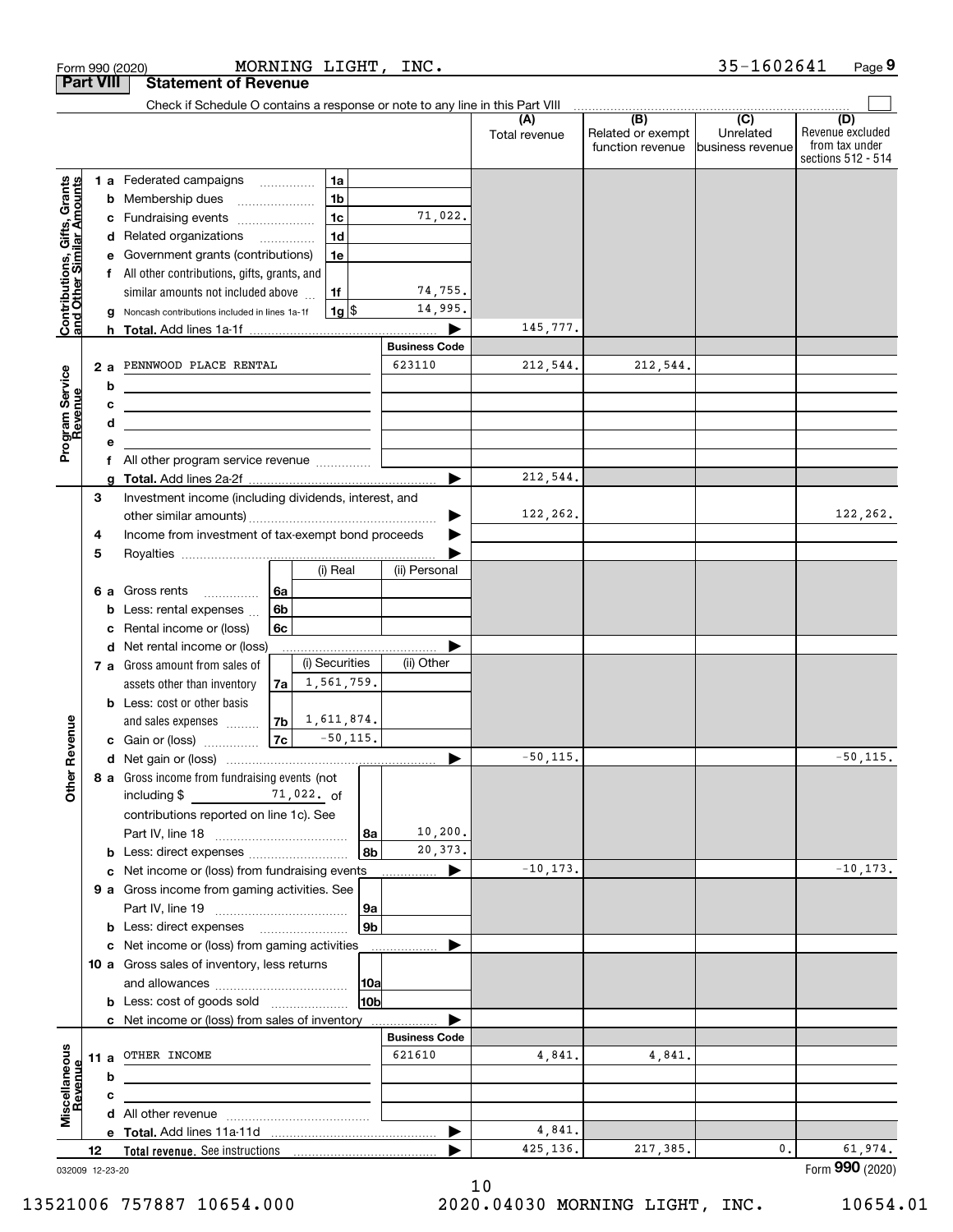|  | Form 990 (2020) |
|--|-----------------|
|  |                 |

 $_{\rm Form}$  990 (2020) MORNING LIGHT,INC. 35-1602641 <sub>Page</sub> 10 **Part IX Statement of Functional Expenses** MORNING LIGHT, INC.

|              | Section 501(c)(3) and 501(c)(4) organizations must complete all columns. All other organizations must complete column (A).                                                                                 |                       |                                    |                                           |                                |
|--------------|------------------------------------------------------------------------------------------------------------------------------------------------------------------------------------------------------------|-----------------------|------------------------------------|-------------------------------------------|--------------------------------|
|              | Check if Schedule O contains a response or note to any line in this Part IX                                                                                                                                |                       |                                    |                                           |                                |
|              | Do not include amounts reported on lines 6b,<br>7b, 8b, 9b, and 10b of Part VIII.                                                                                                                          | (A)<br>Total expenses | (B)<br>Program service<br>expenses | (C)<br>Management and<br>general expenses | (D)<br>Fundraising<br>expenses |
| 1.           | Grants and other assistance to domestic organizations                                                                                                                                                      |                       |                                    |                                           |                                |
|              | and domestic governments. See Part IV, line 21                                                                                                                                                             |                       |                                    |                                           |                                |
| $\mathbf{2}$ | Grants and other assistance to domestic                                                                                                                                                                    |                       |                                    |                                           |                                |
|              | individuals. See Part IV, line 22                                                                                                                                                                          |                       |                                    |                                           |                                |
| 3            | Grants and other assistance to foreign                                                                                                                                                                     |                       |                                    |                                           |                                |
|              | organizations, foreign governments, and foreign                                                                                                                                                            |                       |                                    |                                           |                                |
|              | individuals. See Part IV, lines 15 and 16                                                                                                                                                                  |                       |                                    |                                           |                                |
| 4            | Benefits paid to or for members                                                                                                                                                                            |                       |                                    |                                           |                                |
| 5            | Compensation of current officers, directors,                                                                                                                                                               |                       |                                    |                                           |                                |
|              | trustees, and key employees                                                                                                                                                                                | 102,750.              | 46,238.                            | 25,687.                                   | 30,825.                        |
| 6            | Compensation not included above to disqualified                                                                                                                                                            |                       |                                    |                                           |                                |
|              | persons (as defined under section 4958(f)(1)) and                                                                                                                                                          |                       |                                    |                                           |                                |
|              | persons described in section 4958(c)(3)(B)                                                                                                                                                                 |                       |                                    |                                           |                                |
| 7            | Other salaries and wages                                                                                                                                                                                   | 467,835.              | 409, 112.                          | 28,884.                                   | 29,839.                        |
| 8            | Pension plan accruals and contributions (include                                                                                                                                                           |                       |                                    |                                           |                                |
|              | section 401(k) and 403(b) employer contributions)                                                                                                                                                          |                       |                                    |                                           |                                |
| 9            |                                                                                                                                                                                                            | 101, 504.             | 81,004.                            | 9,708.                                    | 10,792.                        |
| 10           |                                                                                                                                                                                                            | 49,876.               | 39,803.                            | $\overline{4,770}$ .                      | $\overline{5,303.}$            |
| 11           | Fees for services (nonemployees):                                                                                                                                                                          |                       |                                    |                                           |                                |
| a            |                                                                                                                                                                                                            | 29,926.               | 29,926.                            |                                           |                                |
| b            |                                                                                                                                                                                                            | $\overline{527}$ .    |                                    | $\overline{527}$ .                        |                                |
| c            |                                                                                                                                                                                                            | 42,979.               |                                    | 42,979.                                   |                                |
| d            |                                                                                                                                                                                                            |                       |                                    |                                           |                                |
| е            | Professional fundraising services. See Part IV, line 17                                                                                                                                                    |                       |                                    |                                           |                                |
| f            | Investment management fees                                                                                                                                                                                 | 23,668.               |                                    | 23,668.                                   |                                |
| g            | Other. (If line 11g amount exceeds 10% of line 25,                                                                                                                                                         |                       |                                    |                                           |                                |
|              | column (A) amount, list line 11g expenses on Sch O.)                                                                                                                                                       |                       |                                    |                                           |                                |
| 12           |                                                                                                                                                                                                            | 22,405.               | 1,364.                             | 21,041.                                   |                                |
| 13           |                                                                                                                                                                                                            | $\overline{49,553.}$  | $\overline{24,264}$ .              | 25, 289.                                  |                                |
| 14           |                                                                                                                                                                                                            |                       |                                    |                                           |                                |
| 15           |                                                                                                                                                                                                            |                       |                                    |                                           |                                |
| 16           |                                                                                                                                                                                                            | 44,921.               | 44,921.                            |                                           |                                |
| 17           |                                                                                                                                                                                                            |                       |                                    |                                           |                                |
| 18           | Payments of travel or entertainment expenses                                                                                                                                                               |                       |                                    |                                           |                                |
|              | for any federal, state, or local public officials                                                                                                                                                          |                       |                                    |                                           |                                |
| 19           | Conferences, conventions, and meetings                                                                                                                                                                     | 1,309.                |                                    | 1,309.                                    |                                |
| 20           | Interest                                                                                                                                                                                                   |                       |                                    |                                           |                                |
| 21           |                                                                                                                                                                                                            |                       |                                    |                                           |                                |
| 22           | Depreciation, depletion, and amortization                                                                                                                                                                  | 191,040.              | 190, 511.                          | 529.                                      |                                |
| 23           | Insurance                                                                                                                                                                                                  |                       |                                    |                                           |                                |
| 24           | Other expenses. Itemize expenses not covered<br>above (List miscellaneous expenses on line 24e. If<br>line 24e amount exceeds 10% of line 25, column (A)<br>amount, list line 24e expenses on Schedule O.) |                       |                                    |                                           |                                |
| a            | MAINTENANCE                                                                                                                                                                                                | 191, 346.             | 174,524.                           | 16,822.                                   |                                |
| b            | OTHER EXPENSE                                                                                                                                                                                              | 58,776.               | 37,778.                            | 20,998.                                   |                                |
| c            |                                                                                                                                                                                                            |                       |                                    |                                           |                                |
| d            |                                                                                                                                                                                                            |                       |                                    |                                           |                                |
|              | e All other expenses                                                                                                                                                                                       |                       |                                    |                                           |                                |
| 25           | Total functional expenses. Add lines 1 through 24e                                                                                                                                                         | 1,378,415.            | 1,079,445.                         | 222, 211.                                 | 76, 759.                       |
| 26           | Joint costs. Complete this line only if the organization                                                                                                                                                   |                       |                                    |                                           |                                |
|              | reported in column (B) joint costs from a combined                                                                                                                                                         |                       |                                    |                                           |                                |
|              | educational campaign and fundraising solicitation.                                                                                                                                                         |                       |                                    |                                           |                                |
|              | Check here         if following SOP 98-2 (ASC 958-720)                                                                                                                                                     |                       |                                    |                                           |                                |

032010 12-23-20

11 13521006 757887 10654.000 2020.04030 MORNING LIGHT, INC. 10654.01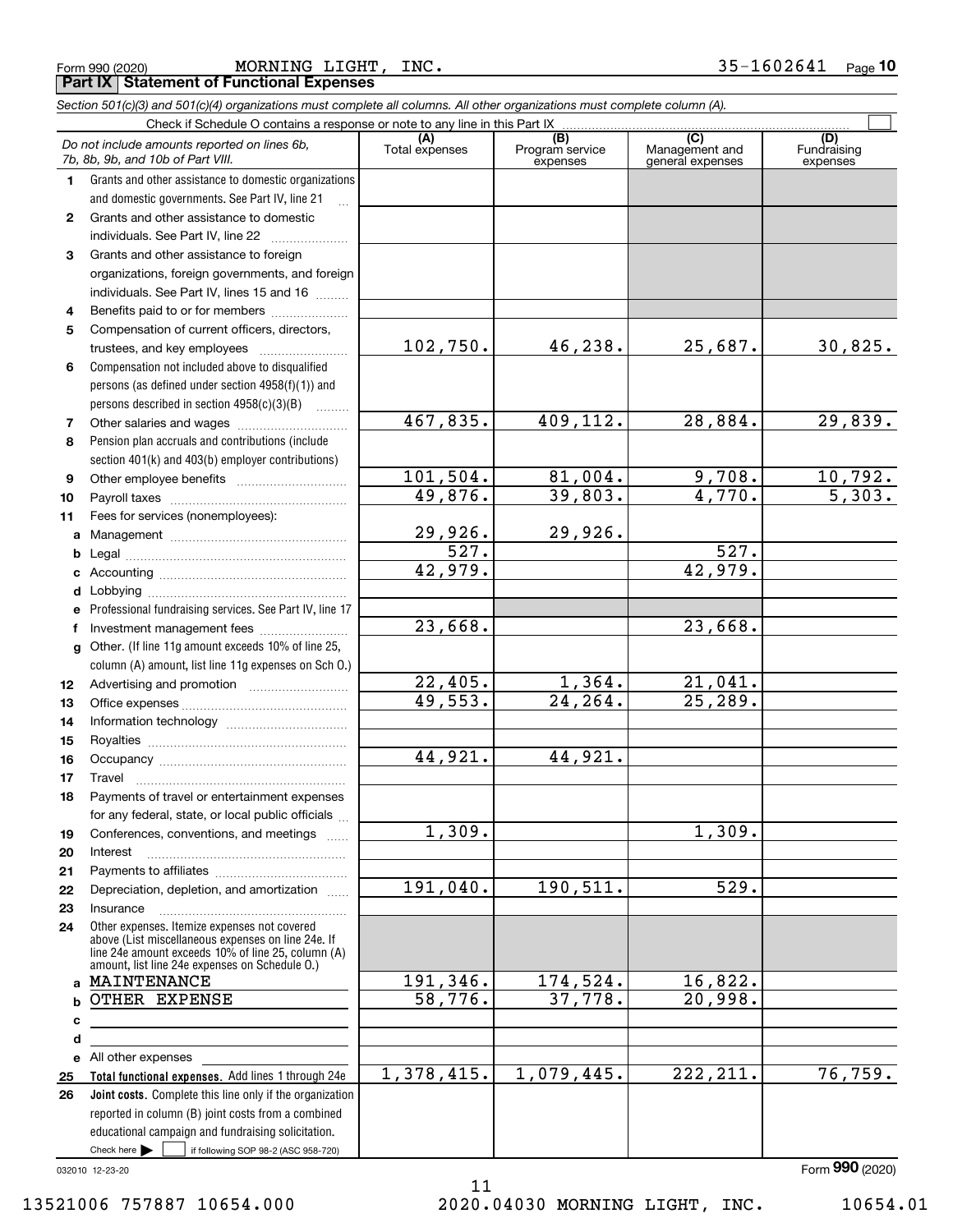**33**

Total liabilities and net assets/fund balances

**Net Assets or Fund Balances**

Net Assets or Fund Balances

Form (2020) **990**

**33**

 $8,617,085.$   $|33|$   $8,196,602.$ 

Check if Schedule O contains a response or note to any line in this Part X

|    |                                                                                                                 |            | (A)<br>Beginning of year |                 | (B)<br>End of year |
|----|-----------------------------------------------------------------------------------------------------------------|------------|--------------------------|-----------------|--------------------|
| 1  |                                                                                                                 |            | 873,704.                 | $\mathbf{1}$    | 1,074,279.         |
| 2  |                                                                                                                 |            |                          | $\mathbf{2}$    |                    |
| з  |                                                                                                                 |            | 250,000.                 | 3               |                    |
| 4  |                                                                                                                 |            |                          | 4               |                    |
| 5  | Loans and other receivables from any current or former officer, director,                                       |            |                          |                 |                    |
|    | trustee, key employee, creator or founder, substantial contributor, or 35%                                      |            |                          |                 |                    |
|    | controlled entity or family member of any of these persons                                                      |            |                          | 5               |                    |
| 6  | Loans and other receivables from other disqualified persons (as defined                                         |            |                          |                 |                    |
|    | under section 4958(f)(1)), and persons described in section 4958(c)(3)(B)                                       | $\ldots$   |                          | 6               |                    |
| 7  |                                                                                                                 |            |                          | 7               |                    |
| 8  |                                                                                                                 |            |                          | 8               |                    |
| 9  | Prepaid expenses and deferred charges                                                                           |            | 14,147.                  | 9               | 4,402.             |
|    | 10a Land, buildings, and equipment: cost or other                                                               |            |                          |                 |                    |
|    | basis. Complete Part VI of Schedule D  10a                                                                      | 6,000,551. |                          |                 |                    |
|    |                                                                                                                 | 2,761,015. | 3,430,575.               | 10 <sub>c</sub> | 3, 239, 536.       |
| 11 |                                                                                                                 |            | 4.042,859.               | 11              | 3,872,585.         |
| 12 |                                                                                                                 |            |                          | 12              |                    |
| 13 |                                                                                                                 |            |                          | 13              |                    |
| 14 |                                                                                                                 |            |                          | 14              |                    |
| 15 |                                                                                                                 |            | 5,800.                   | 15              | 5,800.             |
| 16 |                                                                                                                 |            | 8,617,085.               | 16              | 8,196,602.         |
| 17 |                                                                                                                 |            | 17,142.                  | 17              | 21, 167.           |
| 18 |                                                                                                                 |            |                          | 18              |                    |
| 19 | Deferred revenue manual contracts and contracts are all the manual contracts and contracts are contracted and c |            |                          | 19              |                    |
| 20 |                                                                                                                 |            |                          | 20              |                    |
| 21 | Escrow or custodial account liability. Complete Part IV of Schedule D                                           |            |                          | 21              |                    |
| 22 | Loans and other payables to any current or former officer, director,                                            |            |                          |                 |                    |
|    | trustee, key employee, creator or founder, substantial contributor, or 35%                                      |            |                          |                 |                    |
|    | controlled entity or family member of any of these persons                                                      |            |                          | 22              |                    |
| 23 |                                                                                                                 |            | 2,536,641.               | 23              | 2, 274, 264.       |
| 24 | Unsecured notes and loans payable to unrelated third parties                                                    |            |                          | 24              |                    |
| 25 | Other liabilities (including federal income tax, payables to related third                                      |            |                          |                 |                    |
|    | parties, and other liabilities not included on lines 17-24). Complete Part X                                    |            |                          |                 |                    |
|    | of Schedule D                                                                                                   |            | 35,312.                  | 25              | 149,036.           |
| 26 |                                                                                                                 |            | 2,589,095.               | 26              | 2,444,467.         |
|    | Organizations that follow FASB ASC 958, check here $\blacktriangleright \boxed{X}$                              |            |                          |                 |                    |
|    | and complete lines 27, 28, 32, and 33.                                                                          |            |                          |                 |                    |
| 27 | Net assets without donor restrictions                                                                           |            | 5,324,173.               | 27              | 5,257,843.         |
| 28 |                                                                                                                 |            | 703,817.                 | 28              | 494,292.           |
|    | Organizations that do not follow FASB ASC 958, check here $\blacktriangleright$ [                               |            |                          |                 |                    |
|    | and complete lines 29 through 33.                                                                               |            |                          |                 |                    |
| 29 |                                                                                                                 |            |                          | 29              |                    |
| 30 | Paid-in or capital surplus, or land, building, or equipment fund                                                |            |                          | 30              |                    |
| 31 | Retained earnings, endowment, accumulated income, or other funds                                                |            |                          | 31              |                    |
| 32 | Total net assets or fund balances                                                                               |            | 6,027,990.               | 32              | 5,752,135.         |

12

 $\mathcal{L}^{\text{max}}$ 

**Part X** | Balance Sheet

**Assets**

**Liabilities**

Liabilities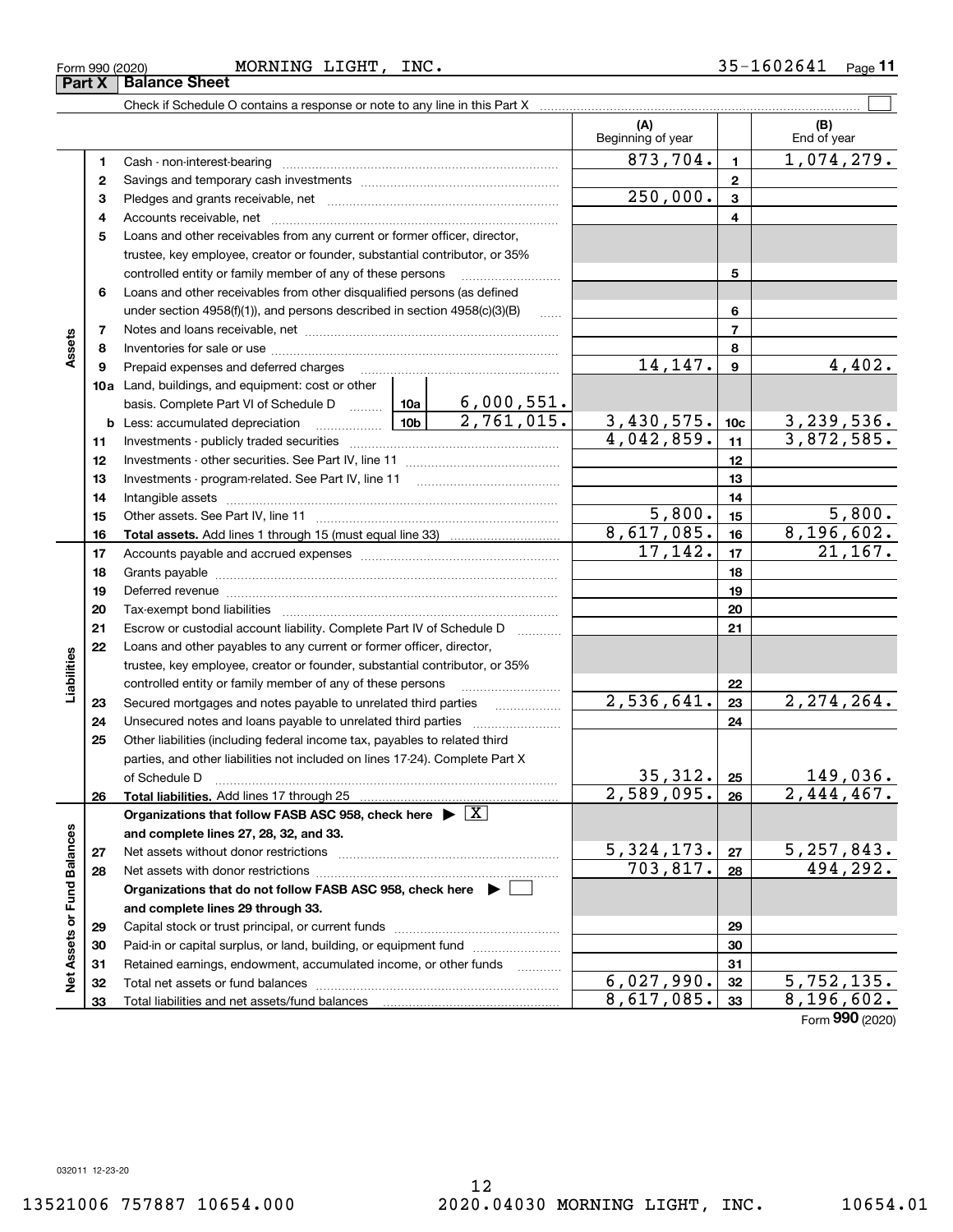|    | MORNING LIGHT, INC.<br>Form 990 (2020)                                                                                                                                                                                         | 35-1602641              |                |            | $Page$ 12               |
|----|--------------------------------------------------------------------------------------------------------------------------------------------------------------------------------------------------------------------------------|-------------------------|----------------|------------|-------------------------|
|    | <b>Reconciliation of Net Assets</b><br>Part XI                                                                                                                                                                                 |                         |                |            |                         |
|    |                                                                                                                                                                                                                                |                         |                |            | $\overline{\mathbf{X}}$ |
|    |                                                                                                                                                                                                                                |                         |                |            |                         |
| 1  | Total revenue (must equal Part VIII, column (A), line 12)                                                                                                                                                                      | 1.                      |                | 425, 136.  |                         |
| 2  |                                                                                                                                                                                                                                | $\overline{2}$          | 1,378,415.     |            |                         |
| з  | Revenue less expenses. Subtract line 2 from line 1                                                                                                                                                                             | 3                       | $-953, 279.$   |            |                         |
| 4  |                                                                                                                                                                                                                                | $\overline{\mathbf{4}}$ | 6,027,990.     |            |                         |
| 5  | Net unrealized gains (losses) on investments                                                                                                                                                                                   | 5                       |                |            | 415,047.                |
| 6  | Donated services and use of facilities [111] Donated and the service of facilities [11] Donated services and use of facilities [11] Donated and the service of the service of the service of the service of the service of the | 6                       |                |            |                         |
| 7  |                                                                                                                                                                                                                                | $\overline{7}$          |                |            |                         |
| 8  | Prior period adjustments                                                                                                                                                                                                       | 8                       |                |            |                         |
| 9  | Other changes in net assets or fund balances (explain on Schedule O)                                                                                                                                                           | $\mathbf{q}$            |                |            | 262,377.                |
| 10 | Net assets or fund balances at end of year. Combine lines 3 through 9 (must equal Part X, line 32,                                                                                                                             |                         |                |            |                         |
|    | column $(B)$ ).                                                                                                                                                                                                                | 10                      | 5,752,135.     |            |                         |
|    | Part XII Financial Statements and Reporting                                                                                                                                                                                    |                         |                |            |                         |
|    |                                                                                                                                                                                                                                |                         |                |            | X                       |
|    |                                                                                                                                                                                                                                |                         |                | Yes        | No                      |
| 1  | $\boxed{\mathbf{X}}$ Accrual<br>Accounting method used to prepare the Form 990: <u>II</u> Cash<br>Other                                                                                                                        |                         |                |            |                         |
|    | If the organization changed its method of accounting from a prior year or checked "Other," explain in Schedule O.                                                                                                              |                         |                |            |                         |
|    | 2a Were the organization's financial statements compiled or reviewed by an independent accountant?                                                                                                                             |                         | 2a             |            | х                       |
|    | If "Yes," check a box below to indicate whether the financial statements for the year were compiled or reviewed on a                                                                                                           |                         |                |            |                         |
|    | separate basis, consolidated basis, or both:                                                                                                                                                                                   |                         |                |            |                         |
|    | Separate basis<br><b>Consolidated basis</b><br>Both consolidated and separate basis                                                                                                                                            |                         |                |            |                         |
|    | <b>b</b> Were the organization's financial statements audited by an independent accountant?                                                                                                                                    |                         | 2 <sub>b</sub> | Х          |                         |
|    | If "Yes," check a box below to indicate whether the financial statements for the year were audited on a separate basis,                                                                                                        |                         |                |            |                         |
|    | consolidated basis, or both:                                                                                                                                                                                                   |                         |                |            |                         |
|    | $\mathbf{X}$ Consolidated basis<br>Separate basis<br>Both consolidated and separate basis                                                                                                                                      |                         |                |            |                         |
|    | c If "Yes" to line 2a or 2b, does the organization have a committee that assumes responsibility for oversight of the audit,                                                                                                    |                         |                |            |                         |
|    | review, or compilation of its financial statements and selection of an independent accountant?                                                                                                                                 |                         | 2c             | x          |                         |
|    | If the organization changed either its oversight process or selection process during the tax year, explain on Schedule O.                                                                                                      |                         |                |            |                         |
|    | 3a As a result of a federal award, was the organization required to undergo an audit or audits as set forth in the Single Audit                                                                                                |                         |                |            |                         |
|    |                                                                                                                                                                                                                                |                         | За             |            | $\mathbf X$             |
| b  | If "Yes," did the organization undergo the required audit or audits? If the organization did not undergo the required audit                                                                                                    |                         |                |            |                         |
|    |                                                                                                                                                                                                                                |                         | 3b             | <u>nnn</u> |                         |

Form (2020) **990**

032012 12-23-20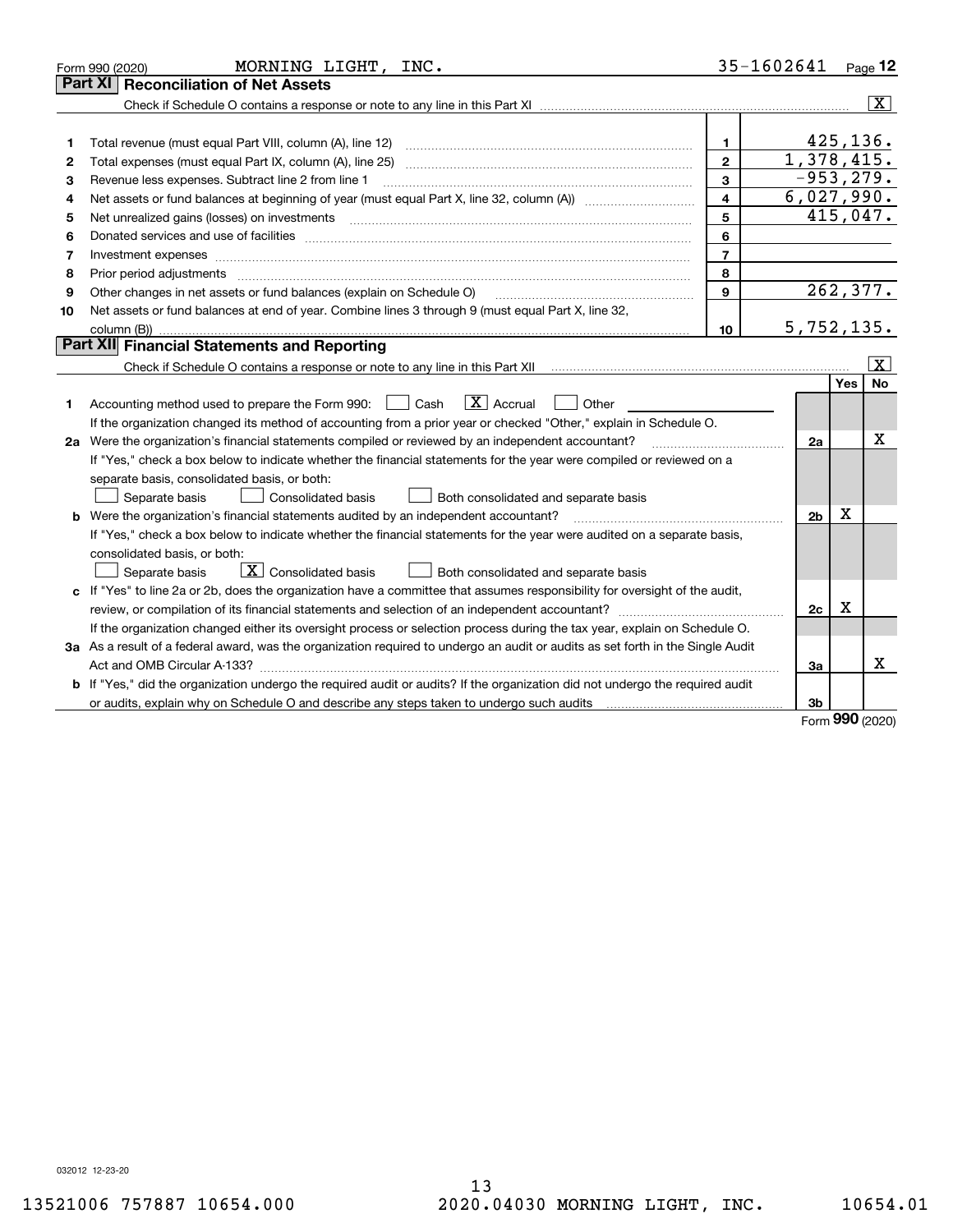| <b>SCHEDULE A</b> |
|-------------------|
|-------------------|

Department of the Treasury Internal Revenue Service

**(Form 990 or 990-EZ)**

## **Public Charity Status and Public Support**

**Complete if the organization is a section 501(c)(3) organization or a section 4947(a)(1) nonexempt charitable trust.**

| Attach to Form 990 or Form 990-EZ.                                       |
|--------------------------------------------------------------------------|
| ► Go to www.irs.gov/Form990 for instructions and the latest information. |

| OMB No. 1545-0047                   |
|-------------------------------------|
| 2020                                |
| <b>Open to Public</b><br>Inspection |

|        |                     | Name of the organization                                                                                                                                                                   |                |                            |     |                                 |                            |  | <b>Employer identification number</b> |  |  |
|--------|---------------------|--------------------------------------------------------------------------------------------------------------------------------------------------------------------------------------------|----------------|----------------------------|-----|---------------------------------|----------------------------|--|---------------------------------------|--|--|
|        |                     |                                                                                                                                                                                            | MORNING LIGHT, | INC.                       |     |                                 |                            |  | 35-1602641                            |  |  |
| Part I |                     | Reason for Public Charity Status. (All organizations must complete this part.) See instructions.                                                                                           |                |                            |     |                                 |                            |  |                                       |  |  |
|        |                     | The organization is not a private foundation because it is: (For lines 1 through 12, check only one box.)                                                                                  |                |                            |     |                                 |                            |  |                                       |  |  |
| 1.     |                     | A church, convention of churches, or association of churches described in section 170(b)(1)(A)(i).                                                                                         |                |                            |     |                                 |                            |  |                                       |  |  |
| 2      |                     | A school described in section 170(b)(1)(A)(ii). (Attach Schedule E (Form 990 or 990-EZ).)                                                                                                  |                |                            |     |                                 |                            |  |                                       |  |  |
| 3      |                     | A hospital or a cooperative hospital service organization described in section 170(b)(1)(A)(iii).                                                                                          |                |                            |     |                                 |                            |  |                                       |  |  |
|        |                     | A medical research organization operated in conjunction with a hospital described in section 170(b)(1)(A)(iii). Enter the hospital's name,                                                 |                |                            |     |                                 |                            |  |                                       |  |  |
|        |                     | city, and state:                                                                                                                                                                           |                |                            |     |                                 |                            |  |                                       |  |  |
| 5      |                     | An organization operated for the benefit of a college or university owned or operated by a governmental unit described in                                                                  |                |                            |     |                                 |                            |  |                                       |  |  |
|        |                     | section 170(b)(1)(A)(iv). (Complete Part II.)                                                                                                                                              |                |                            |     |                                 |                            |  |                                       |  |  |
| 6      |                     | A federal, state, or local government or governmental unit described in section 170(b)(1)(A)(v).                                                                                           |                |                            |     |                                 |                            |  |                                       |  |  |
| 7      | $\lfloor x \rfloor$ |                                                                                                                                                                                            |                |                            |     |                                 |                            |  |                                       |  |  |
|        |                     | An organization that normally receives a substantial part of its support from a governmental unit or from the general public described in<br>section 170(b)(1)(A)(vi). (Complete Part II.) |                |                            |     |                                 |                            |  |                                       |  |  |
| 8      |                     | A community trust described in section 170(b)(1)(A)(vi). (Complete Part II.)                                                                                                               |                |                            |     |                                 |                            |  |                                       |  |  |
| 9      |                     | An agricultural research organization described in section 170(b)(1)(A)(ix) operated in conjunction with a land-grant college                                                              |                |                            |     |                                 |                            |  |                                       |  |  |
|        |                     | or university or a non-land-grant college of agriculture (see instructions). Enter the name, city, and state of the college or                                                             |                |                            |     |                                 |                            |  |                                       |  |  |
|        |                     | university:                                                                                                                                                                                |                |                            |     |                                 |                            |  |                                       |  |  |
| 10     |                     | An organization that normally receives (1) more than 33 1/3% of its support from contributions, membership fees, and gross receipts from                                                   |                |                            |     |                                 |                            |  |                                       |  |  |
|        |                     | activities related to its exempt functions, subject to certain exceptions; and (2) no more than 33 1/3% of its support from gross investment                                               |                |                            |     |                                 |                            |  |                                       |  |  |
|        |                     | income and unrelated business taxable income (less section 511 tax) from businesses acquired by the organization after June 30, 1975.                                                      |                |                            |     |                                 |                            |  |                                       |  |  |
|        |                     | See section 509(a)(2). (Complete Part III.)                                                                                                                                                |                |                            |     |                                 |                            |  |                                       |  |  |
| 11     |                     | An organization organized and operated exclusively to test for public safety. See section 509(a)(4).                                                                                       |                |                            |     |                                 |                            |  |                                       |  |  |
| 12     |                     | An organization organized and operated exclusively for the benefit of, to perform the functions of, or to carry out the purposes of one or                                                 |                |                            |     |                                 |                            |  |                                       |  |  |
|        |                     | more publicly supported organizations described in section 509(a)(1) or section 509(a)(2). See section 509(a)(3). Check the box in                                                         |                |                            |     |                                 |                            |  |                                       |  |  |
|        |                     | lines 12a through 12d that describes the type of supporting organization and complete lines 12e, 12f, and 12g.                                                                             |                |                            |     |                                 |                            |  |                                       |  |  |
| a      |                     | Type I. A supporting organization operated, supervised, or controlled by its supported organization(s), typically by giving                                                                |                |                            |     |                                 |                            |  |                                       |  |  |
|        |                     | the supported organization(s) the power to regularly appoint or elect a majority of the directors or trustees of the supporting                                                            |                |                            |     |                                 |                            |  |                                       |  |  |
|        |                     |                                                                                                                                                                                            |                |                            |     |                                 |                            |  |                                       |  |  |
|        |                     | organization. You must complete Part IV, Sections A and B.                                                                                                                                 |                |                            |     |                                 |                            |  |                                       |  |  |
| b      |                     | Type II. A supporting organization supervised or controlled in connection with its supported organization(s), by having                                                                    |                |                            |     |                                 |                            |  |                                       |  |  |
|        |                     | control or management of the supporting organization vested in the same persons that control or manage the supported                                                                       |                |                            |     |                                 |                            |  |                                       |  |  |
|        |                     | organization(s). You must complete Part IV, Sections A and C.                                                                                                                              |                |                            |     |                                 |                            |  |                                       |  |  |
| c      |                     | Type III functionally integrated. A supporting organization operated in connection with, and functionally integrated with,                                                                 |                |                            |     |                                 |                            |  |                                       |  |  |
|        |                     | its supported organization(s) (see instructions). You must complete Part IV, Sections A, D, and E.                                                                                         |                |                            |     |                                 |                            |  |                                       |  |  |
| d      |                     | Type III non-functionally integrated. A supporting organization operated in connection with its supported organization(s)                                                                  |                |                            |     |                                 |                            |  |                                       |  |  |
|        |                     | that is not functionally integrated. The organization generally must satisfy a distribution requirement and an attentiveness                                                               |                |                            |     |                                 |                            |  |                                       |  |  |
|        |                     | requirement (see instructions). You must complete Part IV, Sections A and D, and Part V.                                                                                                   |                |                            |     |                                 |                            |  |                                       |  |  |
|        |                     | Check this box if the organization received a written determination from the IRS that it is a Type I, Type II, Type III                                                                    |                |                            |     |                                 |                            |  |                                       |  |  |
|        |                     | functionally integrated, or Type III non-functionally integrated supporting organization.                                                                                                  |                |                            |     |                                 |                            |  |                                       |  |  |
|        |                     | f Enter the number of supported organizations                                                                                                                                              |                |                            |     |                                 |                            |  |                                       |  |  |
|        |                     | g Provide the following information about the supported organization(s).<br>(i) Name of supported                                                                                          | (ii) EIN       | (iii) Type of organization |     | (iv) Is the organization listed | (v) Amount of monetary     |  | (vi) Amount of other                  |  |  |
|        |                     | organization                                                                                                                                                                               |                | (described on lines 1-10   |     | in your governing document?     | support (see instructions) |  | support (see instructions)            |  |  |
|        |                     |                                                                                                                                                                                            |                | above (see instructions))  | Yes | No                              |                            |  |                                       |  |  |
|        |                     |                                                                                                                                                                                            |                |                            |     |                                 |                            |  |                                       |  |  |
|        |                     |                                                                                                                                                                                            |                |                            |     |                                 |                            |  |                                       |  |  |
|        |                     |                                                                                                                                                                                            |                |                            |     |                                 |                            |  |                                       |  |  |
|        |                     |                                                                                                                                                                                            |                |                            |     |                                 |                            |  |                                       |  |  |
|        |                     |                                                                                                                                                                                            |                |                            |     |                                 |                            |  |                                       |  |  |
|        |                     |                                                                                                                                                                                            |                |                            |     |                                 |                            |  |                                       |  |  |
|        |                     |                                                                                                                                                                                            |                |                            |     |                                 |                            |  |                                       |  |  |
|        |                     |                                                                                                                                                                                            |                |                            |     |                                 |                            |  |                                       |  |  |
|        |                     |                                                                                                                                                                                            |                |                            |     |                                 |                            |  |                                       |  |  |
|        |                     |                                                                                                                                                                                            |                |                            |     |                                 |                            |  |                                       |  |  |
| Total  |                     |                                                                                                                                                                                            |                |                            |     |                                 |                            |  |                                       |  |  |
|        |                     | LHA For Paperwork Reduction Act Notice, see the Instructions for Form 990 or 990-EZ. 032021 01-25-21                                                                                       |                |                            |     |                                 |                            |  | Schedule A (Form 990 or 990-EZ) 2020  |  |  |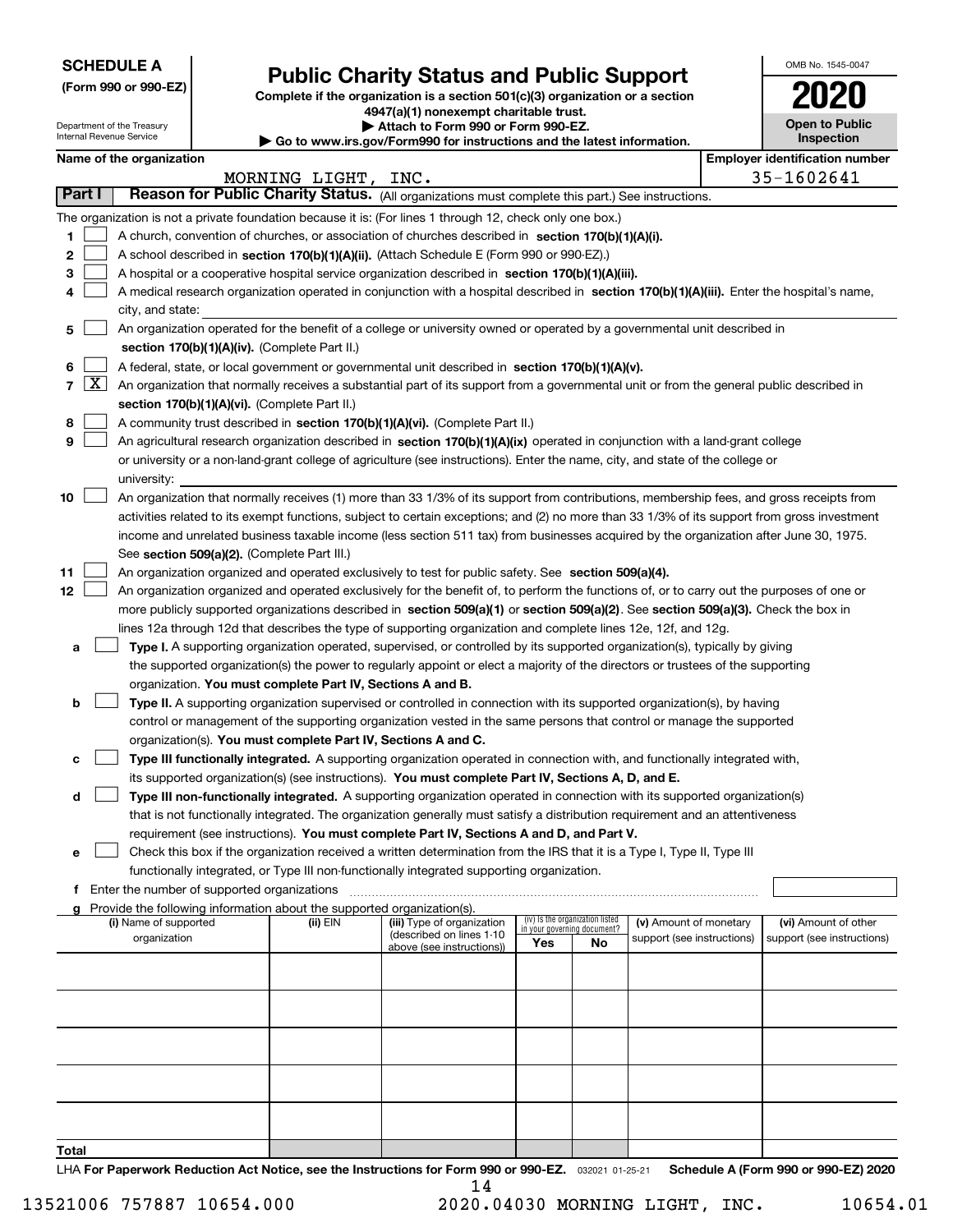## Schedule A (Form 990 or 990-EZ) 2020 Page MORNING LIGHT, INC. 35-1602641

**2**

**Part II Support Schedule for Organizations Described in Sections 170(b)(1)(A)(iv) and 170(b)(1)(A)(vi)**

(Complete only if you checked the box on line 5, 7, or 8 of Part I or if the organization failed to qualify under Part III. If the organization fails to qualify under the tests listed below, please complete Part III.)

|    | <b>Section A. Public Support</b>                                                                                                                    |           |          |                       |            |                                      |            |  |  |
|----|-----------------------------------------------------------------------------------------------------------------------------------------------------|-----------|----------|-----------------------|------------|--------------------------------------|------------|--|--|
|    | Calendar year (or fiscal year beginning in)                                                                                                         | (a) 2016  | (b) 2017 | $(c)$ 2018            | $(d)$ 2019 | (e) 2020                             | (f) Total  |  |  |
|    | 1 Gifts, grants, contributions, and                                                                                                                 |           |          |                       |            |                                      |            |  |  |
|    | membership fees received. (Do not                                                                                                                   |           |          |                       |            |                                      |            |  |  |
|    | include any "unusual grants.")                                                                                                                      | 153, 273. |          | $146,594.$ 129,962.   | 140, 278.  | 145,777.                             | 715,884.   |  |  |
|    | 2 Tax revenues levied for the organ-                                                                                                                |           |          |                       |            |                                      |            |  |  |
|    | ization's benefit and either paid to                                                                                                                |           |          |                       |            |                                      |            |  |  |
|    | or expended on its behalf                                                                                                                           |           |          |                       |            |                                      |            |  |  |
|    | 3 The value of services or facilities                                                                                                               |           |          |                       |            |                                      |            |  |  |
|    | furnished by a governmental unit to                                                                                                                 |           |          |                       |            |                                      |            |  |  |
|    | the organization without charge                                                                                                                     |           |          |                       |            |                                      |            |  |  |
|    | 4 Total. Add lines 1 through 3                                                                                                                      | 153, 273. | 146,594. | 129,962.              | 140, 278.  | 145,777.                             | 715,884.   |  |  |
| 5. | The portion of total contributions                                                                                                                  |           |          |                       |            |                                      |            |  |  |
|    | by each person (other than a                                                                                                                        |           |          |                       |            |                                      |            |  |  |
|    | governmental unit or publicly                                                                                                                       |           |          |                       |            |                                      |            |  |  |
|    | supported organization) included                                                                                                                    |           |          |                       |            |                                      |            |  |  |
|    | on line 1 that exceeds 2% of the                                                                                                                    |           |          |                       |            |                                      |            |  |  |
|    | amount shown on line 11,                                                                                                                            |           |          |                       |            |                                      |            |  |  |
|    | column (f)                                                                                                                                          |           |          |                       |            |                                      |            |  |  |
|    | 6 Public support. Subtract line 5 from line 4.                                                                                                      |           |          |                       |            |                                      | 715,884.   |  |  |
|    | <b>Section B. Total Support</b>                                                                                                                     |           |          |                       |            |                                      |            |  |  |
|    | Calendar year (or fiscal year beginning in)                                                                                                         | (a) 2016  | (b) 2017 | $(c)$ 2018            | $(d)$ 2019 | (e) 2020                             | (f) Total  |  |  |
|    | <b>7</b> Amounts from line 4                                                                                                                        | 153, 273. | 146,594. | 129,962.              | 140, 278.  | 145,777.                             | 715,884.   |  |  |
|    | 8 Gross income from interest,                                                                                                                       |           |          |                       |            |                                      |            |  |  |
|    | dividends, payments received on                                                                                                                     |           |          |                       |            |                                      |            |  |  |
|    | securities loans, rents, royalties,                                                                                                                 |           |          |                       |            |                                      |            |  |  |
|    | and income from similar sources                                                                                                                     | 540, 352. |          | $610, 685.$ 621, 263. | 116, 225.  | 122,262.                             | 2010787.   |  |  |
|    | 9 Net income from unrelated business                                                                                                                |           |          |                       |            |                                      |            |  |  |
|    | activities, whether or not the                                                                                                                      |           |          |                       |            |                                      |            |  |  |
|    | business is regularly carried on                                                                                                                    |           |          |                       |            |                                      |            |  |  |
|    | 10 Other income. Do not include gain                                                                                                                |           |          |                       |            |                                      |            |  |  |
|    | or loss from the sale of capital                                                                                                                    |           |          |                       |            |                                      |            |  |  |
|    | assets (Explain in Part VI.)                                                                                                                        | 20, 127.  |          | 30,069.               |            | 4,841.                               | 55,037.    |  |  |
|    | 11 Total support. Add lines 7 through 10                                                                                                            |           |          |                       |            |                                      | 2781708.   |  |  |
|    | 12 Gross receipts from related activities, etc. (see instructions)                                                                                  |           |          |                       |            | 12                                   | 1,109,044. |  |  |
|    | 13 First 5 years. If the Form 990 is for the organization's first, second, third, fourth, or fifth tax year as a section 501(c)(3)                  |           |          |                       |            |                                      |            |  |  |
|    |                                                                                                                                                     |           |          |                       |            |                                      |            |  |  |
|    | Section C. Computation of Public Support Percentage                                                                                                 |           |          |                       |            |                                      |            |  |  |
|    | 14 Public support percentage for 2020 (line 6, column (f), divided by line 11, column (f) <i>mummumumum</i>                                         |           |          |                       |            | 14                                   | 25.74<br>% |  |  |
|    |                                                                                                                                                     |           |          |                       |            | 15                                   | 20.46<br>% |  |  |
|    | 16a 33 1/3% support test - 2020. If the organization did not check the box on line 13, and line 14 is 33 1/3% or more, check this box and           |           |          |                       |            |                                      |            |  |  |
|    | stop here. The organization qualifies as a publicly supported organization                                                                          |           |          |                       |            |                                      |            |  |  |
|    | b 33 1/3% support test - 2019. If the organization did not check a box on line 13 or 16a, and line 15 is 33 1/3% or more, check this box            |           |          |                       |            |                                      |            |  |  |
|    | and stop here. The organization qualifies as a publicly supported organization                                                                      |           |          |                       |            |                                      |            |  |  |
|    | 17a 10% -facts-and-circumstances test - 2020. If the organization did not check a box on line 13, 16a, or 16b, and line 14 is 10% or more,          |           |          |                       |            |                                      |            |  |  |
|    | and if the organization meets the facts and circumstances test, check this box and stop here. Explain in Part VI how the organization               |           |          |                       |            |                                      |            |  |  |
|    | $\blacktriangleright$ $\boxed{\text{X}}$<br>meets the facts-and-circumstances test. The organization qualifies as a publicly supported organization |           |          |                       |            |                                      |            |  |  |
|    | <b>b 10% -facts-and-circumstances test - 2019.</b> If the organization did not check a box on line 13, 16a, 16b, or 17a, and line 15 is 10% or      |           |          |                       |            |                                      |            |  |  |
|    | more, and if the organization meets the facts-and-circumstances test, check this box and stop here. Explain in Part VI how the                      |           |          |                       |            |                                      |            |  |  |
|    | organization meets the facts-and-circumstances test. The organization qualifies as a publicly supported organization                                |           |          |                       |            |                                      |            |  |  |
|    | 18 Private foundation. If the organization did not check a box on line 13, 16a, 16b, 17a, or 17b, check this box and see instructions               |           |          |                       |            |                                      |            |  |  |
|    |                                                                                                                                                     |           |          |                       |            | Schedule A (Form 990 or 990-EZ) 2020 |            |  |  |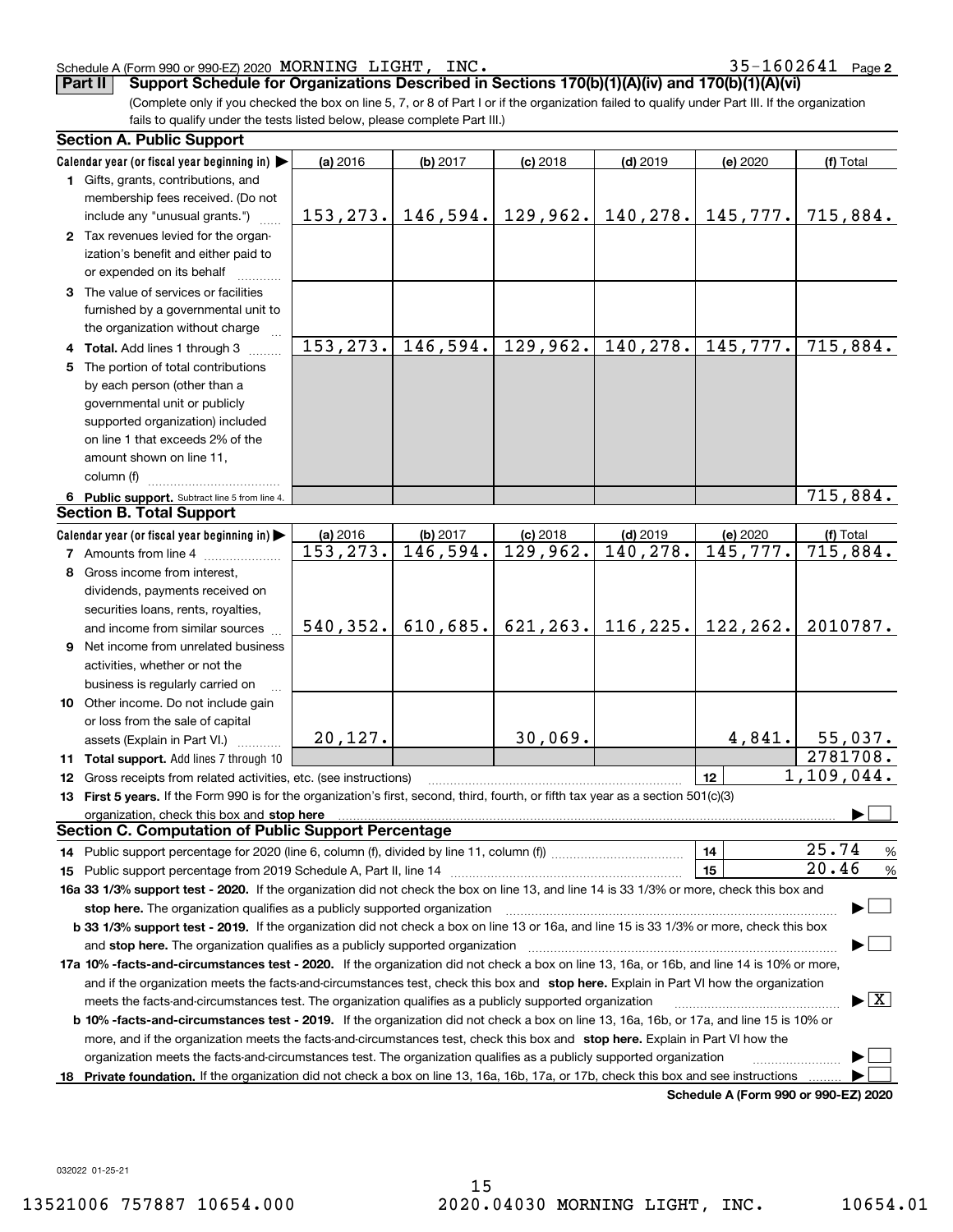## Schedule A (Form 990 or 990-EZ) 2020 Page MORNING LIGHT, INC. 35-1602641

## **Part III Support Schedule for Organizations Described in Section 509(a)(2)**

**3**

(Complete only if you checked the box on line 10 of Part I or if the organization failed to qualify under Part II. If the organization fails to qualify under the tests listed below, please complete Part II.)

| <b>Section A. Public Support</b>                                                                                                                                                                                                     |          |          |            |            |          |                                      |
|--------------------------------------------------------------------------------------------------------------------------------------------------------------------------------------------------------------------------------------|----------|----------|------------|------------|----------|--------------------------------------|
| Calendar year (or fiscal year beginning in) $\blacktriangleright$                                                                                                                                                                    | (a) 2016 | (b) 2017 | $(c)$ 2018 | $(d)$ 2019 | (e) 2020 | (f) Total                            |
| 1 Gifts, grants, contributions, and                                                                                                                                                                                                  |          |          |            |            |          |                                      |
| membership fees received. (Do not                                                                                                                                                                                                    |          |          |            |            |          |                                      |
| include any "unusual grants.")                                                                                                                                                                                                       |          |          |            |            |          |                                      |
| 2 Gross receipts from admissions,<br>merchandise sold or services per-<br>formed, or facilities furnished in<br>any activity that is related to the<br>organization's tax-exempt purpose                                             |          |          |            |            |          |                                      |
| 3 Gross receipts from activities that<br>are not an unrelated trade or bus-                                                                                                                                                          |          |          |            |            |          |                                      |
| iness under section 513                                                                                                                                                                                                              |          |          |            |            |          |                                      |
| 4 Tax revenues levied for the organ-<br>ization's benefit and either paid to<br>or expended on its behalf<br>.                                                                                                                       |          |          |            |            |          |                                      |
| 5 The value of services or facilities<br>furnished by a governmental unit to<br>the organization without charge                                                                                                                      |          |          |            |            |          |                                      |
| <b>6 Total.</b> Add lines 1 through 5                                                                                                                                                                                                |          |          |            |            |          |                                      |
| 7a Amounts included on lines 1, 2, and<br>3 received from disqualified persons                                                                                                                                                       |          |          |            |            |          |                                      |
| <b>b</b> Amounts included on lines 2 and 3 received<br>from other than disqualified persons that<br>exceed the greater of \$5,000 or 1% of the<br>amount on line 13 for the year                                                     |          |          |            |            |          |                                      |
| c Add lines 7a and 7b                                                                                                                                                                                                                |          |          |            |            |          |                                      |
| 8 Public support. (Subtract line 7c from line 6.)                                                                                                                                                                                    |          |          |            |            |          |                                      |
| <b>Section B. Total Support</b>                                                                                                                                                                                                      |          |          |            |            |          |                                      |
| Calendar year (or fiscal year beginning in) $\blacktriangleright$                                                                                                                                                                    | (a) 2016 | (b) 2017 | $(c)$ 2018 | $(d)$ 2019 | (e) 2020 | (f) Total                            |
| 9 Amounts from line 6                                                                                                                                                                                                                |          |          |            |            |          |                                      |
| 10a Gross income from interest,<br>dividends, payments received on<br>securities loans, rents, royalties,<br>and income from similar sources                                                                                         |          |          |            |            |          |                                      |
| <b>b</b> Unrelated business taxable income<br>(less section 511 taxes) from businesses<br>acquired after June 30, 1975<br>1.1.1.1.1.1.1.1.1.1                                                                                        |          |          |            |            |          |                                      |
| c Add lines 10a and 10b                                                                                                                                                                                                              |          |          |            |            |          |                                      |
| <b>11</b> Net income from unrelated business<br>activities not included in line 10b.<br>whether or not the business is<br>regularly carried on                                                                                       |          |          |            |            |          |                                      |
| <b>12</b> Other income. Do not include gain<br>or loss from the sale of capital<br>assets (Explain in Part VI.)                                                                                                                      |          |          |            |            |          |                                      |
| <b>13</b> Total support. (Add lines 9, 10c, 11, and 12.)                                                                                                                                                                             |          |          |            |            |          |                                      |
| 14 First 5 years. If the Form 990 is for the organization's first, second, third, fourth, or fifth tax year as a section 501(c)(3) organization,                                                                                     |          |          |            |            |          |                                      |
| check this box and stop here <b>contractly contractly and structure and structure of the structure of the structure of the structure of the structure of the structure of the structure of the structure of the structure of the</b> |          |          |            |            |          |                                      |
| <b>Section C. Computation of Public Support Percentage</b>                                                                                                                                                                           |          |          |            |            |          |                                      |
|                                                                                                                                                                                                                                      |          |          |            |            | 15       | %                                    |
| 16 Public support percentage from 2019 Schedule A, Part III, line 15                                                                                                                                                                 |          |          |            |            | 16       | %                                    |
| <b>Section D. Computation of Investment Income Percentage</b>                                                                                                                                                                        |          |          |            |            |          |                                      |
| 17 Investment income percentage for 2020 (line 10c, column (f), divided by line 13, column (f))                                                                                                                                      |          |          |            |            | 17       | %                                    |
| 18 Investment income percentage from 2019 Schedule A, Part III, line 17                                                                                                                                                              |          |          |            |            | 18       | %                                    |
| 19a 33 1/3% support tests - 2020. If the organization did not check the box on line 14, and line 15 is more than 33 1/3%, and line 17 is not                                                                                         |          |          |            |            |          |                                      |
| more than 33 1/3%, check this box and stop here. The organization qualifies as a publicly supported organization                                                                                                                     |          |          |            |            |          |                                      |
| b 33 1/3% support tests - 2019. If the organization did not check a box on line 14 or line 19a, and line 16 is more than 33 1/3%, and                                                                                                |          |          |            |            |          |                                      |
| line 18 is not more than 33 1/3%, check this box and stop here. The organization qualifies as a publicly supported organization                                                                                                      |          |          |            |            |          |                                      |
| 20 Private foundation. If the organization did not check a box on line 14, 19a, or 19b, check this box and see instructions                                                                                                          |          |          |            |            |          | .                                    |
| 032023 01-25-21                                                                                                                                                                                                                      |          | 16       |            |            |          | Schedule A (Form 990 or 990-EZ) 2020 |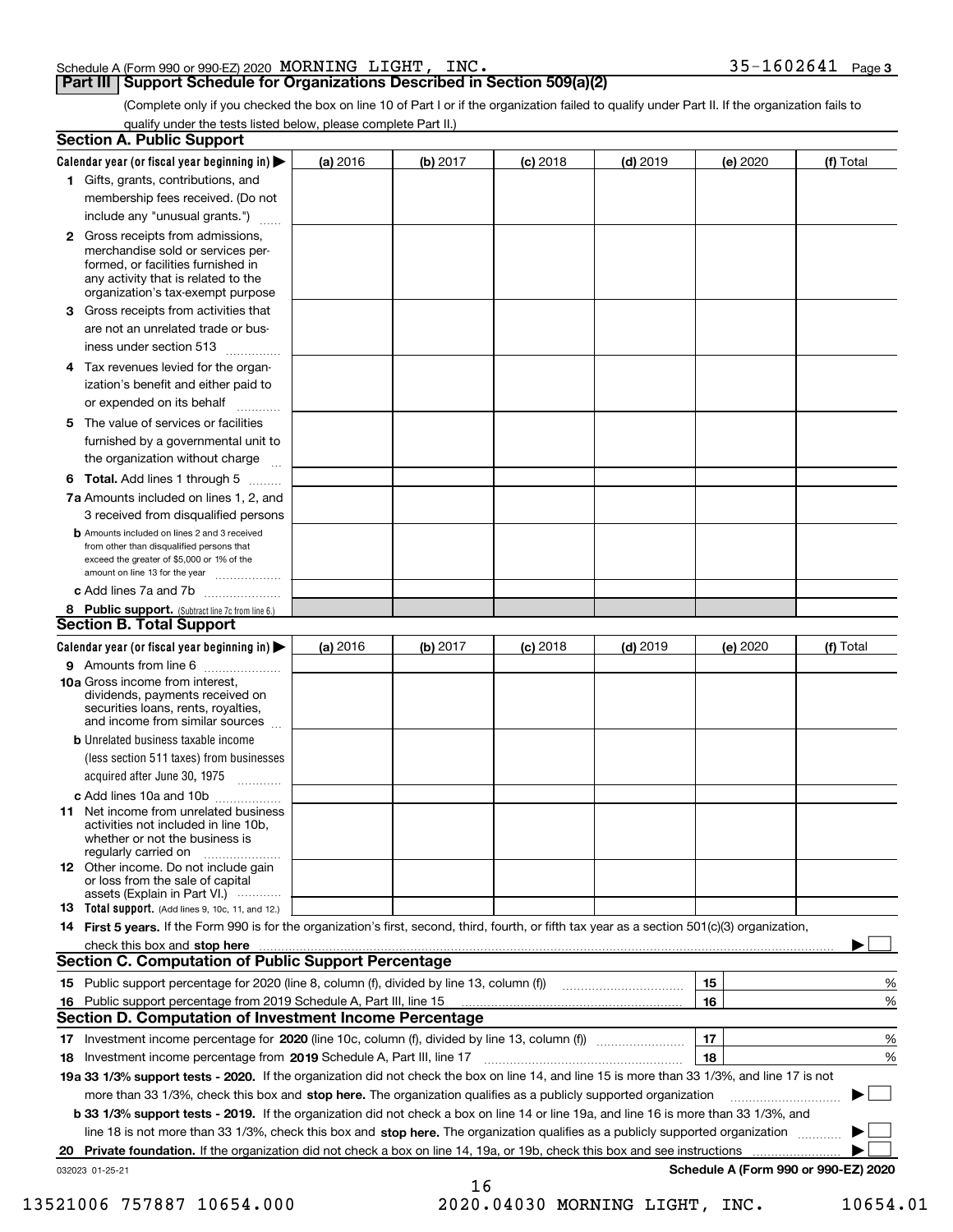**1**

**2**

**3a**

**3b**

**3c**

**4a**

**4b**

**4c**

**5a**

**5b5c**

**6**

**7**

**8**

**9a**

**9b**

**9c**

**10a**

**10b**

**YesNo**

## **Part IV Supporting Organizations**

(Complete only if you checked a box in line 12 on Part I. If you checked box 12a, Part I, complete Sections A and B. If you checked box 12b, Part I, complete Sections A and C. If you checked box 12c, Part I, complete Sections A, D, and E. If you checked box 12d, Part I, complete Sections A and D, and complete Part V.)

## **Section A. All Supporting Organizations**

- **1** Are all of the organization's supported organizations listed by name in the organization's governing documents? If "No," describe in **Part VI** how the supported organizations are designated. If designated by *class or purpose, describe the designation. If historic and continuing relationship, explain.*
- **2** Did the organization have any supported organization that does not have an IRS determination of status under section 509(a)(1) or (2)? If "Yes," explain in Part VI how the organization determined that the supported *organization was described in section 509(a)(1) or (2).*
- **3a** Did the organization have a supported organization described in section 501(c)(4), (5), or (6)? If "Yes," answer *lines 3b and 3c below.*
- **b** Did the organization confirm that each supported organization qualified under section 501(c)(4), (5), or (6) and satisfied the public support tests under section 509(a)(2)? If "Yes," describe in **Part VI** when and how the *organization made the determination.*
- **c**Did the organization ensure that all support to such organizations was used exclusively for section 170(c)(2)(B) purposes? If "Yes," explain in **Part VI** what controls the organization put in place to ensure such use.
- **4a***If* Was any supported organization not organized in the United States ("foreign supported organization")? *"Yes," and if you checked box 12a or 12b in Part I, answer lines 4b and 4c below.*
- **b** Did the organization have ultimate control and discretion in deciding whether to make grants to the foreign supported organization? If "Yes," describe in **Part VI** how the organization had such control and discretion *despite being controlled or supervised by or in connection with its supported organizations.*
- **c** Did the organization support any foreign supported organization that does not have an IRS determination under sections 501(c)(3) and 509(a)(1) or (2)? If "Yes," explain in **Part VI** what controls the organization used *to ensure that all support to the foreign supported organization was used exclusively for section 170(c)(2)(B) purposes.*
- **5a** Did the organization add, substitute, or remove any supported organizations during the tax year? If "Yes," answer lines 5b and 5c below (if applicable). Also, provide detail in **Part VI,** including (i) the names and EIN *numbers of the supported organizations added, substituted, or removed; (ii) the reasons for each such action; (iii) the authority under the organization's organizing document authorizing such action; and (iv) how the action was accomplished (such as by amendment to the organizing document).*
- **b** Type I or Type II only. Was any added or substituted supported organization part of a class already designated in the organization's organizing document?
- **cSubstitutions only.**  Was the substitution the result of an event beyond the organization's control?
- **6** Did the organization provide support (whether in the form of grants or the provision of services or facilities) to **Part VI.** *If "Yes," provide detail in* support or benefit one or more of the filing organization's supported organizations? anyone other than (i) its supported organizations, (ii) individuals that are part of the charitable class benefited by one or more of its supported organizations, or (iii) other supporting organizations that also
- **7**Did the organization provide a grant, loan, compensation, or other similar payment to a substantial contributor *If "Yes," complete Part I of Schedule L (Form 990 or 990-EZ).* regard to a substantial contributor? (as defined in section 4958(c)(3)(C)), a family member of a substantial contributor, or a 35% controlled entity with
- **8** Did the organization make a loan to a disqualified person (as defined in section 4958) not described in line 7? *If "Yes," complete Part I of Schedule L (Form 990 or 990-EZ).*
- **9a** Was the organization controlled directly or indirectly at any time during the tax year by one or more in section 509(a)(1) or (2))? If "Yes," *provide detail in* <code>Part VI.</code> disqualified persons, as defined in section 4946 (other than foundation managers and organizations described
- **b** Did one or more disqualified persons (as defined in line 9a) hold a controlling interest in any entity in which the supporting organization had an interest? If "Yes," provide detail in P**art VI**.
- **c**Did a disqualified person (as defined in line 9a) have an ownership interest in, or derive any personal benefit from, assets in which the supporting organization also had an interest? If "Yes," provide detail in P**art VI.**
- **10a** Was the organization subject to the excess business holdings rules of section 4943 because of section supporting organizations)? If "Yes," answer line 10b below. 4943(f) (regarding certain Type II supporting organizations, and all Type III non-functionally integrated
- **b** Did the organization have any excess business holdings in the tax year? (Use Schedule C, Form 4720, to *determine whether the organization had excess business holdings.)*

032024 01-25-21

**Schedule A (Form 990 or 990-EZ) 2020**

13521006 757887 10654.000 2020.04030 MORNING LIGHT, INC. 10654.01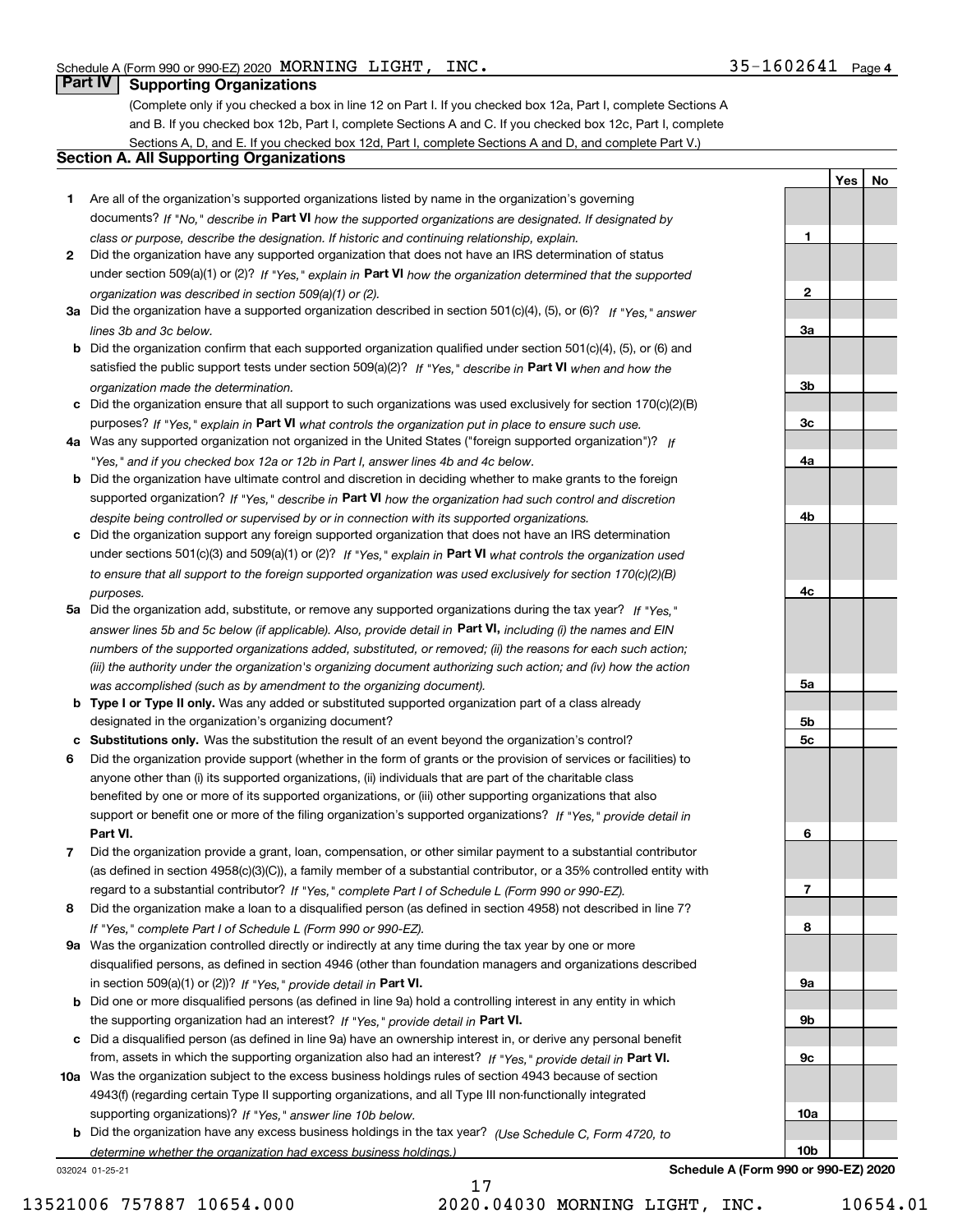|        | Part IV | <b>Supporting Organizations (continued)</b>                                                                                                                                                                                                                                                                                                                                                                                                                                                                                                                                                                                                          |                 |            |    |
|--------|---------|------------------------------------------------------------------------------------------------------------------------------------------------------------------------------------------------------------------------------------------------------------------------------------------------------------------------------------------------------------------------------------------------------------------------------------------------------------------------------------------------------------------------------------------------------------------------------------------------------------------------------------------------------|-----------------|------------|----|
|        |         |                                                                                                                                                                                                                                                                                                                                                                                                                                                                                                                                                                                                                                                      |                 | Yes        | No |
| 11     |         | Has the organization accepted a gift or contribution from any of the following persons?                                                                                                                                                                                                                                                                                                                                                                                                                                                                                                                                                              |                 |            |    |
|        |         | a A person who directly or indirectly controls, either alone or together with persons described in lines 11b and                                                                                                                                                                                                                                                                                                                                                                                                                                                                                                                                     |                 |            |    |
|        |         | 11c below, the governing body of a supported organization?                                                                                                                                                                                                                                                                                                                                                                                                                                                                                                                                                                                           | 11a             |            |    |
|        |         | <b>b</b> A family member of a person described in line 11a above?                                                                                                                                                                                                                                                                                                                                                                                                                                                                                                                                                                                    | 11 <sub>b</sub> |            |    |
|        |         | c A 35% controlled entity of a person described in line 11a or 11b above? If "Yes" to line 11a, 11b, or 11c, provide                                                                                                                                                                                                                                                                                                                                                                                                                                                                                                                                 |                 |            |    |
|        |         | detail in Part VI.                                                                                                                                                                                                                                                                                                                                                                                                                                                                                                                                                                                                                                   | 11c             |            |    |
|        |         | <b>Section B. Type I Supporting Organizations</b>                                                                                                                                                                                                                                                                                                                                                                                                                                                                                                                                                                                                    |                 |            |    |
|        |         |                                                                                                                                                                                                                                                                                                                                                                                                                                                                                                                                                                                                                                                      |                 | Yes        | No |
| 1      |         | Did the governing body, members of the governing body, officers acting in their official capacity, or membership of one or<br>more supported organizations have the power to regularly appoint or elect at least a majority of the organization's officers,<br>directors, or trustees at all times during the tax year? If "No," describe in Part VI how the supported organization(s)<br>effectively operated, supervised, or controlled the organization's activities. If the organization had more than one supported<br>organization, describe how the powers to appoint and/or remove officers, directors, or trustees were allocated among the |                 |            |    |
|        |         | supported organizations and what conditions or restrictions, if any, applied to such powers during the tax year.                                                                                                                                                                                                                                                                                                                                                                                                                                                                                                                                     | 1               |            |    |
| 2      |         | Did the organization operate for the benefit of any supported organization other than the supported                                                                                                                                                                                                                                                                                                                                                                                                                                                                                                                                                  |                 |            |    |
|        |         | organization(s) that operated, supervised, or controlled the supporting organization? If "Yes," explain in                                                                                                                                                                                                                                                                                                                                                                                                                                                                                                                                           |                 |            |    |
|        |         | Part VI how providing such benefit carried out the purposes of the supported organization(s) that operated,                                                                                                                                                                                                                                                                                                                                                                                                                                                                                                                                          |                 |            |    |
|        |         | supervised, or controlled the supporting organization.                                                                                                                                                                                                                                                                                                                                                                                                                                                                                                                                                                                               | $\overline{2}$  |            |    |
|        |         | Section C. Type II Supporting Organizations                                                                                                                                                                                                                                                                                                                                                                                                                                                                                                                                                                                                          |                 |            |    |
|        |         |                                                                                                                                                                                                                                                                                                                                                                                                                                                                                                                                                                                                                                                      |                 | Yes        | No |
| 1.     |         | Were a majority of the organization's directors or trustees during the tax year also a majority of the directors                                                                                                                                                                                                                                                                                                                                                                                                                                                                                                                                     |                 |            |    |
|        |         | or trustees of each of the organization's supported organization(s)? If "No," describe in Part VI how control                                                                                                                                                                                                                                                                                                                                                                                                                                                                                                                                        |                 |            |    |
|        |         | or management of the supporting organization was vested in the same persons that controlled or managed                                                                                                                                                                                                                                                                                                                                                                                                                                                                                                                                               |                 |            |    |
|        |         | the supported organization(s).                                                                                                                                                                                                                                                                                                                                                                                                                                                                                                                                                                                                                       | 1               |            |    |
|        |         | Section D. All Type III Supporting Organizations                                                                                                                                                                                                                                                                                                                                                                                                                                                                                                                                                                                                     |                 |            |    |
|        |         |                                                                                                                                                                                                                                                                                                                                                                                                                                                                                                                                                                                                                                                      |                 | Yes        | No |
| 1      |         | Did the organization provide to each of its supported organizations, by the last day of the fifth month of the                                                                                                                                                                                                                                                                                                                                                                                                                                                                                                                                       |                 |            |    |
|        |         | organization's tax year, (i) a written notice describing the type and amount of support provided during the prior tax                                                                                                                                                                                                                                                                                                                                                                                                                                                                                                                                |                 |            |    |
|        |         | year, (ii) a copy of the Form 990 that was most recently filed as of the date of notification, and (iii) copies of the                                                                                                                                                                                                                                                                                                                                                                                                                                                                                                                               |                 |            |    |
|        |         | organization's governing documents in effect on the date of notification, to the extent not previously provided?                                                                                                                                                                                                                                                                                                                                                                                                                                                                                                                                     | 1               |            |    |
| 2      |         | Were any of the organization's officers, directors, or trustees either (i) appointed or elected by the supported                                                                                                                                                                                                                                                                                                                                                                                                                                                                                                                                     |                 |            |    |
|        |         | organization(s) or (ii) serving on the governing body of a supported organization? If "No," explain in Part VI how                                                                                                                                                                                                                                                                                                                                                                                                                                                                                                                                   |                 |            |    |
| 3      |         | the organization maintained a close and continuous working relationship with the supported organization(s).<br>By reason of the relationship described in line 2, above, did the organization's supported organizations have a                                                                                                                                                                                                                                                                                                                                                                                                                       | $\mathbf 2$     |            |    |
|        |         | significant voice in the organization's investment policies and in directing the use of the organization's                                                                                                                                                                                                                                                                                                                                                                                                                                                                                                                                           |                 |            |    |
|        |         | income or assets at all times during the tax year? If "Yes," describe in Part VI the role the organization's                                                                                                                                                                                                                                                                                                                                                                                                                                                                                                                                         |                 |            |    |
|        |         | supported organizations played in this regard.                                                                                                                                                                                                                                                                                                                                                                                                                                                                                                                                                                                                       | 3               |            |    |
|        |         | Section E. Type III Functionally Integrated Supporting Organizations                                                                                                                                                                                                                                                                                                                                                                                                                                                                                                                                                                                 |                 |            |    |
| 1<br>a |         | Check the box next to the method that the organization used to satisfy the Integral Part Test during the year (see instructions).<br>The organization satisfied the Activities Test. Complete line 2 below.                                                                                                                                                                                                                                                                                                                                                                                                                                          |                 |            |    |
| b      |         | The organization is the parent of each of its supported organizations. Complete line 3 below.                                                                                                                                                                                                                                                                                                                                                                                                                                                                                                                                                        |                 |            |    |
| c      |         | The organization supported a governmental entity. Describe in Part VI how you supported a governmental entity (see instructions)                                                                                                                                                                                                                                                                                                                                                                                                                                                                                                                     |                 |            |    |
| 2      |         | Activities Test. Answer lines 2a and 2b below.                                                                                                                                                                                                                                                                                                                                                                                                                                                                                                                                                                                                       |                 | <b>Yes</b> | No |
| a      |         | Did substantially all of the organization's activities during the tax year directly further the exempt purposes of                                                                                                                                                                                                                                                                                                                                                                                                                                                                                                                                   |                 |            |    |
|        |         | the supported organization(s) to which the organization was responsive? If "Yes." then in Part VI identify                                                                                                                                                                                                                                                                                                                                                                                                                                                                                                                                           |                 |            |    |
|        |         | those supported organizations and explain how these activities directly furthered their exempt purposes,                                                                                                                                                                                                                                                                                                                                                                                                                                                                                                                                             |                 |            |    |
|        |         | how the organization was responsive to those supported organizations, and how the organization determined                                                                                                                                                                                                                                                                                                                                                                                                                                                                                                                                            |                 |            |    |
|        |         | that these activities constituted substantially all of its activities.                                                                                                                                                                                                                                                                                                                                                                                                                                                                                                                                                                               | 2a              |            |    |
| b      |         | Did the activities described in line 2a, above, constitute activities that, but for the organization's involvement,                                                                                                                                                                                                                                                                                                                                                                                                                                                                                                                                  |                 |            |    |
|        |         | one or more of the organization's supported organization(s) would have been engaged in? If "Yes," explain in                                                                                                                                                                                                                                                                                                                                                                                                                                                                                                                                         |                 |            |    |
|        |         | Part VI the reasons for the organization's position that its supported organization(s) would have engaged in                                                                                                                                                                                                                                                                                                                                                                                                                                                                                                                                         |                 |            |    |
|        |         | these activities but for the organization's involvement.                                                                                                                                                                                                                                                                                                                                                                                                                                                                                                                                                                                             | 2b              |            |    |

**3** Parent of Supported Organizations. Answer lines 3a and 3b below.

**a** Did the organization have the power to regularly appoint or elect a majority of the officers, directors, or trustees of each of the supported organizations? If "Yes" or "No" provide details in **Part VI.** 

**b** Did the organization exercise a substantial degree of direction over the policies, programs, and activities of each of its supported organizations? If "Yes," describe in Part VI the role played by the organization in this regard.

032025 01-25-21

**Schedule A (Form 990 or 990-EZ) 2020**

**3a**

**3b**

18

13521006 757887 10654.000 2020.04030 MORNING LIGHT, INC. 10654.01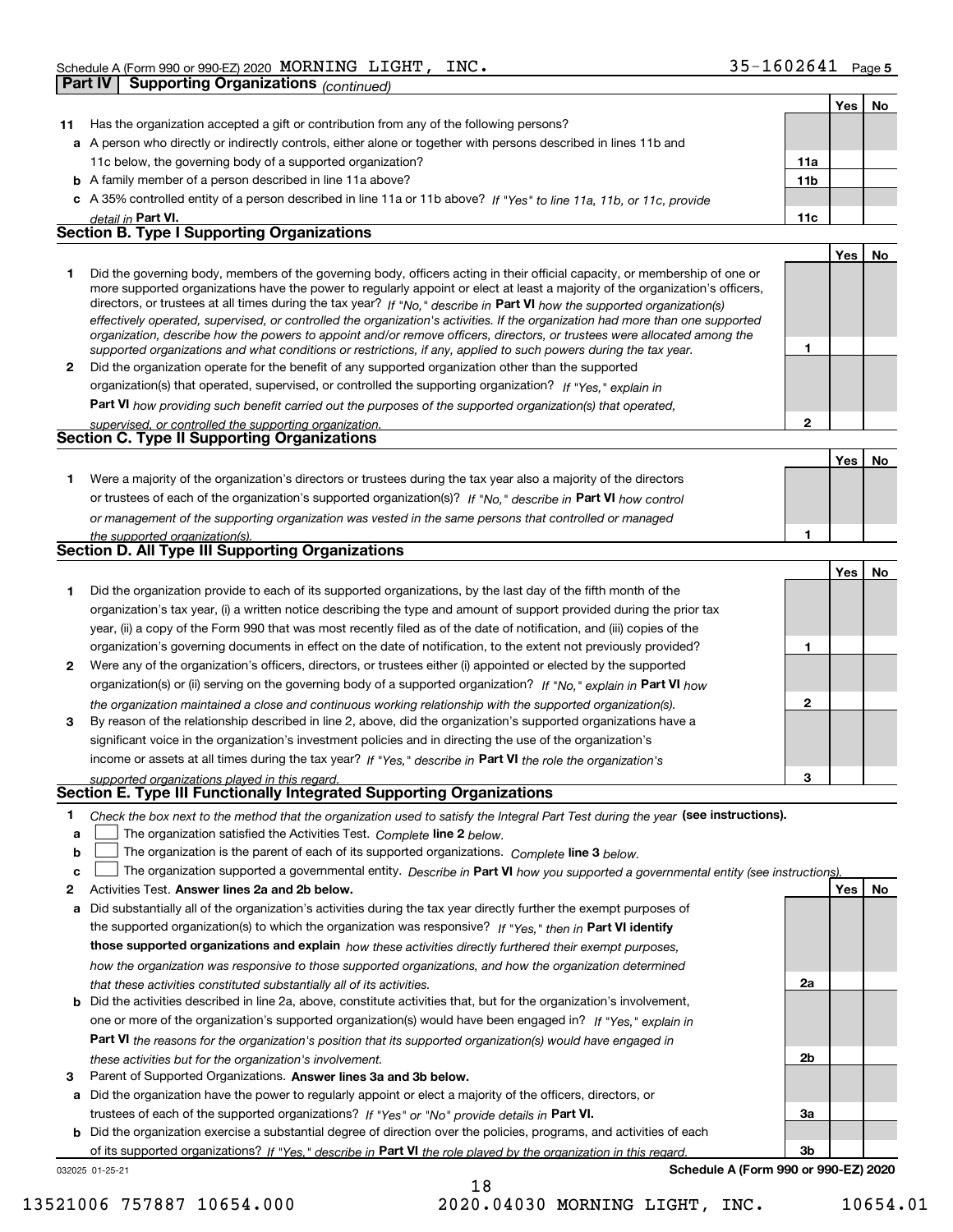| <b>Part V</b> Type III Non-Functionally Integrated 509(a)(3) Supporting Organizations |                   |  |
|---------------------------------------------------------------------------------------|-------------------|--|
| Schedule A (Form 990 or 990-EZ) 2020 MORNING LIGHT, INC.                              | 35-1602641 Page 6 |  |

**1**

1 Check here if the organization satisfied the Integral Part Test as a qualifying trust on Nov. 20, 1970 (explain in Part VI). See instructions. All other Type III non-functionally integrated supporting organizations must complete Sections A through E.

|              | Section A - Adjusted Net Income                                                                                                   |                | (A) Prior Year | (B) Current Year<br>(optional) |
|--------------|-----------------------------------------------------------------------------------------------------------------------------------|----------------|----------------|--------------------------------|
| 1.           | Net short-term capital gain                                                                                                       | 1              |                |                                |
| 2            | Recoveries of prior-year distributions                                                                                            | $\overline{2}$ |                |                                |
| з            | Other gross income (see instructions)                                                                                             | 3              |                |                                |
| 4            | Add lines 1 through 3.                                                                                                            | 4              |                |                                |
| 5            | Depreciation and depletion                                                                                                        | 5              |                |                                |
| 6            | Portion of operating expenses paid or incurred for production or                                                                  |                |                |                                |
|              | collection of gross income or for management, conservation, or                                                                    |                |                |                                |
|              | maintenance of property held for production of income (see instructions)                                                          | 6              |                |                                |
| 7            | Other expenses (see instructions)                                                                                                 | $\overline{7}$ |                |                                |
| 8            | Adjusted Net Income (subtract lines 5, 6, and 7 from line 4)                                                                      | 8              |                |                                |
|              | <b>Section B - Minimum Asset Amount</b>                                                                                           |                | (A) Prior Year | (B) Current Year<br>(optional) |
| 1.           | Aggregate fair market value of all non-exempt-use assets (see                                                                     |                |                |                                |
|              | instructions for short tax year or assets held for part of year):                                                                 |                |                |                                |
|              | a Average monthly value of securities                                                                                             | 1a             |                |                                |
|              | <b>b</b> Average monthly cash balances                                                                                            | 1b             |                |                                |
|              | c Fair market value of other non-exempt-use assets                                                                                | 1c             |                |                                |
|              | d Total (add lines 1a, 1b, and 1c)                                                                                                | 1d             |                |                                |
|              | e Discount claimed for blockage or other factors                                                                                  |                |                |                                |
|              | (explain in detail in Part VI):                                                                                                   |                |                |                                |
| $\mathbf{2}$ | Acquisition indebtedness applicable to non-exempt-use assets                                                                      | $\mathbf{2}$   |                |                                |
| 3            | Subtract line 2 from line 1d.                                                                                                     | 3              |                |                                |
| 4            | Cash deemed held for exempt use. Enter 0.015 of line 3 (for greater amount,                                                       |                |                |                                |
|              | see instructions).                                                                                                                | 4              |                |                                |
| 5            | Net value of non-exempt-use assets (subtract line 4 from line 3)                                                                  | 5              |                |                                |
| 6            | Multiply line 5 by 0.035.                                                                                                         | 6              |                |                                |
| 7            | Recoveries of prior-year distributions                                                                                            | $\overline{7}$ |                |                                |
| 8            | Minimum Asset Amount (add line 7 to line 6)                                                                                       | 8              |                |                                |
|              | <b>Section C - Distributable Amount</b>                                                                                           |                |                | <b>Current Year</b>            |
| 1            | Adjusted net income for prior year (from Section A, line 8, column A)                                                             | 1              |                |                                |
| 2            | Enter 0.85 of line 1.                                                                                                             | $\overline{2}$ |                |                                |
| з            | Minimum asset amount for prior year (from Section B, line 8, column A)                                                            | 3              |                |                                |
| 4            | Enter greater of line 2 or line 3.                                                                                                | 4              |                |                                |
| 5            | Income tax imposed in prior year                                                                                                  | 5              |                |                                |
| 6            | <b>Distributable Amount.</b> Subtract line 5 from line 4, unless subject to                                                       |                |                |                                |
|              | emergency temporary reduction (see instructions).                                                                                 | 6              |                |                                |
| 7            | Check here if the current year is the organization's first as a non-functionally integrated Type III supporting organization (see |                |                |                                |

instructions).

**Schedule A (Form 990 or 990-EZ) 2020**

032026 01-25-21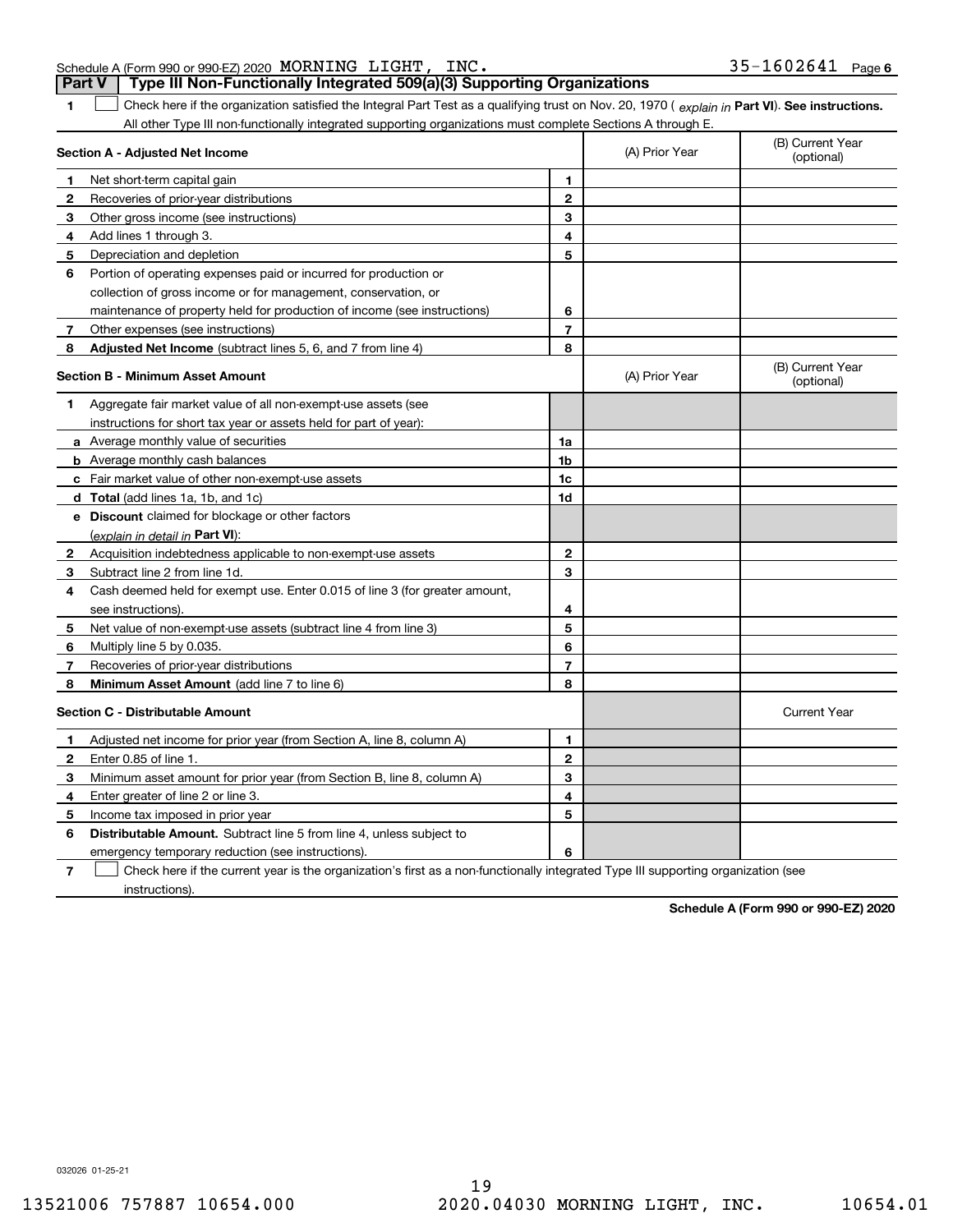| Schedule A (Form 990 or 990-EZ) 2020 $\,$ $\rm{MORNING}$ | LIGHT, | INC. | 35-1602641 | Page |
|----------------------------------------------------------|--------|------|------------|------|
|                                                          |        |      |            |      |

|    | Type III Non-Functionally Integrated 509(a)(3) Supporting Organizations<br>∣ Part V ∣<br>(continued) |                             |                                       |    |                                         |  |  |
|----|------------------------------------------------------------------------------------------------------|-----------------------------|---------------------------------------|----|-----------------------------------------|--|--|
|    | Section D - Distributions                                                                            |                             |                                       |    | <b>Current Year</b>                     |  |  |
| 1  | Amounts paid to supported organizations to accomplish exempt purposes                                |                             |                                       | 1  |                                         |  |  |
| 2  | Amounts paid to perform activity that directly furthers exempt purposes of supported                 |                             |                                       |    |                                         |  |  |
|    | organizations, in excess of income from activity                                                     |                             |                                       | 2  |                                         |  |  |
| 3  | Administrative expenses paid to accomplish exempt purposes of supported organizations                |                             |                                       | 3  |                                         |  |  |
| 4  | Amounts paid to acquire exempt-use assets                                                            |                             |                                       | 4  |                                         |  |  |
| 5  | Qualified set-aside amounts (prior IRS approval required - provide details in Part VI)               |                             |                                       | 5  |                                         |  |  |
| 6  | Other distributions ( <i>describe in</i> Part VI). See instructions.                                 |                             |                                       | 6  |                                         |  |  |
| 7  | Total annual distributions. Add lines 1 through 6.                                                   |                             |                                       | 7  |                                         |  |  |
| 8  | Distributions to attentive supported organizations to which the organization is responsive           |                             |                                       |    |                                         |  |  |
|    | (provide details in Part VI). See instructions.                                                      |                             |                                       | 8  |                                         |  |  |
| 9  | Distributable amount for 2020 from Section C, line 6                                                 |                             |                                       | 9  |                                         |  |  |
| 10 | Line 8 amount divided by line 9 amount                                                               |                             |                                       | 10 |                                         |  |  |
|    |                                                                                                      | (i)                         | (ii)                                  |    | (iii)                                   |  |  |
|    | <b>Section E - Distribution Allocations</b> (see instructions)                                       | <b>Excess Distributions</b> | <b>Underdistributions</b><br>Pre-2020 |    | <b>Distributable</b><br>Amount for 2020 |  |  |
| 1  | Distributable amount for 2020 from Section C, line 6                                                 |                             |                                       |    |                                         |  |  |
| 2  | Underdistributions, if any, for years prior to 2020 (reason-                                         |                             |                                       |    |                                         |  |  |
|    | able cause required - explain in Part VI). See instructions.                                         |                             |                                       |    |                                         |  |  |
| 3  | Excess distributions carryover, if any, to 2020                                                      |                             |                                       |    |                                         |  |  |
|    | a From 2015                                                                                          |                             |                                       |    |                                         |  |  |
|    | <b>b</b> From 2016                                                                                   |                             |                                       |    |                                         |  |  |
|    | c From 2017                                                                                          |                             |                                       |    |                                         |  |  |
|    | d From 2018                                                                                          |                             |                                       |    |                                         |  |  |
|    | e From 2019                                                                                          |                             |                                       |    |                                         |  |  |
|    | f Total of lines 3a through 3e                                                                       |                             |                                       |    |                                         |  |  |
|    | g Applied to underdistributions of prior years                                                       |                             |                                       |    |                                         |  |  |
|    | <b>h</b> Applied to 2020 distributable amount                                                        |                             |                                       |    |                                         |  |  |
|    | Carryover from 2015 not applied (see instructions)                                                   |                             |                                       |    |                                         |  |  |
|    | Remainder. Subtract lines 3g, 3h, and 3i from line 3f.                                               |                             |                                       |    |                                         |  |  |
| 4  | Distributions for 2020 from Section D,                                                               |                             |                                       |    |                                         |  |  |
|    | line $7:$                                                                                            |                             |                                       |    |                                         |  |  |
|    | a Applied to underdistributions of prior years                                                       |                             |                                       |    |                                         |  |  |
|    | <b>b</b> Applied to 2020 distributable amount                                                        |                             |                                       |    |                                         |  |  |
|    | c Remainder. Subtract lines 4a and 4b from line 4.                                                   |                             |                                       |    |                                         |  |  |
| 5. | Remaining underdistributions for years prior to 2020, if                                             |                             |                                       |    |                                         |  |  |
|    | any. Subtract lines 3g and 4a from line 2. For result greater                                        |                             |                                       |    |                                         |  |  |
|    | than zero, explain in Part VI. See instructions.                                                     |                             |                                       |    |                                         |  |  |
| 6  | Remaining underdistributions for 2020. Subtract lines 3h                                             |                             |                                       |    |                                         |  |  |
|    | and 4b from line 1. For result greater than zero, explain in                                         |                             |                                       |    |                                         |  |  |
|    | Part VI. See instructions.                                                                           |                             |                                       |    |                                         |  |  |
| 7  | Excess distributions carryover to 2021. Add lines 3j                                                 |                             |                                       |    |                                         |  |  |
|    | and 4c.                                                                                              |                             |                                       |    |                                         |  |  |
| 8  | Breakdown of line 7:                                                                                 |                             |                                       |    |                                         |  |  |
|    | a Excess from 2016                                                                                   |                             |                                       |    |                                         |  |  |
|    | <b>b</b> Excess from 2017                                                                            |                             |                                       |    |                                         |  |  |
|    | c Excess from 2018                                                                                   |                             |                                       |    |                                         |  |  |
|    | d Excess from 2019                                                                                   |                             |                                       |    |                                         |  |  |
|    | e Excess from 2020                                                                                   |                             |                                       |    |                                         |  |  |

**Schedule A (Form 990 or 990-EZ) 2020**

032027 01-25-21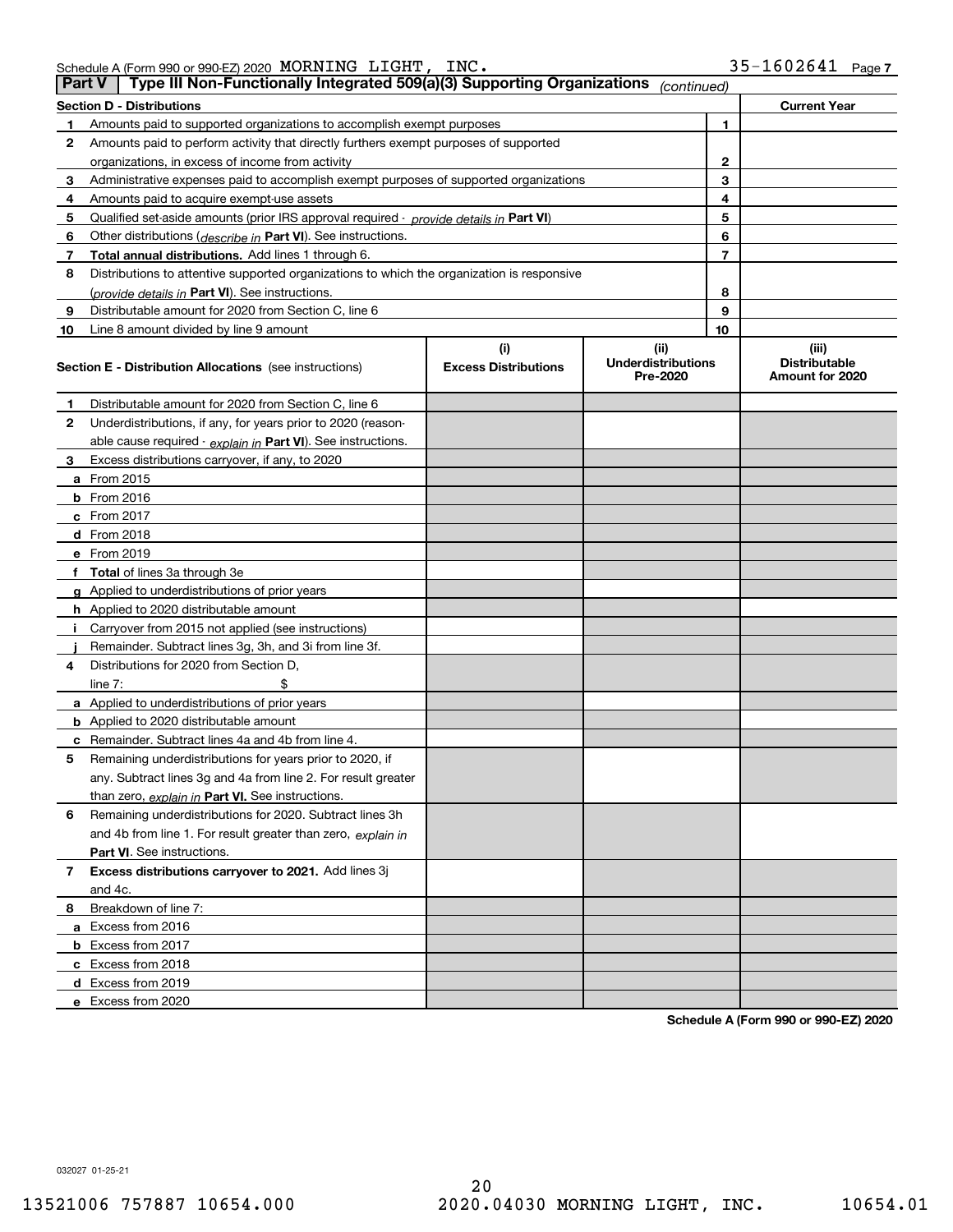**8**35-1602641

Part VI | Supplemental Information. Provide the explanations required by Part II, line 10; Part II, line 17a or 17b; Part III, line 12; Part IV, Section A, lines 1, 2, 3b, 3c, 4b, 4c, 5a, 6, 9a, 9b, 9c, 11a, 11b, and 11c; Part IV, Section B, lines 1 and 2; Part IV, Section C, line 1; Part IV, Section D, lines 2 and 3; Part IV, Section E, lines 1c, 2a, 2b, 3a, and 3b; Part V, line 1; Part V, Section B, line 1e; Part V, Section D, lines 5, 6, and 8; and Part V, Section E, lines 2, 5, and 6. Also complete this part for any additional information. (See instructions.)

SCHEDULE A, PART II, LINE 10, EXPLANATION FOR OTHER INCOME:

#### OTHER REVENUE

PART II, SECTION C, LINE 17A, FACTS AND CIRCUMSTANCES TEST:

PURSUANT TO TREASURY REGULATION SECTION 1.170A-9(F)(3), THE ORGANIZATION

SATISFIES THE "FACTS AND CIRCUMSTANCES" TEST FOR ORGANIZATIONS FAILING TO

MEET THE 33-1/3% SUPPORT TEST. THE ORGANIZATION SATISFIES THE 10% SUPPORT

TEST AND IS ORGANIZED AND OPERATED TO ATTRACT NEW AND ADDITIONAL PUBLIC

SUPPORT ON A CONTINUING BASIS. ALSO, THE ORGANIZATION'S GOVERNING BODY

REPRESENTS THE BROAD INTEREST OF THE PUBLIC, RATHER THAN JUST THOSE OF THE

LARGEST DONOR.

032028 01-25-21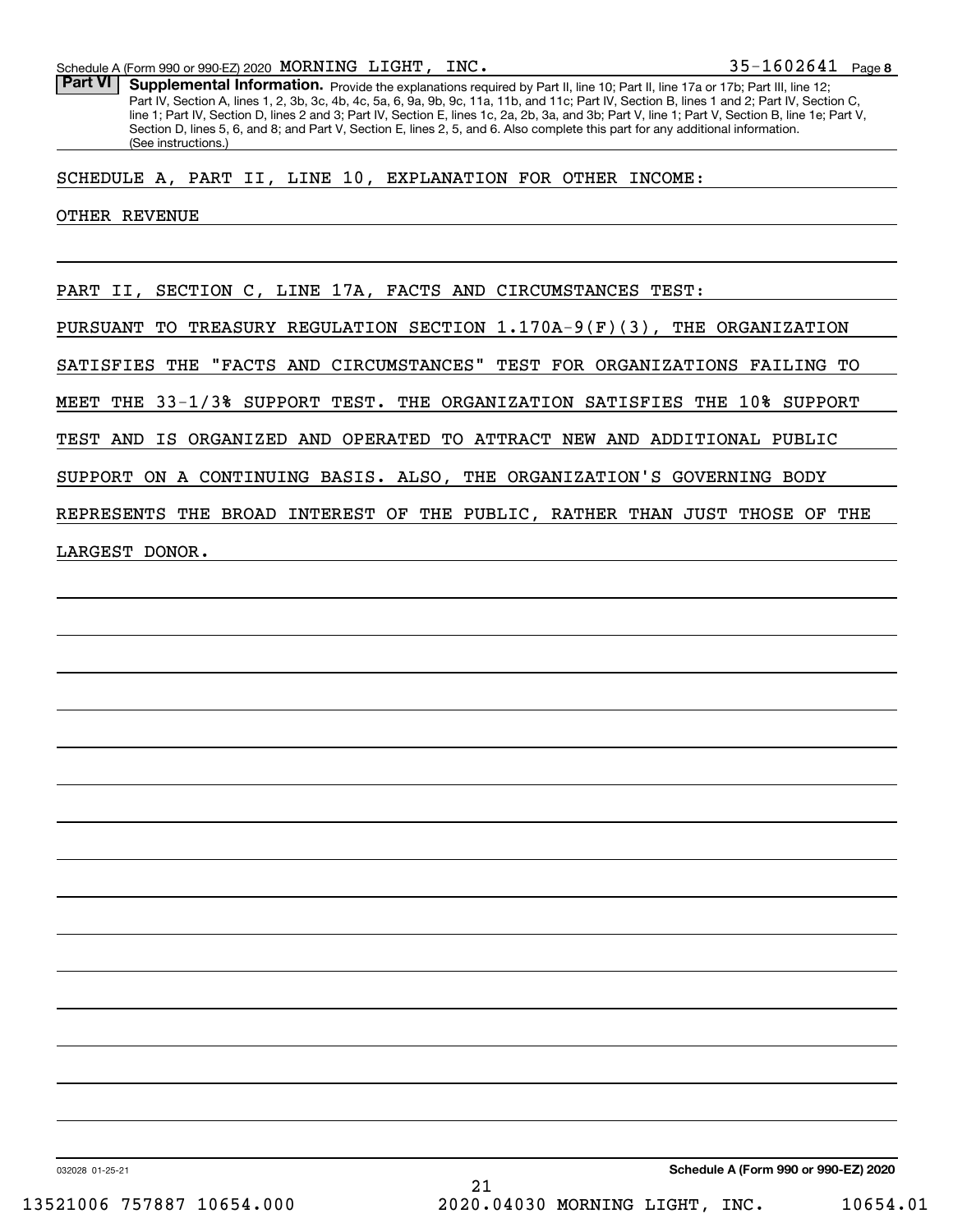Department of the Treasury Internal Revenue Service **(Form 990, 990-EZ, or 990-PF)**

Name of the organization

**Organization type** (check one):

## \*\* PUBLIC DISCLOSURE COPY \*\*

# **Schedule B Schedule of Contributors**

**| Attach to Form 990, Form 990-EZ, or Form 990-PF. | Go to www.irs.gov/Form990 for the latest information.** OMB No. 1545-0047

**2020**

**Employer identification number**

35-1602641

| MORNING LIGHT, INC. |  |
|---------------------|--|

| Filers of:         | Section:                                                                           |
|--------------------|------------------------------------------------------------------------------------|
| Form 990 or 990-EZ | $ \mathbf{X} $ 501(c)( 3) (enter number) organization                              |
|                    | $4947(a)(1)$ nonexempt charitable trust <b>not</b> treated as a private foundation |
|                    | 527 political organization                                                         |
| Form 990-PF        | 501(c)(3) exempt private foundation                                                |
|                    | 4947(a)(1) nonexempt charitable trust treated as a private foundation              |
|                    | 501(c)(3) taxable private foundation                                               |

Check if your organization is covered by the **General Rule** or a **Special Rule. Note:**  Only a section 501(c)(7), (8), or (10) organization can check boxes for both the General Rule and a Special Rule. See instructions.

## **General Rule**

 $\boxed{\textbf{X}}$  For an organization filing Form 990, 990-EZ, or 990-PF that received, during the year, contributions totaling \$5,000 or more (in money or property) from any one contributor. Complete Parts I and II. See instructions for determining a contributor's total contributions.

### **Special Rules**

| For an organization described in section 501(c)(3) filing Form 990 or 990-EZ that met the 33 1/3% support test of the regulations under               |
|-------------------------------------------------------------------------------------------------------------------------------------------------------|
| sections 509(a)(1) and 170(b)(1)(A)(vi), that checked Schedule A (Form 990 or 990-EZ), Part II, line 13, 16a, or 16b, and that received from          |
| any one contributor, during the year, total contributions of the greater of (1) \$5,000; or (2) 2% of the amount on (i) Form 990, Part VIII, line 1h; |
| or (ii) Form 990-EZ, line 1. Complete Parts I and II.                                                                                                 |

For an organization described in section 501(c)(7), (8), or (10) filing Form 990 or 990-EZ that received from any one contributor, during the year, total contributions of more than \$1,000 exclusively for religious, charitable, scientific, literary, or educational purposes, or for the prevention of cruelty to children or animals. Complete Parts I (entering "N/A" in column (b) instead of the contributor name and address), II, and III.  $\mathcal{L}^{\text{max}}$ 

purpose. Don't complete any of the parts unless the **General Rule** applies to this organization because it received *nonexclusively* year, contributions <sub>exclusively</sub> for religious, charitable, etc., purposes, but no such contributions totaled more than \$1,000. If this box is checked, enter here the total contributions that were received during the year for an  $\;$ exclusively religious, charitable, etc., For an organization described in section 501(c)(7), (8), or (10) filing Form 990 or 990-EZ that received from any one contributor, during the religious, charitable, etc., contributions totaling \$5,000 or more during the year  $\Box$ — $\Box$   $\Box$  $\mathcal{L}^{\text{max}}$ 

**Caution:**  An organization that isn't covered by the General Rule and/or the Special Rules doesn't file Schedule B (Form 990, 990-EZ, or 990-PF),  **must** but it answer "No" on Part IV, line 2, of its Form 990; or check the box on line H of its Form 990-EZ or on its Form 990-PF, Part I, line 2, to certify that it doesn't meet the filing requirements of Schedule B (Form 990, 990-EZ, or 990-PF).

**For Paperwork Reduction Act Notice, see the instructions for Form 990, 990-EZ, or 990-PF. Schedule B (Form 990, 990-EZ, or 990-PF) (2020)** LHA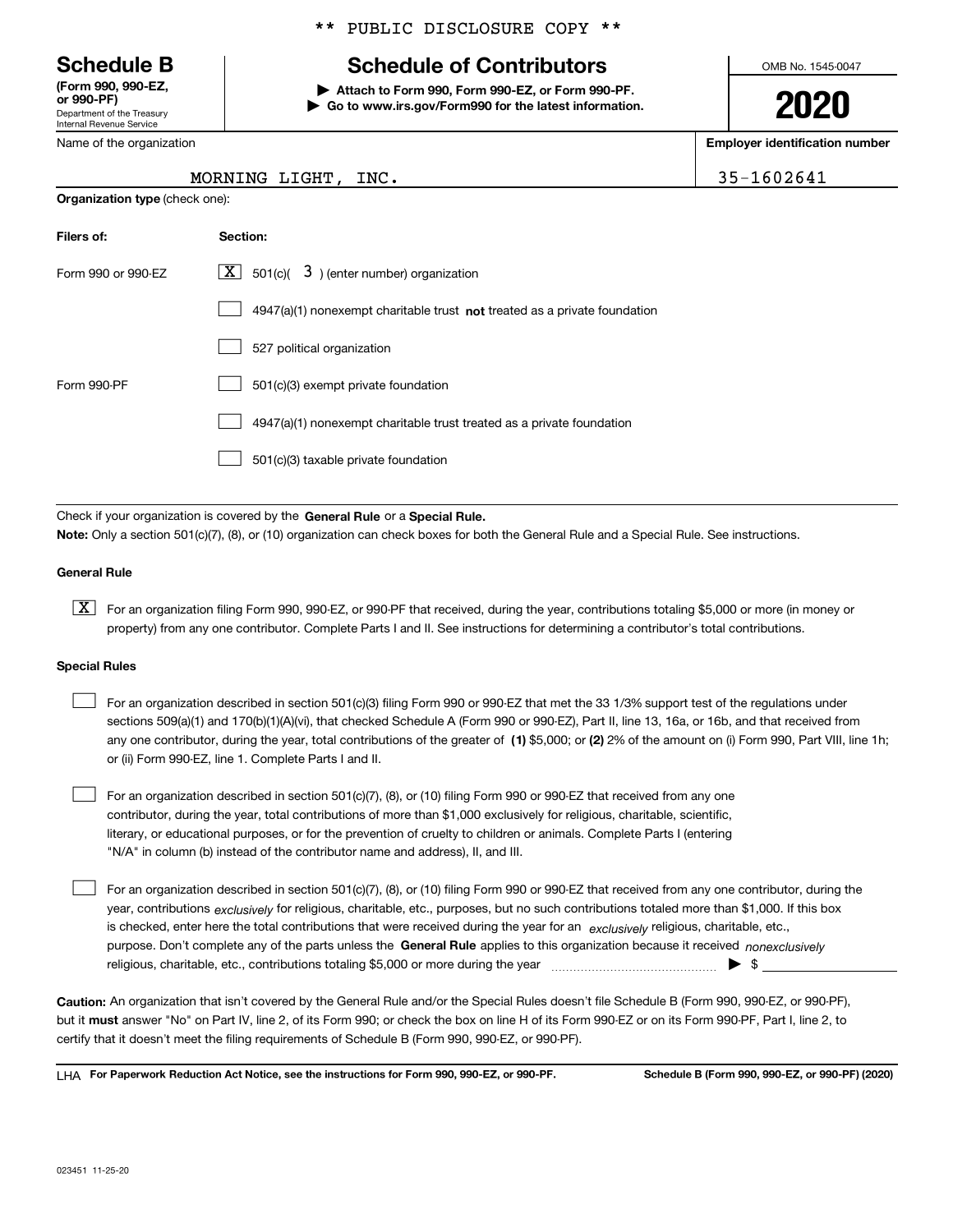## Schedule B (Form 990, 990-EZ, or 990-PF) (2020) Page 2

## MORNING LIGHT, INC. 35-1602641

|            | Schedule B (Form 990, 990-EZ, or 990-PF) (2020)                                                |                                   |        | Page 2                                                                                                      |
|------------|------------------------------------------------------------------------------------------------|-----------------------------------|--------|-------------------------------------------------------------------------------------------------------------|
|            | Name of organization                                                                           |                                   |        | <b>Employer identification number</b>                                                                       |
|            | MORNING LIGHT, INC.                                                                            |                                   |        | 35-1602641                                                                                                  |
| Part I     | Contributors (see instructions). Use duplicate copies of Part I if additional space is needed. |                                   |        |                                                                                                             |
| (a)<br>No. | (b)<br>Name, address, and ZIP + 4                                                              | (c)<br><b>Total contributions</b> |        | (d)<br>Type of contribution                                                                                 |
| 1          |                                                                                                | \$                                | 5,000. | $\overline{\mathbf{X}}$<br>Person<br>Payroll<br>Noncash<br>(Complete Part II for<br>noncash contributions.) |
| (a)<br>No. | (b)<br>Name, address, and ZIP + 4                                                              | (c)<br><b>Total contributions</b> |        | (d)<br>Type of contribution                                                                                 |
| 2          |                                                                                                | \$                                | 5,000. | $\overline{\text{X}}$<br>Person<br>Payroll<br>Noncash<br>(Complete Part II for<br>noncash contributions.)   |
| (a)<br>No. | (b)<br>Name, address, and ZIP + 4                                                              | (c)<br><b>Total contributions</b> |        | (d)<br>Type of contribution                                                                                 |
| 3          |                                                                                                | \$                                | 5,000. | $\overline{\text{X}}$<br>Person<br>Payroll<br>Noncash<br>(Complete Part II for<br>noncash contributions.)   |
| (a)<br>No. | (b)<br>Name, address, and ZIP + 4                                                              | (c)<br><b>Total contributions</b> |        | (d)<br>Type of contribution                                                                                 |
| 4          |                                                                                                | \$                                | 6,000. | Person<br>Payroll<br>Noncash<br>$\boxed{\text{X}}$<br>(Complete Part II for<br>noncash contributions.)      |
| (a)<br>No. | (b)<br>Name, address, and ZIP + 4                                                              | (c)<br><b>Total contributions</b> |        | (d)<br>Type of contribution                                                                                 |
| 5          |                                                                                                | \$                                | 5,000. | $\boxed{\text{X}}$<br>Person<br>Payroll<br>Noncash<br>(Complete Part II for<br>noncash contributions.)      |
| (a)<br>No. | (b)<br>Name, address, and ZIP + 4                                                              | (c)<br><b>Total contributions</b> |        | (d)<br>Type of contribution                                                                                 |
|            |                                                                                                | \$                                |        | Person<br>Payroll<br>Noncash<br>(Complete Part II for<br>noncash contributions.)                            |

023452 11-25-20 **Schedule B (Form 990, 990-EZ, or 990-PF) (2020)**

13521006 757887 10654.000 2020.04030 MORNING LIGHT, INC. 10654.01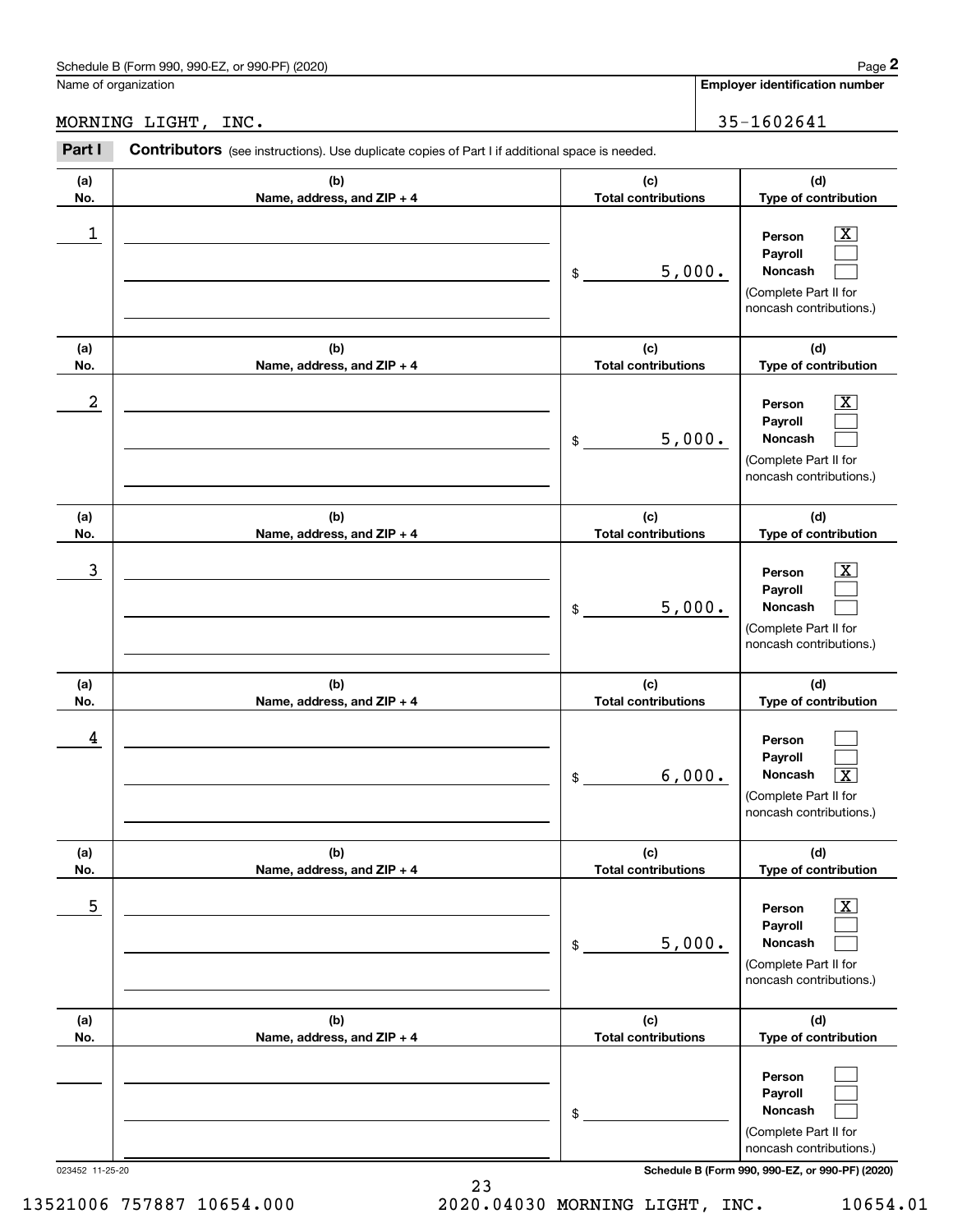| or 990-PF)<br>Schedule B (Form 990.<br>990-EZ<br>(2020) | Page |
|---------------------------------------------------------|------|
|                                                         |      |

Name of organization

**Employer identification number**

MORNING LIGHT, INC. 35-1602641

Chedule B (Form 990, 990-EZ, or 990-PF) (2020)<br> **2020 Identitions).** Lame of organization<br> **3Part II | Noncash Property** (see instructions). Use duplicate copies of Part II if additional space is needed.

| (a)<br>(c)<br>No.<br>(b)<br>(d)<br>FMV (or estimate)<br>from<br>Description of noncash property given<br>Date received<br>(See instructions.)<br>Part I<br>FURNITURE FOR ABBIE HUNT BRYCE HOME<br>4<br>6,000.<br>11/16/20<br>$\frac{1}{2}$<br>(a)<br>(c)<br>No.<br>(b)<br>(d)<br>FMV (or estimate)<br>from<br>Description of noncash property given<br>Date received<br>(See instructions.)<br>Part I<br>\$<br>(a)<br>(c)<br>No.<br>(b)<br>(d)<br>FMV (or estimate)<br>from<br>Description of noncash property given<br>Date received<br>(See instructions.)<br>Part I<br>$\mathfrak{S}$<br>(a)<br>(c)<br>No.<br>(b)<br>(d)<br>FMV (or estimate)<br>from<br>Description of noncash property given<br>Date received<br>(See instructions.)<br>Part I<br>\$<br>(a)<br>(c)<br>No.<br>(b)<br>(d)<br>FMV (or estimate)<br>from<br>Description of noncash property given<br>Date received<br>(See instructions.)<br>Part I<br>$\,$<br>(a)<br>(c)<br>No.<br>(b)<br>(d)<br>FMV (or estimate)<br>from<br>Description of noncash property given<br>Date received<br>(See instructions.)<br>Part I<br>$\,$<br>Schedule B (Form 990, 990-EZ, or 990-PF) (2020)<br>023453 11-25-20 |  |  |
|-----------------------------------------------------------------------------------------------------------------------------------------------------------------------------------------------------------------------------------------------------------------------------------------------------------------------------------------------------------------------------------------------------------------------------------------------------------------------------------------------------------------------------------------------------------------------------------------------------------------------------------------------------------------------------------------------------------------------------------------------------------------------------------------------------------------------------------------------------------------------------------------------------------------------------------------------------------------------------------------------------------------------------------------------------------------------------------------------------------------------------------------------------------------------|--|--|
|                                                                                                                                                                                                                                                                                                                                                                                                                                                                                                                                                                                                                                                                                                                                                                                                                                                                                                                                                                                                                                                                                                                                                                       |  |  |
|                                                                                                                                                                                                                                                                                                                                                                                                                                                                                                                                                                                                                                                                                                                                                                                                                                                                                                                                                                                                                                                                                                                                                                       |  |  |
|                                                                                                                                                                                                                                                                                                                                                                                                                                                                                                                                                                                                                                                                                                                                                                                                                                                                                                                                                                                                                                                                                                                                                                       |  |  |
|                                                                                                                                                                                                                                                                                                                                                                                                                                                                                                                                                                                                                                                                                                                                                                                                                                                                                                                                                                                                                                                                                                                                                                       |  |  |
|                                                                                                                                                                                                                                                                                                                                                                                                                                                                                                                                                                                                                                                                                                                                                                                                                                                                                                                                                                                                                                                                                                                                                                       |  |  |
|                                                                                                                                                                                                                                                                                                                                                                                                                                                                                                                                                                                                                                                                                                                                                                                                                                                                                                                                                                                                                                                                                                                                                                       |  |  |
|                                                                                                                                                                                                                                                                                                                                                                                                                                                                                                                                                                                                                                                                                                                                                                                                                                                                                                                                                                                                                                                                                                                                                                       |  |  |
|                                                                                                                                                                                                                                                                                                                                                                                                                                                                                                                                                                                                                                                                                                                                                                                                                                                                                                                                                                                                                                                                                                                                                                       |  |  |
|                                                                                                                                                                                                                                                                                                                                                                                                                                                                                                                                                                                                                                                                                                                                                                                                                                                                                                                                                                                                                                                                                                                                                                       |  |  |
|                                                                                                                                                                                                                                                                                                                                                                                                                                                                                                                                                                                                                                                                                                                                                                                                                                                                                                                                                                                                                                                                                                                                                                       |  |  |
|                                                                                                                                                                                                                                                                                                                                                                                                                                                                                                                                                                                                                                                                                                                                                                                                                                                                                                                                                                                                                                                                                                                                                                       |  |  |
|                                                                                                                                                                                                                                                                                                                                                                                                                                                                                                                                                                                                                                                                                                                                                                                                                                                                                                                                                                                                                                                                                                                                                                       |  |  |
|                                                                                                                                                                                                                                                                                                                                                                                                                                                                                                                                                                                                                                                                                                                                                                                                                                                                                                                                                                                                                                                                                                                                                                       |  |  |
|                                                                                                                                                                                                                                                                                                                                                                                                                                                                                                                                                                                                                                                                                                                                                                                                                                                                                                                                                                                                                                                                                                                                                                       |  |  |
|                                                                                                                                                                                                                                                                                                                                                                                                                                                                                                                                                                                                                                                                                                                                                                                                                                                                                                                                                                                                                                                                                                                                                                       |  |  |
|                                                                                                                                                                                                                                                                                                                                                                                                                                                                                                                                                                                                                                                                                                                                                                                                                                                                                                                                                                                                                                                                                                                                                                       |  |  |
|                                                                                                                                                                                                                                                                                                                                                                                                                                                                                                                                                                                                                                                                                                                                                                                                                                                                                                                                                                                                                                                                                                                                                                       |  |  |
|                                                                                                                                                                                                                                                                                                                                                                                                                                                                                                                                                                                                                                                                                                                                                                                                                                                                                                                                                                                                                                                                                                                                                                       |  |  |
|                                                                                                                                                                                                                                                                                                                                                                                                                                                                                                                                                                                                                                                                                                                                                                                                                                                                                                                                                                                                                                                                                                                                                                       |  |  |
|                                                                                                                                                                                                                                                                                                                                                                                                                                                                                                                                                                                                                                                                                                                                                                                                                                                                                                                                                                                                                                                                                                                                                                       |  |  |
|                                                                                                                                                                                                                                                                                                                                                                                                                                                                                                                                                                                                                                                                                                                                                                                                                                                                                                                                                                                                                                                                                                                                                                       |  |  |
|                                                                                                                                                                                                                                                                                                                                                                                                                                                                                                                                                                                                                                                                                                                                                                                                                                                                                                                                                                                                                                                                                                                                                                       |  |  |
|                                                                                                                                                                                                                                                                                                                                                                                                                                                                                                                                                                                                                                                                                                                                                                                                                                                                                                                                                                                                                                                                                                                                                                       |  |  |
|                                                                                                                                                                                                                                                                                                                                                                                                                                                                                                                                                                                                                                                                                                                                                                                                                                                                                                                                                                                                                                                                                                                                                                       |  |  |
|                                                                                                                                                                                                                                                                                                                                                                                                                                                                                                                                                                                                                                                                                                                                                                                                                                                                                                                                                                                                                                                                                                                                                                       |  |  |
|                                                                                                                                                                                                                                                                                                                                                                                                                                                                                                                                                                                                                                                                                                                                                                                                                                                                                                                                                                                                                                                                                                                                                                       |  |  |
|                                                                                                                                                                                                                                                                                                                                                                                                                                                                                                                                                                                                                                                                                                                                                                                                                                                                                                                                                                                                                                                                                                                                                                       |  |  |
|                                                                                                                                                                                                                                                                                                                                                                                                                                                                                                                                                                                                                                                                                                                                                                                                                                                                                                                                                                                                                                                                                                                                                                       |  |  |
|                                                                                                                                                                                                                                                                                                                                                                                                                                                                                                                                                                                                                                                                                                                                                                                                                                                                                                                                                                                                                                                                                                                                                                       |  |  |
|                                                                                                                                                                                                                                                                                                                                                                                                                                                                                                                                                                                                                                                                                                                                                                                                                                                                                                                                                                                                                                                                                                                                                                       |  |  |
|                                                                                                                                                                                                                                                                                                                                                                                                                                                                                                                                                                                                                                                                                                                                                                                                                                                                                                                                                                                                                                                                                                                                                                       |  |  |
|                                                                                                                                                                                                                                                                                                                                                                                                                                                                                                                                                                                                                                                                                                                                                                                                                                                                                                                                                                                                                                                                                                                                                                       |  |  |
|                                                                                                                                                                                                                                                                                                                                                                                                                                                                                                                                                                                                                                                                                                                                                                                                                                                                                                                                                                                                                                                                                                                                                                       |  |  |
|                                                                                                                                                                                                                                                                                                                                                                                                                                                                                                                                                                                                                                                                                                                                                                                                                                                                                                                                                                                                                                                                                                                                                                       |  |  |
|                                                                                                                                                                                                                                                                                                                                                                                                                                                                                                                                                                                                                                                                                                                                                                                                                                                                                                                                                                                                                                                                                                                                                                       |  |  |
|                                                                                                                                                                                                                                                                                                                                                                                                                                                                                                                                                                                                                                                                                                                                                                                                                                                                                                                                                                                                                                                                                                                                                                       |  |  |
|                                                                                                                                                                                                                                                                                                                                                                                                                                                                                                                                                                                                                                                                                                                                                                                                                                                                                                                                                                                                                                                                                                                                                                       |  |  |
|                                                                                                                                                                                                                                                                                                                                                                                                                                                                                                                                                                                                                                                                                                                                                                                                                                                                                                                                                                                                                                                                                                                                                                       |  |  |
|                                                                                                                                                                                                                                                                                                                                                                                                                                                                                                                                                                                                                                                                                                                                                                                                                                                                                                                                                                                                                                                                                                                                                                       |  |  |
|                                                                                                                                                                                                                                                                                                                                                                                                                                                                                                                                                                                                                                                                                                                                                                                                                                                                                                                                                                                                                                                                                                                                                                       |  |  |
|                                                                                                                                                                                                                                                                                                                                                                                                                                                                                                                                                                                                                                                                                                                                                                                                                                                                                                                                                                                                                                                                                                                                                                       |  |  |
|                                                                                                                                                                                                                                                                                                                                                                                                                                                                                                                                                                                                                                                                                                                                                                                                                                                                                                                                                                                                                                                                                                                                                                       |  |  |
|                                                                                                                                                                                                                                                                                                                                                                                                                                                                                                                                                                                                                                                                                                                                                                                                                                                                                                                                                                                                                                                                                                                                                                       |  |  |
|                                                                                                                                                                                                                                                                                                                                                                                                                                                                                                                                                                                                                                                                                                                                                                                                                                                                                                                                                                                                                                                                                                                                                                       |  |  |
|                                                                                                                                                                                                                                                                                                                                                                                                                                                                                                                                                                                                                                                                                                                                                                                                                                                                                                                                                                                                                                                                                                                                                                       |  |  |
|                                                                                                                                                                                                                                                                                                                                                                                                                                                                                                                                                                                                                                                                                                                                                                                                                                                                                                                                                                                                                                                                                                                                                                       |  |  |
|                                                                                                                                                                                                                                                                                                                                                                                                                                                                                                                                                                                                                                                                                                                                                                                                                                                                                                                                                                                                                                                                                                                                                                       |  |  |
|                                                                                                                                                                                                                                                                                                                                                                                                                                                                                                                                                                                                                                                                                                                                                                                                                                                                                                                                                                                                                                                                                                                                                                       |  |  |
|                                                                                                                                                                                                                                                                                                                                                                                                                                                                                                                                                                                                                                                                                                                                                                                                                                                                                                                                                                                                                                                                                                                                                                       |  |  |
|                                                                                                                                                                                                                                                                                                                                                                                                                                                                                                                                                                                                                                                                                                                                                                                                                                                                                                                                                                                                                                                                                                                                                                       |  |  |
|                                                                                                                                                                                                                                                                                                                                                                                                                                                                                                                                                                                                                                                                                                                                                                                                                                                                                                                                                                                                                                                                                                                                                                       |  |  |
|                                                                                                                                                                                                                                                                                                                                                                                                                                                                                                                                                                                                                                                                                                                                                                                                                                                                                                                                                                                                                                                                                                                                                                       |  |  |
|                                                                                                                                                                                                                                                                                                                                                                                                                                                                                                                                                                                                                                                                                                                                                                                                                                                                                                                                                                                                                                                                                                                                                                       |  |  |

13521006 757887 10654.000 2020.04030 MORNING LIGHT, INC. 10654.01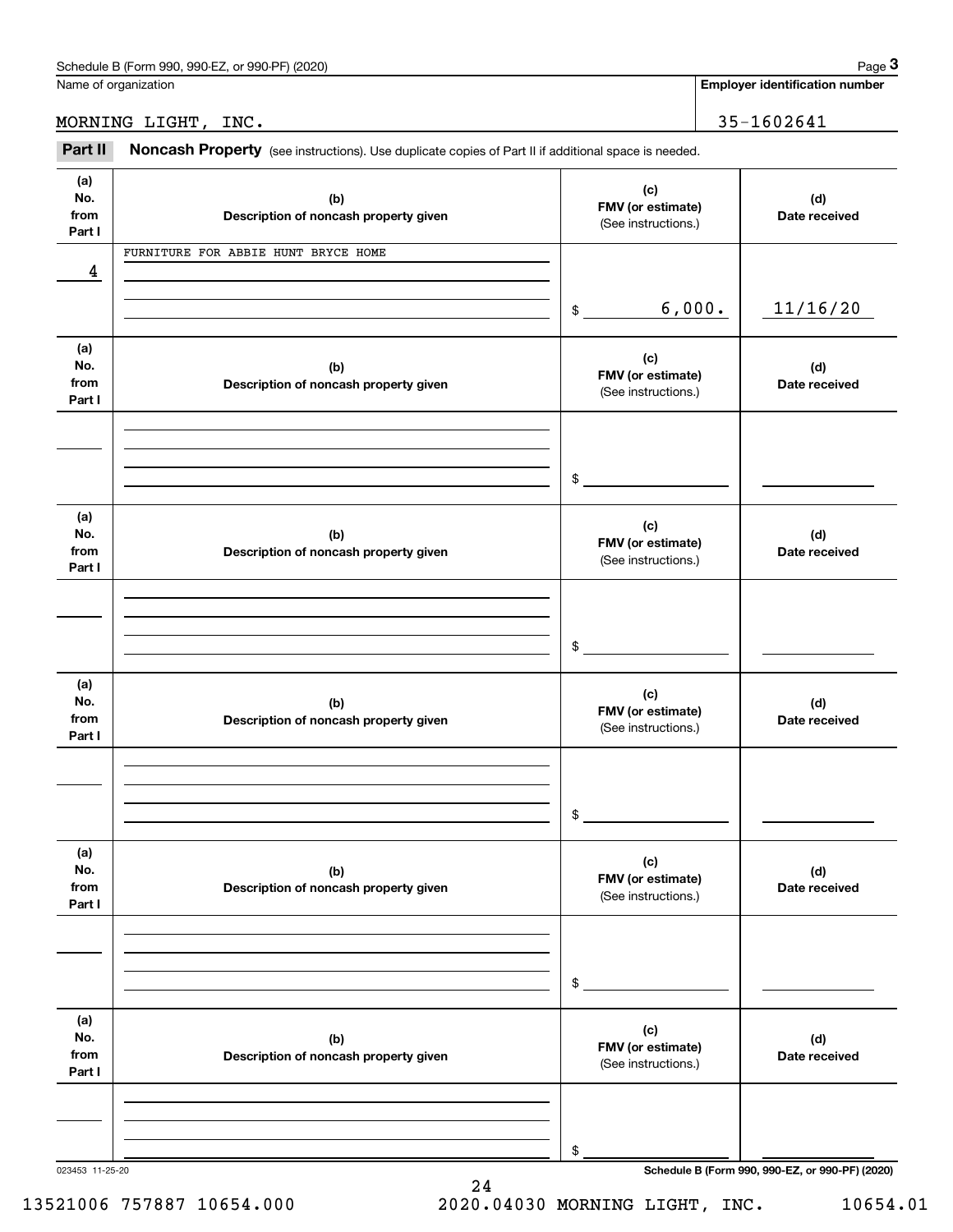|                           | Schedule B (Form 990, 990-EZ, or 990-PF) (2020)                                                                                                                                   |                      | Page 4                                                                                                                                                         |  |  |  |  |
|---------------------------|-----------------------------------------------------------------------------------------------------------------------------------------------------------------------------------|----------------------|----------------------------------------------------------------------------------------------------------------------------------------------------------------|--|--|--|--|
|                           | Name of organization                                                                                                                                                              |                      | <b>Employer identification number</b>                                                                                                                          |  |  |  |  |
|                           | MORNING LIGHT, INC.                                                                                                                                                               |                      | 35-1602641                                                                                                                                                     |  |  |  |  |
| Part III                  | from any one contributor. Complete columns (a) through (e) and the following line entry. For organizations                                                                        |                      | Exclusively religious, charitable, etc., contributions to organizations described in section 501(c)(7), (8), or (10) that total more than \$1,000 for the year |  |  |  |  |
|                           | completing Part III, enter the total of exclusively religious, charitable, etc., contributions of \$1,000 or less for the year. (Enter this info. once.) $\blacktriangleright$ \$ |                      |                                                                                                                                                                |  |  |  |  |
| (a) No.                   | Use duplicate copies of Part III if additional space is needed.                                                                                                                   |                      |                                                                                                                                                                |  |  |  |  |
| from<br>Part I            | (b) Purpose of gift                                                                                                                                                               | (c) Use of gift      | (d) Description of how gift is held                                                                                                                            |  |  |  |  |
|                           |                                                                                                                                                                                   |                      |                                                                                                                                                                |  |  |  |  |
|                           |                                                                                                                                                                                   | (e) Transfer of gift |                                                                                                                                                                |  |  |  |  |
|                           | Transferee's name, address, and ZIP + 4                                                                                                                                           |                      | Relationship of transferor to transferee                                                                                                                       |  |  |  |  |
|                           |                                                                                                                                                                                   |                      |                                                                                                                                                                |  |  |  |  |
| (a) No.                   |                                                                                                                                                                                   |                      |                                                                                                                                                                |  |  |  |  |
| from<br>Part I            | (b) Purpose of gift                                                                                                                                                               | (c) Use of gift      | (d) Description of how gift is held                                                                                                                            |  |  |  |  |
|                           |                                                                                                                                                                                   |                      |                                                                                                                                                                |  |  |  |  |
|                           |                                                                                                                                                                                   | (e) Transfer of gift |                                                                                                                                                                |  |  |  |  |
|                           | Transferee's name, address, and ZIP + 4                                                                                                                                           |                      | Relationship of transferor to transferee                                                                                                                       |  |  |  |  |
|                           |                                                                                                                                                                                   |                      |                                                                                                                                                                |  |  |  |  |
|                           |                                                                                                                                                                                   |                      |                                                                                                                                                                |  |  |  |  |
| (a) No.<br>from<br>Part I | (b) Purpose of gift                                                                                                                                                               | (c) Use of gift      | (d) Description of how gift is held                                                                                                                            |  |  |  |  |
|                           |                                                                                                                                                                                   |                      |                                                                                                                                                                |  |  |  |  |
|                           |                                                                                                                                                                                   | (e) Transfer of gift |                                                                                                                                                                |  |  |  |  |
|                           | Transferee's name, address, and $ZIP + 4$                                                                                                                                         |                      | Relationship of transferor to transferee                                                                                                                       |  |  |  |  |
|                           |                                                                                                                                                                                   |                      |                                                                                                                                                                |  |  |  |  |
|                           |                                                                                                                                                                                   |                      |                                                                                                                                                                |  |  |  |  |
| (a) No.<br>from<br>Part I | (b) Purpose of gift                                                                                                                                                               | (c) Use of gift      | (d) Description of how gift is held                                                                                                                            |  |  |  |  |
|                           |                                                                                                                                                                                   |                      |                                                                                                                                                                |  |  |  |  |
|                           |                                                                                                                                                                                   |                      |                                                                                                                                                                |  |  |  |  |
|                           |                                                                                                                                                                                   | (e) Transfer of gift |                                                                                                                                                                |  |  |  |  |
|                           | Transferee's name, address, and ZIP + 4                                                                                                                                           |                      | Relationship of transferor to transferee                                                                                                                       |  |  |  |  |
|                           |                                                                                                                                                                                   |                      |                                                                                                                                                                |  |  |  |  |
| 023454 11-25-20           |                                                                                                                                                                                   |                      | Schedule B (Form 990, 990-EZ, or 990-PF) (2020)                                                                                                                |  |  |  |  |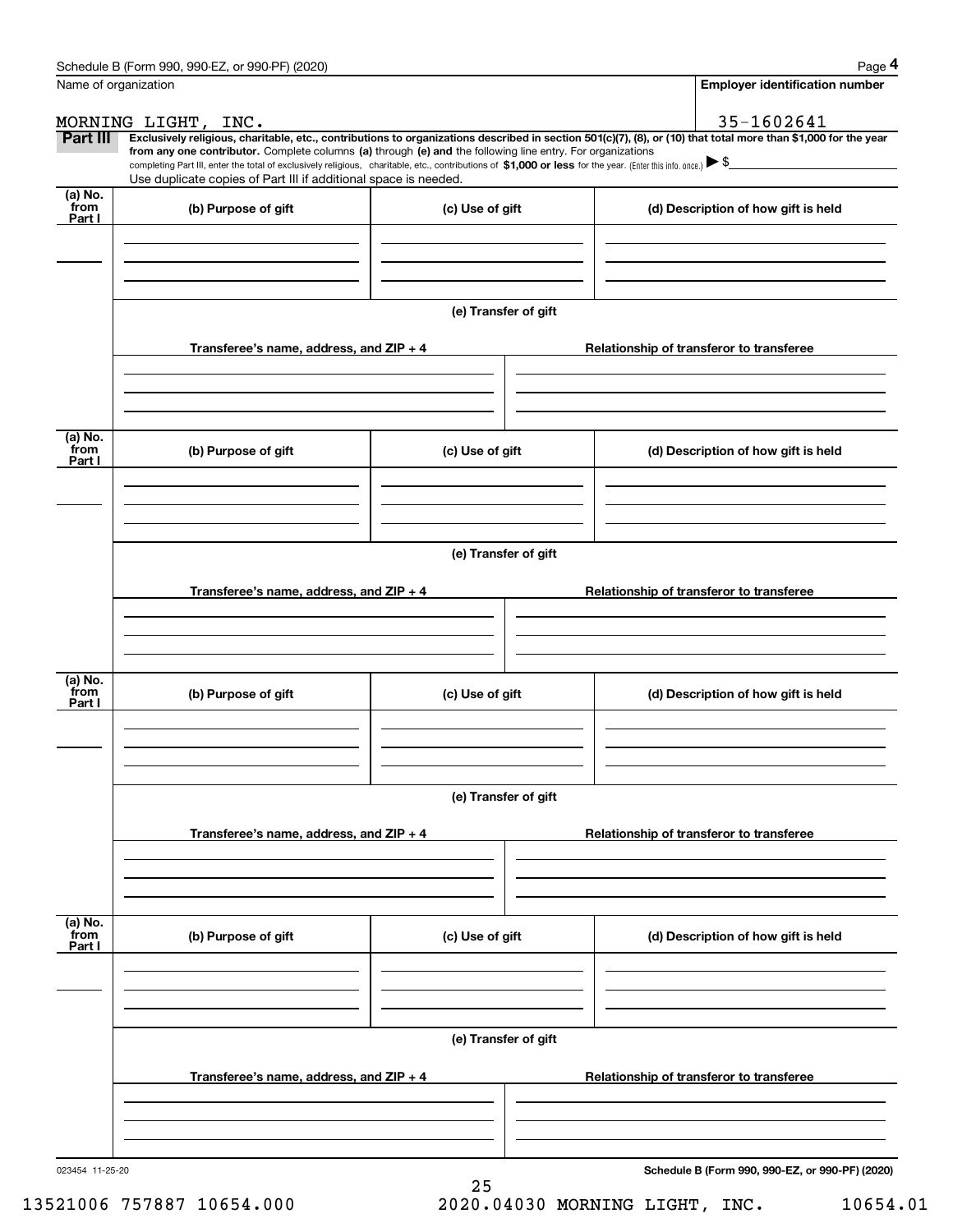|         | <b>SCHEDULE D</b>                                    |                                                                                                                                                                                                                                | <b>Supplemental Financial Statements</b>                                                                                                       |                          | OMB No. 1545-0047                                         |
|---------|------------------------------------------------------|--------------------------------------------------------------------------------------------------------------------------------------------------------------------------------------------------------------------------------|------------------------------------------------------------------------------------------------------------------------------------------------|--------------------------|-----------------------------------------------------------|
|         | (Form 990)                                           |                                                                                                                                                                                                                                | Complete if the organization answered "Yes" on Form 990,<br>Part IV, line 6, 7, 8, 9, 10, 11a, 11b, 11c, 11d, 11e, 11f, 12a, or 12b.           |                          |                                                           |
|         | Department of the Treasury                           |                                                                                                                                                                                                                                | Attach to Form 990.<br>Go to www.irs.gov/Form990 for instructions and the latest information.                                                  |                          | <b>Open to Public</b><br><b>Inspection</b>                |
|         | Internal Revenue Service<br>Name of the organization |                                                                                                                                                                                                                                | <b>Employer identification number</b>                                                                                                          |                          |                                                           |
|         |                                                      | MORNING LIGHT, INC.                                                                                                                                                                                                            |                                                                                                                                                |                          | 35-1602641                                                |
| Part I  |                                                      |                                                                                                                                                                                                                                | Organizations Maintaining Donor Advised Funds or Other Similar Funds or Accounts. Complete if the                                              |                          |                                                           |
|         |                                                      | organization answered "Yes" on Form 990, Part IV, line 6.                                                                                                                                                                      |                                                                                                                                                |                          |                                                           |
|         |                                                      |                                                                                                                                                                                                                                | (a) Donor advised funds                                                                                                                        |                          | (b) Funds and other accounts                              |
| 1       |                                                      |                                                                                                                                                                                                                                |                                                                                                                                                |                          |                                                           |
| 2<br>з  |                                                      | Aggregate value of contributions to (during year)                                                                                                                                                                              |                                                                                                                                                |                          |                                                           |
| 4       |                                                      | Aggregate value at end of year memorial and the control of the state of the state of the state of the state of the state of the state of the state of the state of the state of the state of the state of the state of the sta |                                                                                                                                                |                          |                                                           |
| 5       |                                                      |                                                                                                                                                                                                                                | Did the organization inform all donors and donor advisors in writing that the assets held in donor advised funds                               |                          |                                                           |
|         |                                                      |                                                                                                                                                                                                                                |                                                                                                                                                |                          | Yes<br>No                                                 |
| 6       |                                                      |                                                                                                                                                                                                                                | Did the organization inform all grantees, donors, and donor advisors in writing that grant funds can be used only                              |                          |                                                           |
|         |                                                      |                                                                                                                                                                                                                                | for charitable purposes and not for the benefit of the donor or donor advisor, or for any other purpose conferring                             |                          |                                                           |
|         |                                                      |                                                                                                                                                                                                                                |                                                                                                                                                |                          | Yes<br>No                                                 |
| Part II |                                                      |                                                                                                                                                                                                                                | Conservation Easements. Complete if the organization answered "Yes" on Form 990, Part IV, line 7.                                              |                          |                                                           |
| 1       |                                                      | Purpose(s) of conservation easements held by the organization (check all that apply).                                                                                                                                          |                                                                                                                                                |                          |                                                           |
|         |                                                      | Preservation of land for public use (for example, recreation or education)                                                                                                                                                     | Preservation of a historically important land area                                                                                             |                          |                                                           |
|         |                                                      | Protection of natural habitat<br>Preservation of open space                                                                                                                                                                    | Preservation of a certified historic structure                                                                                                 |                          |                                                           |
| 2       |                                                      |                                                                                                                                                                                                                                | Complete lines 2a through 2d if the organization held a qualified conservation contribution in the form of a conservation easement on the last |                          |                                                           |
|         | day of the tax year.                                 |                                                                                                                                                                                                                                |                                                                                                                                                |                          | Held at the End of the Tax Year                           |
|         |                                                      |                                                                                                                                                                                                                                |                                                                                                                                                | 2a                       |                                                           |
| b       |                                                      |                                                                                                                                                                                                                                |                                                                                                                                                | 2 <sub>b</sub>           |                                                           |
| с       |                                                      |                                                                                                                                                                                                                                | Number of conservation easements on a certified historic structure included in (a) manufacture included in (a)                                 | 2c                       |                                                           |
| d       |                                                      |                                                                                                                                                                                                                                | Number of conservation easements included in (c) acquired after 7/25/06, and not on a historic structure                                       |                          |                                                           |
|         |                                                      |                                                                                                                                                                                                                                |                                                                                                                                                | 2d                       |                                                           |
| 3       |                                                      |                                                                                                                                                                                                                                | Number of conservation easements modified, transferred, released, extinguished, or terminated by the organization during the tax               |                          |                                                           |
|         | $\mathsf{year}$                                      |                                                                                                                                                                                                                                |                                                                                                                                                |                          |                                                           |
| 4<br>5  |                                                      | Number of states where property subject to conservation easement is located $\blacktriangleright$<br>Does the organization have a written policy regarding the periodic monitoring, inspection, handling of                    |                                                                                                                                                |                          |                                                           |
|         |                                                      | violations, and enforcement of the conservation easements it holds?                                                                                                                                                            |                                                                                                                                                |                          | Yes<br><b>No</b>                                          |
| 6       |                                                      |                                                                                                                                                                                                                                | Staff and volunteer hours devoted to monitoring, inspecting, handling of violations, and enforcing conservation easements during the year      |                          |                                                           |
|         | ▶                                                    |                                                                                                                                                                                                                                |                                                                                                                                                |                          |                                                           |
| 7.      |                                                      |                                                                                                                                                                                                                                | Amount of expenses incurred in monitoring, inspecting, handling of violations, and enforcing conservation easements during the year            |                          |                                                           |
|         | $\blacktriangleright$ \$                             |                                                                                                                                                                                                                                |                                                                                                                                                |                          |                                                           |
| 8       |                                                      |                                                                                                                                                                                                                                | Does each conservation easement reported on line 2(d) above satisfy the requirements of section 170(h)(4)(B)(i)                                |                          |                                                           |
|         |                                                      |                                                                                                                                                                                                                                |                                                                                                                                                |                          | Yes<br>No                                                 |
| 9       |                                                      |                                                                                                                                                                                                                                | In Part XIII, describe how the organization reports conservation easements in its revenue and expense statement and                            |                          |                                                           |
|         |                                                      | organization's accounting for conservation easements.                                                                                                                                                                          | balance sheet, and include, if applicable, the text of the footnote to the organization's financial statements that describes the              |                          |                                                           |
|         | <b>Part III</b>                                      |                                                                                                                                                                                                                                | Organizations Maintaining Collections of Art, Historical Treasures, or Other Similar Assets.                                                   |                          |                                                           |
|         |                                                      | Complete if the organization answered "Yes" on Form 990, Part IV, line 8.                                                                                                                                                      |                                                                                                                                                |                          |                                                           |
|         |                                                      |                                                                                                                                                                                                                                | 1a If the organization elected, as permitted under FASB ASC 958, not to report in its revenue statement and balance sheet works                |                          |                                                           |
|         |                                                      |                                                                                                                                                                                                                                | of art, historical treasures, or other similar assets held for public exhibition, education, or research in furtherance of public              |                          |                                                           |
|         |                                                      |                                                                                                                                                                                                                                | service, provide in Part XIII the text of the footnote to its financial statements that describes these items.                                 |                          |                                                           |
|         |                                                      |                                                                                                                                                                                                                                | b If the organization elected, as permitted under FASB ASC 958, to report in its revenue statement and balance sheet works of                  |                          |                                                           |
|         |                                                      |                                                                                                                                                                                                                                | art, historical treasures, or other similar assets held for public exhibition, education, or research in furtherance of public service,        |                          |                                                           |
|         |                                                      | provide the following amounts relating to these items:                                                                                                                                                                         |                                                                                                                                                |                          |                                                           |
|         |                                                      |                                                                                                                                                                                                                                |                                                                                                                                                | $\blacktriangleright$ \$ | <u> 1999 - Johann Barbara, martxa alemani</u> ar alemania |
| 2       |                                                      |                                                                                                                                                                                                                                | If the organization received or held works of art, historical treasures, or other similar assets for financial gain, provide                   | $\blacktriangleright$ \$ |                                                           |
|         |                                                      | the following amounts required to be reported under FASB ASC 958 relating to these items:                                                                                                                                      |                                                                                                                                                |                          |                                                           |
|         |                                                      |                                                                                                                                                                                                                                |                                                                                                                                                | - \$                     |                                                           |
|         |                                                      |                                                                                                                                                                                                                                |                                                                                                                                                | $\blacktriangleright$ \$ |                                                           |
|         |                                                      | LHA For Paperwork Reduction Act Notice, see the Instructions for Form 990.                                                                                                                                                     |                                                                                                                                                |                          | Schedule D (Form 990) 2020                                |
|         | 032051 12-01-20                                      |                                                                                                                                                                                                                                |                                                                                                                                                |                          |                                                           |
|         |                                                      |                                                                                                                                                                                                                                | 26                                                                                                                                             |                          |                                                           |

| 2 U |  |  |  |            |
|-----|--|--|--|------------|
|     |  |  |  | 20.04030 M |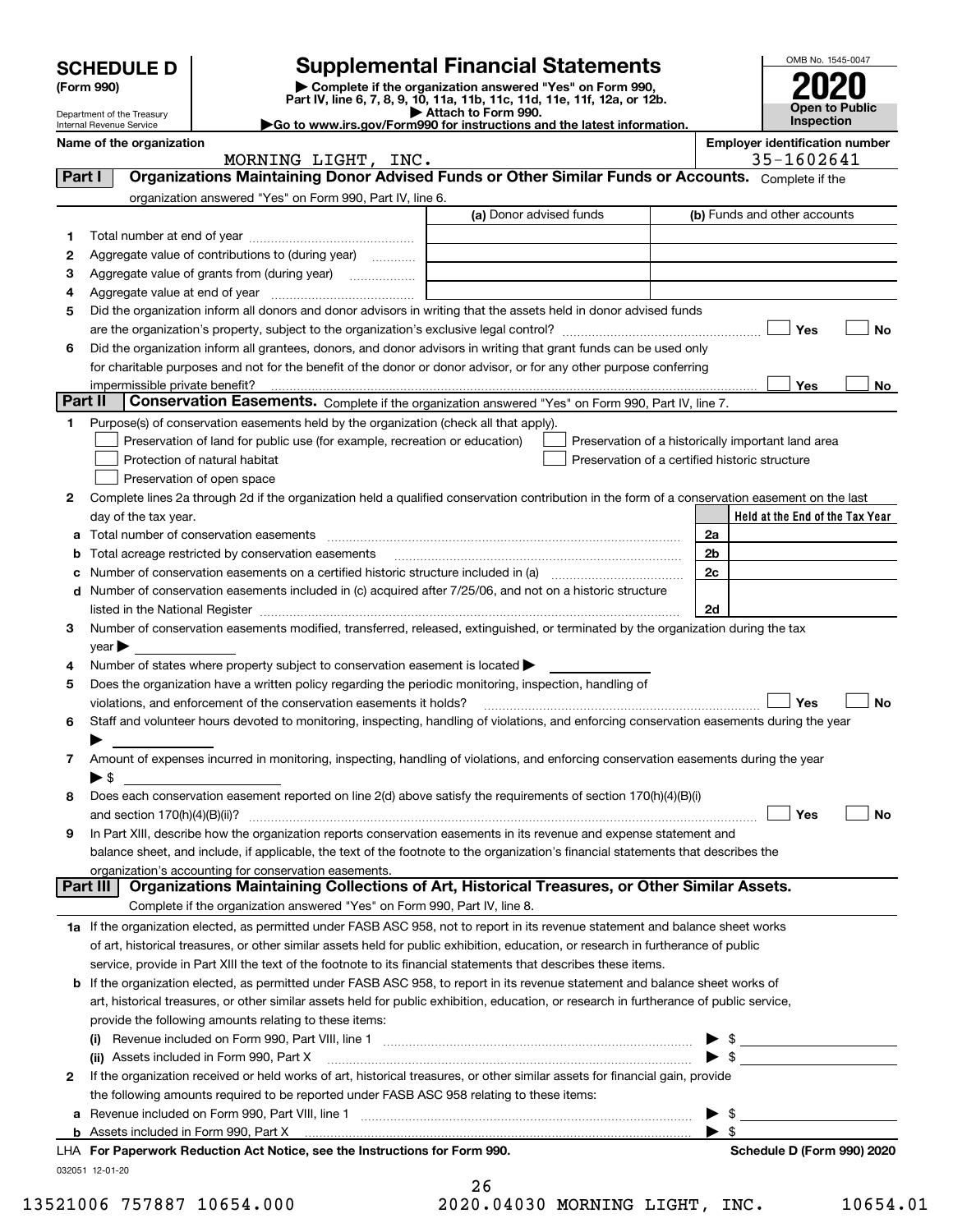|        | Schedule D (Form 990) 2020                                                                                                                                                                                                                                                                                                                           | MORNING LIGHT, INC. |                |                                                                                                                                                                                                                               |                      | 35-1602641                 |                     |           | Page $2$    |
|--------|------------------------------------------------------------------------------------------------------------------------------------------------------------------------------------------------------------------------------------------------------------------------------------------------------------------------------------------------------|---------------------|----------------|-------------------------------------------------------------------------------------------------------------------------------------------------------------------------------------------------------------------------------|----------------------|----------------------------|---------------------|-----------|-------------|
|        | Organizations Maintaining Collections of Art, Historical Treasures, or Other Similar Assets<br>Part III                                                                                                                                                                                                                                              |                     |                |                                                                                                                                                                                                                               |                      |                            | (continued)         |           |             |
| з      | Using the organization's acquisition, accession, and other records, check any of the following that make significant use of its                                                                                                                                                                                                                      |                     |                |                                                                                                                                                                                                                               |                      |                            |                     |           |             |
|        | collection items (check all that apply):                                                                                                                                                                                                                                                                                                             |                     |                |                                                                                                                                                                                                                               |                      |                            |                     |           |             |
| a      | Public exhibition                                                                                                                                                                                                                                                                                                                                    |                     |                | Loan or exchange program                                                                                                                                                                                                      |                      |                            |                     |           |             |
| b      | Scholarly research                                                                                                                                                                                                                                                                                                                                   |                     |                | Other and the contract of the contract of the contract of the contract of the contract of the contract of the contract of the contract of the contract of the contract of the contract of the contract of the contract of the |                      |                            |                     |           |             |
| c      | Preservation for future generations                                                                                                                                                                                                                                                                                                                  |                     |                |                                                                                                                                                                                                                               |                      |                            |                     |           |             |
| 4      | Provide a description of the organization's collections and explain how they further the organization's exempt purpose in Part XIII.                                                                                                                                                                                                                 |                     |                |                                                                                                                                                                                                                               |                      |                            |                     |           |             |
| 5      | During the year, did the organization solicit or receive donations of art, historical treasures, or other similar assets                                                                                                                                                                                                                             |                     |                |                                                                                                                                                                                                                               |                      |                            |                     |           |             |
|        | to be sold to raise funds rather than to be maintained as part of the organization's collection?                                                                                                                                                                                                                                                     |                     |                |                                                                                                                                                                                                                               |                      |                            | Yes                 |           | No          |
|        | <b>Part IV</b><br>Escrow and Custodial Arrangements. Complete if the organization answered "Yes" on Form 990, Part IV, line 9, or                                                                                                                                                                                                                    |                     |                |                                                                                                                                                                                                                               |                      |                            |                     |           |             |
|        | reported an amount on Form 990, Part X, line 21.                                                                                                                                                                                                                                                                                                     |                     |                |                                                                                                                                                                                                                               |                      |                            |                     |           |             |
|        | 1a Is the organization an agent, trustee, custodian or other intermediary for contributions or other assets not included                                                                                                                                                                                                                             |                     |                |                                                                                                                                                                                                                               |                      |                            |                     |           |             |
|        |                                                                                                                                                                                                                                                                                                                                                      |                     |                |                                                                                                                                                                                                                               |                      |                            | Yes                 |           | No          |
|        | b If "Yes," explain the arrangement in Part XIII and complete the following table:                                                                                                                                                                                                                                                                   |                     |                |                                                                                                                                                                                                                               |                      |                            |                     |           |             |
|        |                                                                                                                                                                                                                                                                                                                                                      |                     |                |                                                                                                                                                                                                                               |                      |                            | Amount              |           |             |
| c      |                                                                                                                                                                                                                                                                                                                                                      |                     |                |                                                                                                                                                                                                                               | 1c                   |                            |                     |           |             |
|        |                                                                                                                                                                                                                                                                                                                                                      |                     |                |                                                                                                                                                                                                                               | 1d                   |                            |                     |           |             |
| е      | Distributions during the year manufactured and an account of the state of the state of the state of the state o                                                                                                                                                                                                                                      |                     |                |                                                                                                                                                                                                                               | 1e<br>1f             |                            |                     |           |             |
| Ť.     | Ending balance manufactured and contact the contract of the contract of the contract of the contract of the contract of the contract of the contract of the contract of the contract of the contract of the contract of the co<br>2a Did the organization include an amount on Form 990, Part X, line 21, for escrow or custodial account liability? |                     |                |                                                                                                                                                                                                                               |                      |                            | Yes                 |           | No          |
|        | <b>b</b> If "Yes," explain the arrangement in Part XIII. Check here if the explanation has been provided on Part XIII                                                                                                                                                                                                                                |                     |                |                                                                                                                                                                                                                               |                      |                            |                     |           |             |
| Part V | Endowment Funds. Complete if the organization answered "Yes" on Form 990, Part IV, line 10.                                                                                                                                                                                                                                                          |                     |                |                                                                                                                                                                                                                               |                      |                            |                     |           |             |
|        |                                                                                                                                                                                                                                                                                                                                                      | (a) Current year    | (b) Prior year | (c) Two years back                                                                                                                                                                                                            | (d) Three years back |                            | (e) Four years back |           |             |
| 1a     | Beginning of year balance                                                                                                                                                                                                                                                                                                                            | 451,817.            | 398,847.       | 448,914.                                                                                                                                                                                                                      |                      | 413,377.                   |                     | 405,130.  |             |
| b      |                                                                                                                                                                                                                                                                                                                                                      |                     |                |                                                                                                                                                                                                                               |                      |                            |                     |           |             |
|        | Net investment earnings, gains, and losses                                                                                                                                                                                                                                                                                                           | 60,475.             | 73,679.        | $-10,063.$                                                                                                                                                                                                                    |                      | 57,165.                    |                     | 30,029.   |             |
| d      | Grants or scholarships                                                                                                                                                                                                                                                                                                                               |                     |                |                                                                                                                                                                                                                               |                      |                            |                     |           |             |
|        | e Other expenditures for facilities                                                                                                                                                                                                                                                                                                                  |                     |                |                                                                                                                                                                                                                               |                      |                            |                     |           |             |
|        | and programs                                                                                                                                                                                                                                                                                                                                         | 20,000.             | 20,709.        | 40,004.                                                                                                                                                                                                                       |                      | 19,662.                    |                     | 20,000.   |             |
|        |                                                                                                                                                                                                                                                                                                                                                      |                     |                |                                                                                                                                                                                                                               |                      | 1,966.                     |                     |           | 1,782.      |
| g      | End of year balance                                                                                                                                                                                                                                                                                                                                  | 492,292.            | 451,817.       | 398,847.                                                                                                                                                                                                                      |                      | 448,914.                   |                     | 413, 377. |             |
| 2      | Provide the estimated percentage of the current year end balance (line 1g, column (a)) held as:                                                                                                                                                                                                                                                      |                     |                |                                                                                                                                                                                                                               |                      |                            |                     |           |             |
| а      | Board designated or quasi-endowment                                                                                                                                                                                                                                                                                                                  | .0000               | %              |                                                                                                                                                                                                                               |                      |                            |                     |           |             |
| b      | Permanent endowment > 75.9860                                                                                                                                                                                                                                                                                                                        | %                   |                |                                                                                                                                                                                                                               |                      |                            |                     |           |             |
| c      | 24.0140<br>Term endowment >                                                                                                                                                                                                                                                                                                                          | %                   |                |                                                                                                                                                                                                                               |                      |                            |                     |           |             |
|        | The percentages on lines 2a, 2b, and 2c should equal 100%.                                                                                                                                                                                                                                                                                           |                     |                |                                                                                                                                                                                                                               |                      |                            |                     |           |             |
|        | 3a Are there endowment funds not in the possession of the organization that are held and administered for the organization                                                                                                                                                                                                                           |                     |                |                                                                                                                                                                                                                               |                      |                            |                     |           |             |
|        | by:                                                                                                                                                                                                                                                                                                                                                  |                     |                |                                                                                                                                                                                                                               |                      |                            | 3a(i)               | Yes       | No<br>X     |
|        | (i)                                                                                                                                                                                                                                                                                                                                                  |                     |                |                                                                                                                                                                                                                               |                      |                            | 3a(ii)              |           | $\mathbf X$ |
|        |                                                                                                                                                                                                                                                                                                                                                      |                     |                |                                                                                                                                                                                                                               |                      |                            | 3b                  |           |             |
| 4      | Describe in Part XIII the intended uses of the organization's endowment funds.                                                                                                                                                                                                                                                                       |                     |                |                                                                                                                                                                                                                               |                      |                            |                     |           |             |
|        | Land, Buildings, and Equipment.<br>Part VI                                                                                                                                                                                                                                                                                                           |                     |                |                                                                                                                                                                                                                               |                      |                            |                     |           |             |
|        | Complete if the organization answered "Yes" on Form 990, Part IV, line 11a. See Form 990, Part X, line 10.                                                                                                                                                                                                                                           |                     |                |                                                                                                                                                                                                                               |                      |                            |                     |           |             |
|        | Description of property                                                                                                                                                                                                                                                                                                                              | (a) Cost or other   |                | (b) Cost or other                                                                                                                                                                                                             | (c) Accumulated      |                            | (d) Book value      |           |             |
|        |                                                                                                                                                                                                                                                                                                                                                      | basis (investment)  | basis (other)  |                                                                                                                                                                                                                               | depreciation         |                            |                     |           |             |
|        |                                                                                                                                                                                                                                                                                                                                                      |                     |                | 124,135.                                                                                                                                                                                                                      |                      |                            |                     | 124, 135. |             |
| b      |                                                                                                                                                                                                                                                                                                                                                      |                     |                | 5,556,897.                                                                                                                                                                                                                    | 2,481,257.           |                            | 3,075,640.          |           |             |
|        |                                                                                                                                                                                                                                                                                                                                                      |                     |                |                                                                                                                                                                                                                               |                      |                            |                     |           |             |
|        |                                                                                                                                                                                                                                                                                                                                                      |                     |                | 319,519.                                                                                                                                                                                                                      | 279,758.             |                            |                     | 39,761.   |             |
|        |                                                                                                                                                                                                                                                                                                                                                      |                     |                |                                                                                                                                                                                                                               |                      |                            |                     |           |             |
|        |                                                                                                                                                                                                                                                                                                                                                      |                     |                |                                                                                                                                                                                                                               |                      |                            | 3, 239, 536.        |           |             |
|        |                                                                                                                                                                                                                                                                                                                                                      |                     |                |                                                                                                                                                                                                                               |                      | Schedule D (Form 990) 2020 |                     |           |             |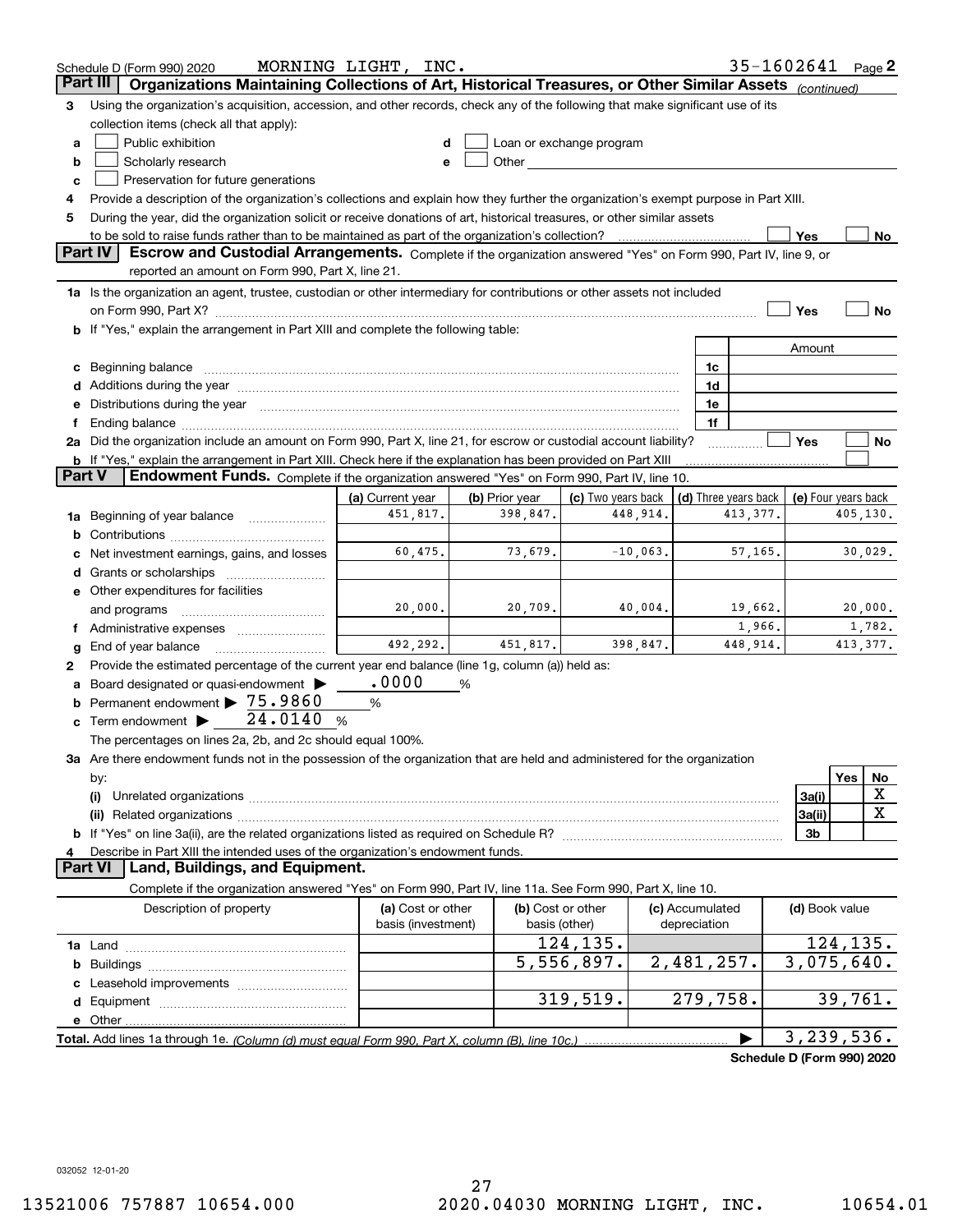## (a) Description of security or category (including name of security)  $\vert$  (b) Book value  $\vert$  (c) Total. (Col. (b) must equal Form 990, Part X, col. (B) line 12.) **(1)** Financial derivatives ~~~~~~~~~~~~~~~ **(2)** Closely held equity interests ~~~~~~~~~~~ **(3)**Other(a) Description of investment **b (b)** Book value **(1)(2) (3)(4) (5)(6)(7)** Complete if the organization answered "Yes" on Form 990, Part IV, line 11b. See Form 990, Part X, line 12.  $(b)$  Book value  $\vert$  (c) Method of valuation: Cost or end-of-year market value (A)(B)(C)(D)(E)(F)(G)(H)Complete if the organization answered "Yes" on Form 990, Part IV, line 11c. See Form 990, Part X, line 13. (c) Method of valuation: Cost or end-of-year market value **Part VII Investments - Other Securities. Part VIII Investments - Program Related.**

Total. (Col. (b) must equal Form 990, Part X, col. (B) line 13.)

## **Part IX Other Assets.**

**(8)(9)**

Complete if the organization answered "Yes" on Form 990, Part IV, line 11d. See Form 990, Part X, line 15.

| (a) Description                                                                                                   | (b) Book value |
|-------------------------------------------------------------------------------------------------------------------|----------------|
| (1)                                                                                                               |                |
| (2)                                                                                                               |                |
| (3)                                                                                                               |                |
| (4)                                                                                                               |                |
| (5)                                                                                                               |                |
| (6)                                                                                                               |                |
| (7)                                                                                                               |                |
| (8)                                                                                                               |                |
| (9)                                                                                                               |                |
| Total. (Column (b) must equal Form 990, Part X, col. (B) line 15.)                                                |                |
| <b>Other Liabilities.</b><br><b>Part X</b>                                                                        |                |
| Complete if the organization answered "Yes" on Form 990, Part IV, line 11e or 11f. See Form 990, Part X, line 25. |                |
| (a) Description of liability                                                                                      | (b) Book value |
| Federal income taxes                                                                                              |                |
| TENANT DEPOSITS<br>(2)                                                                                            | 7,500.         |
| ACCRUED<br>SALARIES AND<br>WAGES<br>(3)                                                                           | 14,336.        |
| PAYROLL PROTECTION PROGRAM LOAN<br>(4)                                                                            | 127, 200.      |

| (6) |          |
|-----|----------|
|     |          |
| (8) |          |
| (9) |          |
|     | 149,036. |

**Total.**  *(Column (b) must equal Form 990, Part X, col. (B) line 25.)*  $\blacktriangleright$  |

**2.**Liability for uncertain tax positions. In Part XIII, provide the text of the footnote to the organization's financial statements that reports the organization's liability for uncertain tax positions under FASB ASC 740. Check here if the text of the footnote has been provided in Part XIII  $\boxed{\text{X}}$ 

**Schedule D (Form 990) 2020**

032053 12-01-20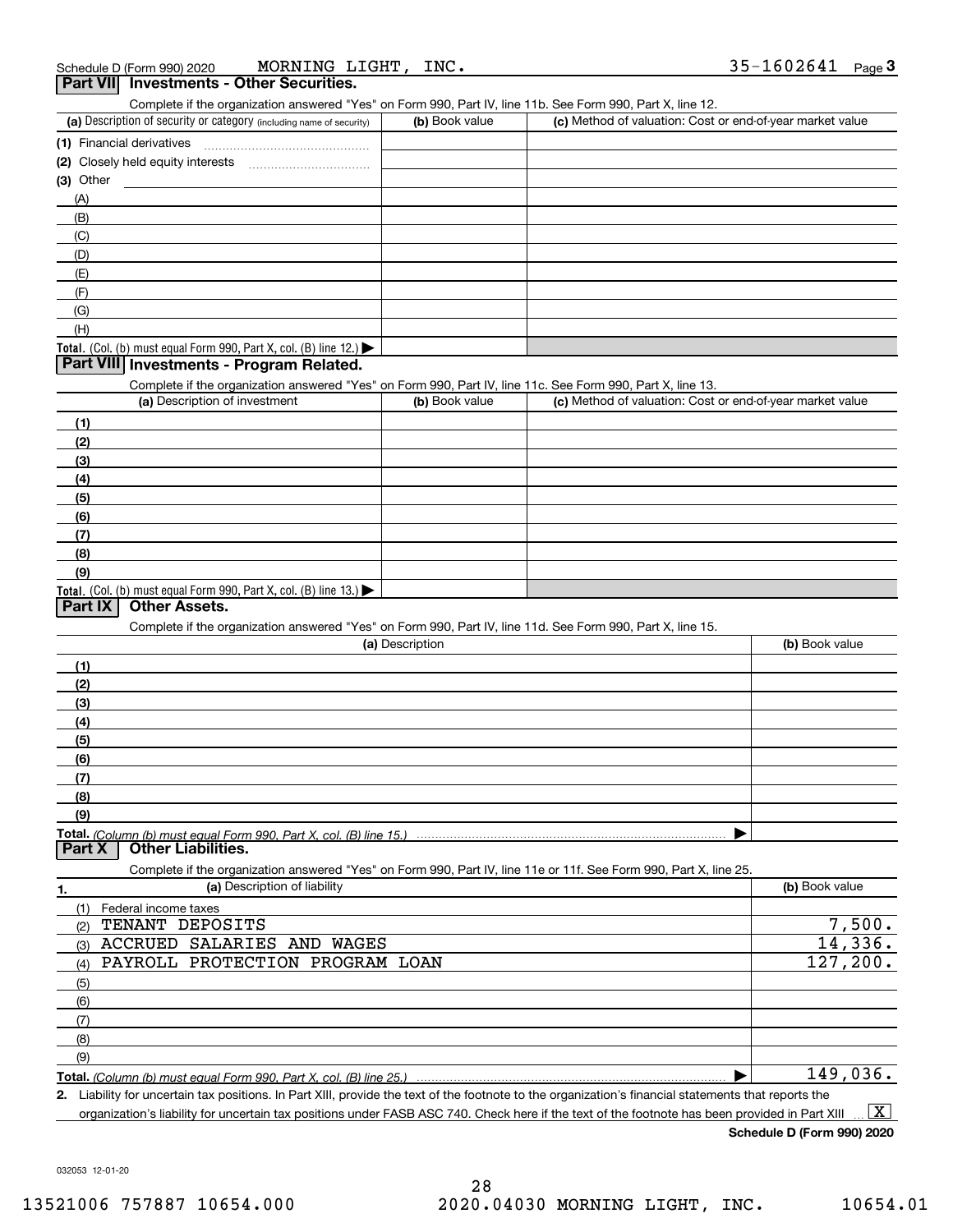|    | MORNING LIGHT, INC.<br>Schedule D (Form 990) 2020                                                                                                                                                                                    |                |          |                | $35 - 1602641$ Page 4        |
|----|--------------------------------------------------------------------------------------------------------------------------------------------------------------------------------------------------------------------------------------|----------------|----------|----------------|------------------------------|
|    | Reconciliation of Revenue per Audited Financial Statements With Revenue per Return.<br>Part XI                                                                                                                                       |                |          |                |                              |
|    | Complete if the organization answered "Yes" on Form 990, Part IV, line 12a.                                                                                                                                                          |                |          |                |                              |
| 1  | Total revenue, gains, and other support per audited financial statements                                                                                                                                                             |                |          | $\mathbf 1$    | 1,099,265.                   |
| 2  | Amounts included on line 1 but not on Form 990, Part VIII, line 12:                                                                                                                                                                  |                |          |                |                              |
| a  |                                                                                                                                                                                                                                      | 2a             | 415,047. |                |                              |
|    |                                                                                                                                                                                                                                      | 2 <sub>b</sub> |          |                |                              |
| с  |                                                                                                                                                                                                                                      | 2c             |          |                |                              |
| d  | Other (Describe in Part XIII.)                                                                                                                                                                                                       | 2d             | 282,750. |                |                              |
| е  | Add lines 2a through 2d <b>manufacture and contract and contract and contract and contract and contract and contract and contract and contract and contract and contract and contract and contract and contract and contract and</b> |                |          | 2e             | 697,797.                     |
| 3  |                                                                                                                                                                                                                                      |                |          | $\overline{3}$ | 401,468.                     |
| 4  | Amounts included on Form 990, Part VIII, line 12, but not on line 1:                                                                                                                                                                 |                |          |                |                              |
| a  |                                                                                                                                                                                                                                      | 4a             | 23,668.  |                |                              |
| b  | Other (Describe in Part XIII.) <b>Construction Contract Construction</b> Chern Construction Construction Construction                                                                                                                | 4 <sub>b</sub> |          |                |                              |
| c. | Add lines 4a and 4b                                                                                                                                                                                                                  |                |          | 4с             | 23,668.                      |
| 5  |                                                                                                                                                                                                                                      |                |          |                | 425, 136.                    |
|    | Part XII   Reconciliation of Expenses per Audited Financial Statements With Expenses per Return.                                                                                                                                     |                |          |                |                              |
|    | Complete if the organization answered "Yes" on Form 990, Part IV, line 12a.                                                                                                                                                          |                |          |                |                              |
| 1  | Total expenses and losses per audited financial statements [11, 11] manuscription control expenses and losses per audited financial statements [11] manuscription of the statements [11] manuscription of the statements [11]        |                |          |                |                              |
| 2  |                                                                                                                                                                                                                                      |                |          | $\mathbf{1}$   | 1,375,120.                   |
|    | Amounts included on line 1 but not on Form 990, Part IX, line 25:                                                                                                                                                                    |                |          |                |                              |
| a  |                                                                                                                                                                                                                                      | 2a             |          |                |                              |
| b  |                                                                                                                                                                                                                                      | 2 <sub>b</sub> |          |                |                              |
| c  |                                                                                                                                                                                                                                      | 2c             |          |                |                              |
| d  |                                                                                                                                                                                                                                      | 2d             | 20,373.  |                |                              |
| е  | Add lines 2a through 2d <b>contained a contained a contained a contained a</b> contained a contained a contained a contained a contained a contained a contained a contained a contained a contained a contained a contained a cont  |                |          | 2e             |                              |
| 3  |                                                                                                                                                                                                                                      |                |          | $\mathbf{a}$   | $\frac{20,373.}{1,354,747.}$ |
| 4  | Amounts included on Form 990, Part IX, line 25, but not on line 1:                                                                                                                                                                   |                |          |                |                              |
| a  |                                                                                                                                                                                                                                      | 4a             | 23,668.  |                |                              |
| b  |                                                                                                                                                                                                                                      | 4 <sub>h</sub> |          |                |                              |
|    | Add lines 4a and 4b                                                                                                                                                                                                                  |                |          | 4с             | 23,668.                      |
|    | Part XIII Supplemental Information.                                                                                                                                                                                                  |                |          | 5              | 1,378,415.                   |

Provide the descriptions required for Part II, lines 3, 5, and 9; Part III, lines 1a and 4; Part IV, lines 1b and 2b; Part V, line 4; Part X, line 2; Part XI, lines 2d and 4b; and Part XII, lines 2d and 4b. Also complete this part to provide any additional information.

PART V, LINE 4:

THE ORGANIZATION'S ENDOWMENT CONSISTS OF TWO DONOR-RESTRICTED ENDOWMENT

FUNDS. ONE IS MAINTAINED TO BENEFIT GENERAL OPERATIONS OF THE

ORGANIZATION, AND ONE IS MAINTAINED TO BENEFIT A HOSPICE PROGRAM FOR THE

RESIDENTS OF JOHNSON COUNTY, INDIANA.

PART X, LINE 2:

MORNING LIGHT IS EXEMPT FROM FEDERAL INCOME TAXES UNDER SECTION 501(C)(3)

OF THE INTERNAL REVENUE CODE (IRC). AS A SINGLE MEMBER LIMITED LIABILITY

COMPANY, PENNWOOD IS A DISREGARDED ENTITY FOR TAX PURPOSES AND THUS IS

ALSO EXEMPT TOGETHER WITH MORNING LIGHT UNDER SECTION 501(C)(3) OF THE

|  |  | IRC. THE ORGANIZATION IS SUBJECT TO TAX ON INCOME UNRELATED TO THE |  |  |  |  |  |  |  |  |  |
|--|--|--------------------------------------------------------------------|--|--|--|--|--|--|--|--|--|
|--|--|--------------------------------------------------------------------|--|--|--|--|--|--|--|--|--|

032054 12-01-20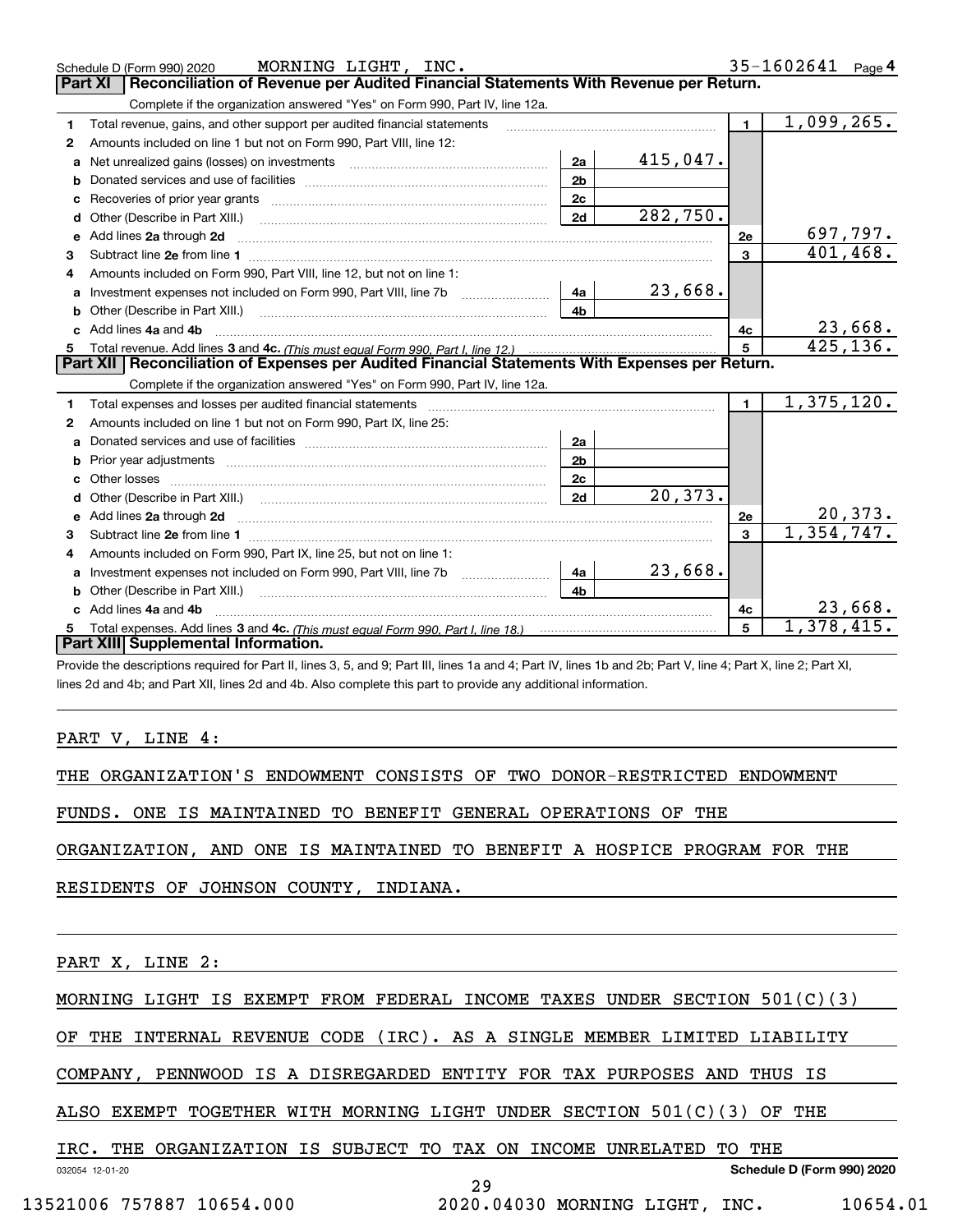ORGANIZATION'S EXEMPT PURPOSE, UNLESS THAT INCOME IS OTHERWISE EXCLUDED BY THE IRC. IN ADDITION, MORNING LIGHT HAS BEEN DETERMINED BY THE INTERNAL REVENUE SERVICE NOT TO BE A PRIVATE FOUNDATION WITHIN THE MEANING OF SECTION 509(A) OF THE IRC. THERE WAS NO UNRELATED BUSINESS INCOME FOR 2020 AND 2019.

THE ORGANIZATION FILES U.S. FEDERAL AND STATE OF INDIANA INFORMATION RETURNS. THE ORGANIZATION IS NO LONGER SUBJECT TO U.S. FEDERAL AND STATE INCOME TAX EXAMINATIONS BY TAX AUTHORITIES FOR YEARS BEFORE 2017. MANAGEMENT BELIEVES THAT THE ORGANZIATION'S INCOME TAX FILING POSITIONS WILL BE SUSTAINED ON AUDIT AND DOES NOT ANTICIPATE ANY ADJUSTMENTS THAT WILL RESULT IN A MATERIAL CHANGE.

PART XI, LINE 2D - OTHER ADJUSTMENTS:

FORGIVENESS OF DEBT 262,377.

FUNDRAISING EXPENSES 20,373.

TOTAL TO SCHEDULE D, PART XI, LINE 2D 282,750.

PART XII, LINE 2D - OTHER ADJUSTMENTS:

FUNDRAISING EXPENSES 20,373.

**Schedule D (Form 990) 2020**

032055 12-01-20

30 13521006 757887 10654.000 2020.04030 MORNING LIGHT, INC. 10654.01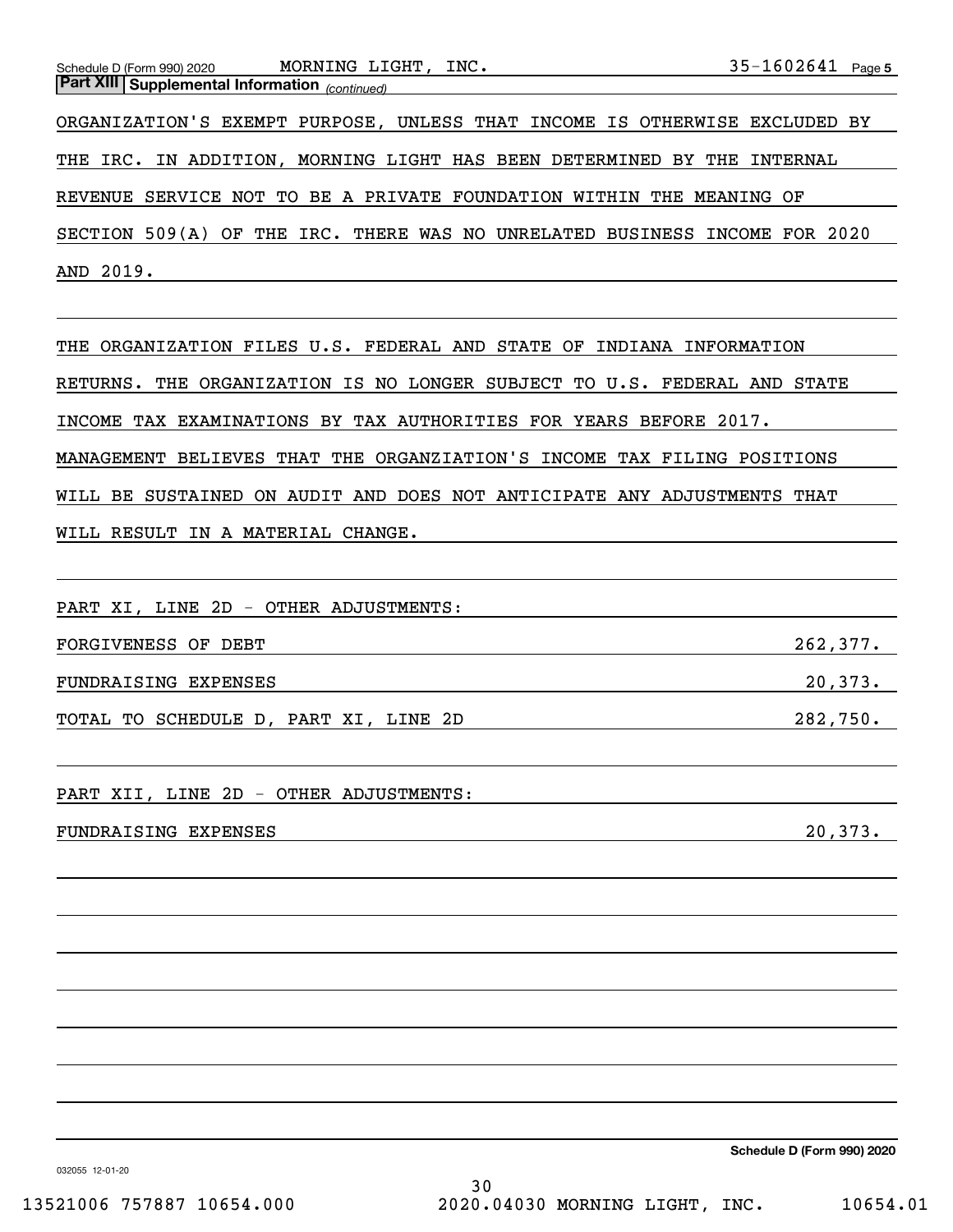| <b>SCHEDULE G</b>                                                                        |                                    | <b>Supplemental Information Regarding Fundraising or Gaming Activities</b>                                                                                                                                                                                   |                                                                            |    |                                                                            |  |                                                                            | OMB No. 1545-0047                                       |
|------------------------------------------------------------------------------------------|------------------------------------|--------------------------------------------------------------------------------------------------------------------------------------------------------------------------------------------------------------------------------------------------------------|----------------------------------------------------------------------------|----|----------------------------------------------------------------------------|--|----------------------------------------------------------------------------|---------------------------------------------------------|
| (Form 990 or 990-EZ)                                                                     |                                    | Complete if the organization answered "Yes" on Form 990, Part IV, line 17, 18, or 19, or if the<br>organization entered more than \$15,000 on Form 990-EZ, line 6a.                                                                                          |                                                                            |    |                                                                            |  |                                                                            |                                                         |
| Department of the Treasury                                                               | Attach to Form 990 or Form 990-EZ. |                                                                                                                                                                                                                                                              |                                                                            |    |                                                                            |  |                                                                            | <b>Open to Public</b>                                   |
| Internal Revenue Service                                                                 |                                    | Go to www.irs.gov/Form990 for instructions and the latest information.                                                                                                                                                                                       |                                                                            |    |                                                                            |  |                                                                            | Inspection                                              |
| Name of the organization                                                                 |                                    | MORNING LIGHT, INC.                                                                                                                                                                                                                                          |                                                                            |    |                                                                            |  | 35-1602641                                                                 | <b>Employer identification number</b>                   |
| Part I                                                                                   | required to complete this part.    | Fundraising Activities. Complete if the organization answered "Yes" on Form 990, Part IV, line 17. Form 990-EZ filers are not                                                                                                                                |                                                                            |    |                                                                            |  |                                                                            |                                                         |
| Mail solicitations<br>a<br>b<br>Phone solicitations<br>с<br>In-person solicitations<br>d | Internet and email solicitations   | 1 Indicate whether the organization raised funds through any of the following activities. Check all that apply.<br>e<br>f<br>g<br>2 a Did the organization have a written or oral agreement with any individual (including officers, directors, trustees, or | Special fundraising events                                                 |    | Solicitation of non-government grants<br>Solicitation of government grants |  |                                                                            |                                                         |
| compensated at least \$5,000 by the organization.                                        |                                    | key employees listed in Form 990, Part VII) or entity in connection with professional fundraising services?<br>b If "Yes," list the 10 highest paid individuals or entities (fundraisers) pursuant to agreements under which the fundraiser is to be         |                                                                            |    |                                                                            |  | <b>Yes</b>                                                                 | No                                                      |
| (i) Name and address of individual<br>or entity (fundraiser)                             |                                    | (ii) Activity                                                                                                                                                                                                                                                | (iii) Did<br>fundraiser<br>have custody<br>or control of<br>contributions? |    | (iv) Gross receipts<br>from activity                                       |  | (v) Amount paid<br>to (or retained by)<br>fundraiser<br>listed in col. (i) | (vi) Amount paid<br>to (or retained by)<br>organization |
|                                                                                          |                                    |                                                                                                                                                                                                                                                              | Yes                                                                        | No |                                                                            |  |                                                                            |                                                         |
|                                                                                          |                                    |                                                                                                                                                                                                                                                              |                                                                            |    |                                                                            |  |                                                                            |                                                         |
|                                                                                          |                                    |                                                                                                                                                                                                                                                              |                                                                            |    |                                                                            |  |                                                                            |                                                         |
|                                                                                          |                                    |                                                                                                                                                                                                                                                              |                                                                            |    |                                                                            |  |                                                                            |                                                         |
|                                                                                          |                                    |                                                                                                                                                                                                                                                              |                                                                            |    |                                                                            |  |                                                                            |                                                         |
|                                                                                          |                                    |                                                                                                                                                                                                                                                              |                                                                            |    |                                                                            |  |                                                                            |                                                         |
|                                                                                          |                                    |                                                                                                                                                                                                                                                              |                                                                            |    |                                                                            |  |                                                                            |                                                         |
|                                                                                          |                                    |                                                                                                                                                                                                                                                              |                                                                            |    |                                                                            |  |                                                                            |                                                         |
|                                                                                          |                                    |                                                                                                                                                                                                                                                              |                                                                            |    |                                                                            |  |                                                                            |                                                         |
|                                                                                          |                                    |                                                                                                                                                                                                                                                              |                                                                            |    |                                                                            |  |                                                                            |                                                         |
|                                                                                          |                                    |                                                                                                                                                                                                                                                              |                                                                            |    |                                                                            |  |                                                                            |                                                         |
|                                                                                          |                                    |                                                                                                                                                                                                                                                              |                                                                            |    |                                                                            |  |                                                                            |                                                         |
|                                                                                          |                                    |                                                                                                                                                                                                                                                              |                                                                            |    |                                                                            |  |                                                                            |                                                         |
| Total<br>or licensing.                                                                   |                                    | 3 List all states in which the organization is registered or licensed to solicit contributions or has been notified it is exempt from registration                                                                                                           |                                                                            |    |                                                                            |  |                                                                            |                                                         |
|                                                                                          |                                    |                                                                                                                                                                                                                                                              |                                                                            |    |                                                                            |  |                                                                            |                                                         |
|                                                                                          |                                    |                                                                                                                                                                                                                                                              |                                                                            |    |                                                                            |  |                                                                            |                                                         |
|                                                                                          |                                    |                                                                                                                                                                                                                                                              |                                                                            |    |                                                                            |  |                                                                            |                                                         |
|                                                                                          |                                    |                                                                                                                                                                                                                                                              |                                                                            |    |                                                                            |  |                                                                            |                                                         |
|                                                                                          |                                    |                                                                                                                                                                                                                                                              |                                                                            |    |                                                                            |  |                                                                            |                                                         |
|                                                                                          |                                    |                                                                                                                                                                                                                                                              |                                                                            |    |                                                                            |  |                                                                            |                                                         |
|                                                                                          |                                    |                                                                                                                                                                                                                                                              |                                                                            |    |                                                                            |  |                                                                            |                                                         |
|                                                                                          |                                    | LHA For Paperwork Reduction Act Notice, see the Instructions for Form 990 or 990-EZ.                                                                                                                                                                         |                                                                            |    |                                                                            |  |                                                                            | Schedule G (Form 990 or 990-EZ) 2020                    |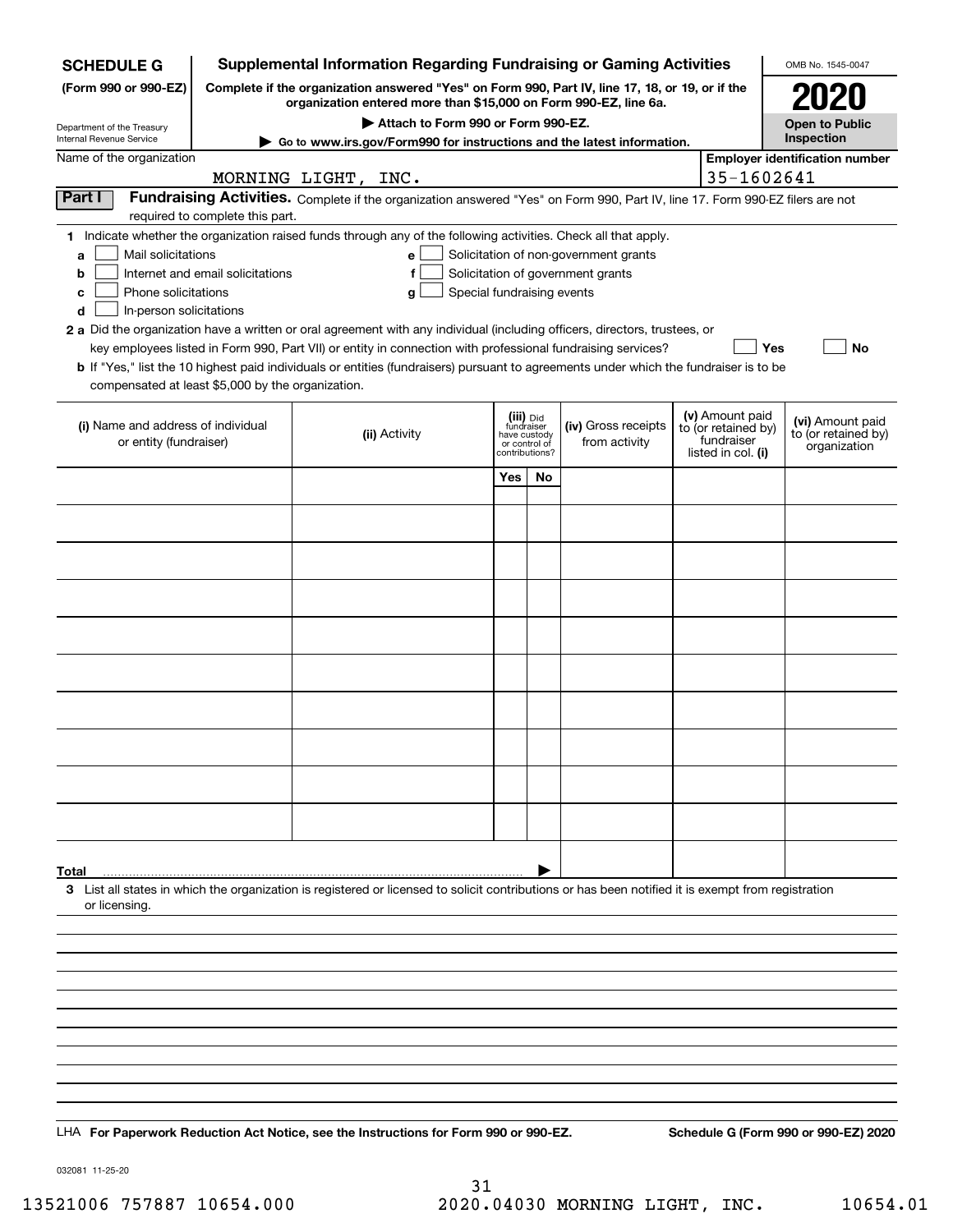## Schedule G (Form 990 or 990-EZ) 2020 Page MORNING LIGHT, INC. 35-1602641

**Part II** | Fundraising Events. Complete if the organization answered "Yes" on Form 990, Part IV, line 18, or reported more than \$15,000

|                 |          | of fundraising event contributions and gross income on Form 990-EZ, lines 1 and 6b. List events with gross receipts greater than \$5,000. |                   |                         |                  |                                      |
|-----------------|----------|-------------------------------------------------------------------------------------------------------------------------------------------|-------------------|-------------------------|------------------|--------------------------------------|
|                 |          |                                                                                                                                           | (a) Event #1      | $(b)$ Event #2          | (c) Other events | (d) Total events                     |
|                 |          |                                                                                                                                           | <b>BEACH BALL</b> |                         | <b>NONE</b>      | (add col. (a) through                |
|                 |          |                                                                                                                                           | FUNDRAISER        |                         |                  | col. (c)                             |
|                 |          |                                                                                                                                           | (event type)      | (event type)            | (total number)   |                                      |
|                 |          |                                                                                                                                           |                   |                         |                  |                                      |
| Revenue         | 1        |                                                                                                                                           | 81,222.           |                         |                  | 81,222.                              |
|                 |          |                                                                                                                                           | 71,022.           |                         |                  |                                      |
|                 |          |                                                                                                                                           |                   |                         |                  | <u>71,022.</u>                       |
|                 | 3        | Gross income (line 1 minus line 2)                                                                                                        | 10, 200.          |                         |                  | 10, 200.                             |
|                 |          |                                                                                                                                           |                   |                         |                  |                                      |
|                 | 4        |                                                                                                                                           |                   |                         |                  |                                      |
|                 |          |                                                                                                                                           |                   |                         |                  |                                      |
|                 | 5        |                                                                                                                                           |                   |                         |                  |                                      |
|                 |          |                                                                                                                                           |                   |                         |                  |                                      |
|                 | 6        |                                                                                                                                           | 11,004.           |                         |                  | 11,004.                              |
| Direct Expenses |          |                                                                                                                                           |                   |                         |                  |                                      |
|                 | 7        | Food and beverages                                                                                                                        |                   |                         |                  |                                      |
|                 | 8        |                                                                                                                                           |                   |                         |                  |                                      |
|                 | 9        |                                                                                                                                           | 9,369.            |                         |                  |                                      |
|                 | 10       | Direct expense summary. Add lines 4 through 9 in column (d)                                                                               |                   |                         |                  | $\frac{9,369}{20,373}$               |
|                 |          | 11 Net income summary. Subtract line 10 from line 3, column (d)                                                                           |                   |                         |                  | $-10, 173.$                          |
|                 | Part III | Gaming. Complete if the organization answered "Yes" on Form 990, Part IV, line 19, or reported more than                                  |                   |                         |                  |                                      |
|                 |          | \$15,000 on Form 990-EZ, line 6a.                                                                                                         |                   |                         |                  |                                      |
|                 |          |                                                                                                                                           | (a) Bingo         | (b) Pull tabs/instant   | (c) Other gaming | (d) Total gaming (add                |
|                 |          |                                                                                                                                           |                   | bingo/progressive bingo |                  | col. (a) through col. (c))           |
| Revenue         |          |                                                                                                                                           |                   |                         |                  |                                      |
|                 | 1        |                                                                                                                                           |                   |                         |                  |                                      |
|                 |          |                                                                                                                                           |                   |                         |                  |                                      |
|                 | 2        |                                                                                                                                           |                   |                         |                  |                                      |
|                 |          |                                                                                                                                           |                   |                         |                  |                                      |
| Expenses        | 3        |                                                                                                                                           |                   |                         |                  |                                      |
| Direct          | 4        |                                                                                                                                           |                   |                         |                  |                                      |
|                 |          |                                                                                                                                           |                   |                         |                  |                                      |
|                 |          | 5 Other direct expenses                                                                                                                   |                   |                         |                  |                                      |
|                 |          |                                                                                                                                           | %<br>Yes          | %<br>Yes                | Yes<br>%         |                                      |
|                 |          | 6 Volunteer labor                                                                                                                         | No                | No                      | No               |                                      |
|                 |          |                                                                                                                                           |                   |                         |                  |                                      |
|                 | 7        | Direct expense summary. Add lines 2 through 5 in column (d)                                                                               |                   |                         |                  |                                      |
|                 |          |                                                                                                                                           |                   |                         |                  |                                      |
|                 |          |                                                                                                                                           |                   |                         |                  |                                      |
|                 |          |                                                                                                                                           |                   |                         |                  |                                      |
|                 |          | 9 Enter the state(s) in which the organization conducts gaming activities:                                                                |                   |                         |                  |                                      |
|                 |          |                                                                                                                                           |                   |                         |                  | Yes<br>No                            |
|                 |          |                                                                                                                                           |                   |                         |                  |                                      |
|                 |          |                                                                                                                                           |                   |                         |                  |                                      |
|                 |          |                                                                                                                                           |                   |                         |                  | Yes<br>No                            |
|                 |          |                                                                                                                                           |                   |                         |                  |                                      |
|                 |          |                                                                                                                                           |                   |                         |                  |                                      |
|                 |          |                                                                                                                                           |                   |                         |                  |                                      |
|                 |          |                                                                                                                                           |                   |                         |                  |                                      |
|                 |          | 032082 11-25-20                                                                                                                           |                   |                         |                  | Schedule G (Form 990 or 990-EZ) 2020 |

**Schedule G (Form 990 or 990-EZ) 2020**

32 13521006 757887 10654.000 2020.04030 MORNING LIGHT, INC. 10654.01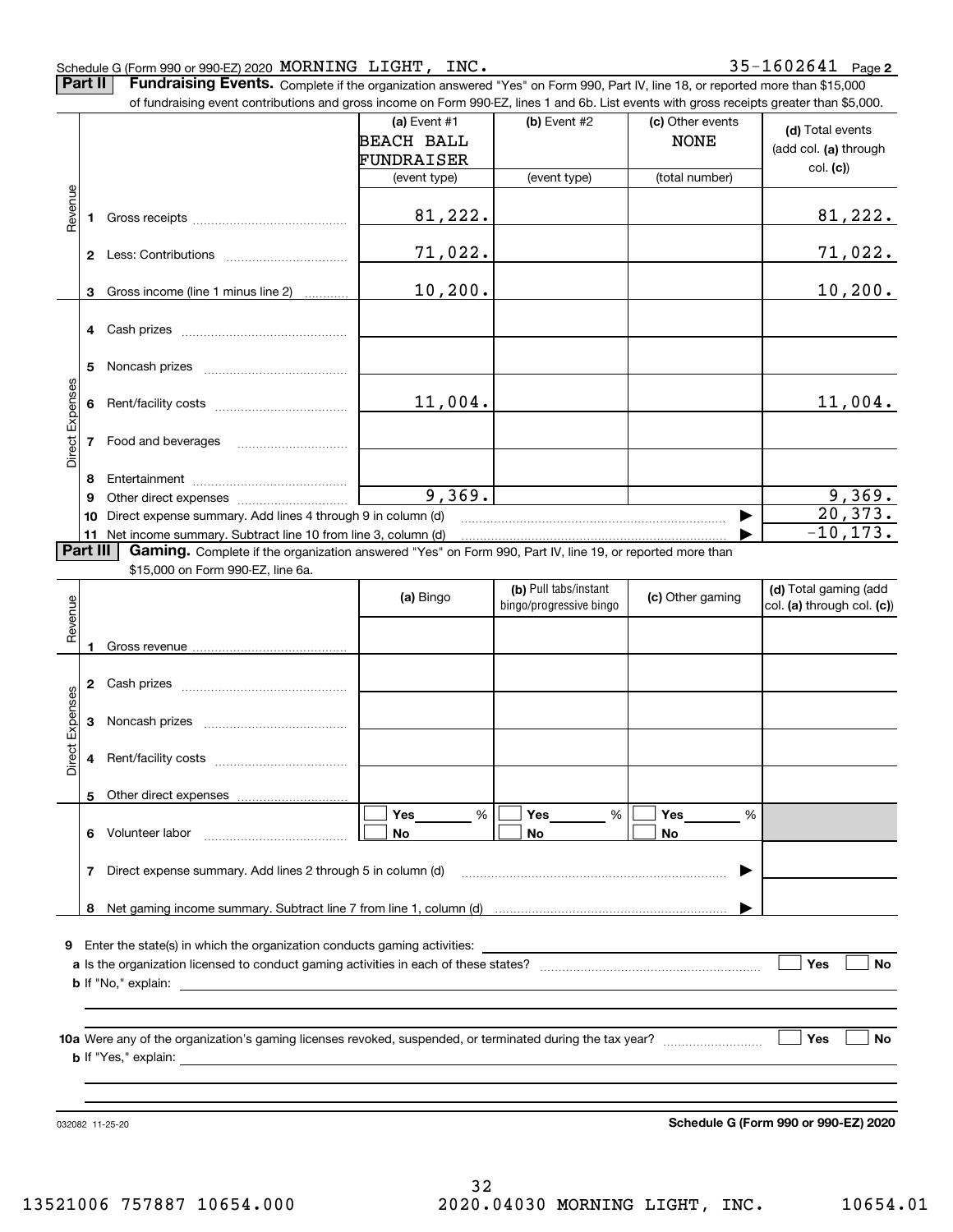|    | Schedule G (Form 990 or 990-EZ) 2020 MORNING LIGHT, INC.                                                                                                      | $35 - 1602641$ Page 3 |           |
|----|---------------------------------------------------------------------------------------------------------------------------------------------------------------|-----------------------|-----------|
|    |                                                                                                                                                               | Yes                   | No        |
|    | 12 Is the organization a grantor, beneficiary or trustee of a trust, or a member of a partnership or other entity formed                                      |                       |           |
|    |                                                                                                                                                               | Yes                   | No        |
|    | 13 Indicate the percentage of gaming activity conducted in:                                                                                                   |                       |           |
|    |                                                                                                                                                               | 13а                   | %         |
|    | <b>b</b> An outside facility <i>www.communicality www.communicality.communicality www.communicality www.communicality.communicality www.communicality.com</i> | 13 <sub>b</sub>       | %         |
|    | 14 Enter the name and address of the person who prepares the organization's gaming/special events books and records:                                          |                       |           |
|    |                                                                                                                                                               |                       |           |
|    |                                                                                                                                                               |                       |           |
|    |                                                                                                                                                               |                       |           |
|    |                                                                                                                                                               |                       |           |
|    |                                                                                                                                                               |                       |           |
|    | 15a Does the organization have a contract with a third party from whom the organization receives gaming revenue?                                              | Yes                   | <b>No</b> |
|    |                                                                                                                                                               |                       |           |
|    |                                                                                                                                                               |                       |           |
|    |                                                                                                                                                               |                       |           |
|    |                                                                                                                                                               |                       |           |
|    | c If "Yes," enter name and address of the third party:                                                                                                        |                       |           |
|    |                                                                                                                                                               |                       |           |
|    | $Name \rightarrow$                                                                                                                                            |                       |           |
|    |                                                                                                                                                               |                       |           |
|    |                                                                                                                                                               |                       |           |
|    |                                                                                                                                                               |                       |           |
| 16 | Gaming manager information:                                                                                                                                   |                       |           |
|    |                                                                                                                                                               |                       |           |
|    | Name $\blacktriangleright$                                                                                                                                    |                       |           |
|    |                                                                                                                                                               |                       |           |
|    | Gaming manager compensation > \$                                                                                                                              |                       |           |
|    |                                                                                                                                                               |                       |           |
|    | $Description of services provided$ $\triangleright$                                                                                                           |                       |           |
|    |                                                                                                                                                               |                       |           |
|    |                                                                                                                                                               |                       |           |
|    |                                                                                                                                                               |                       |           |
|    | Director/officer<br>Employee<br>Independent contractor                                                                                                        |                       |           |
|    |                                                                                                                                                               |                       |           |
|    | 17 Mandatory distributions:                                                                                                                                   |                       |           |
|    | a Is the organization required under state law to make charitable distributions from the gaming proceeds to                                                   |                       |           |
|    | retain the state gaming license?                                                                                                                              | $\Box$ Yes            | $\Box$ No |
|    | <b>b</b> Enter the amount of distributions required under state law to be distributed to other exempt organizations or spent in the                           |                       |           |
|    | organization's own exempt activities during the tax year $\triangleright$ \$                                                                                  |                       |           |
|    | Supplemental Information. Provide the explanations required by Part I, line 2b, columns (iii) and (v); and Part III, lines 9, 9b, 10b,<br> Part IV            |                       |           |
|    | 15b, 15c, 16, and 17b, as applicable. Also provide any additional information. See instructions.                                                              |                       |           |
|    |                                                                                                                                                               |                       |           |
|    |                                                                                                                                                               |                       |           |
|    |                                                                                                                                                               |                       |           |
|    |                                                                                                                                                               |                       |           |
|    |                                                                                                                                                               |                       |           |
|    |                                                                                                                                                               |                       |           |
|    |                                                                                                                                                               |                       |           |
|    |                                                                                                                                                               |                       |           |
|    |                                                                                                                                                               |                       |           |
|    |                                                                                                                                                               |                       |           |
|    |                                                                                                                                                               |                       |           |
|    |                                                                                                                                                               |                       |           |
|    |                                                                                                                                                               |                       |           |
|    |                                                                                                                                                               |                       |           |
|    |                                                                                                                                                               |                       |           |
|    |                                                                                                                                                               |                       |           |
|    |                                                                                                                                                               |                       |           |
|    |                                                                                                                                                               |                       |           |
|    | Schedule G (Form 990 or 990-EZ) 2020<br>032083 11-25-20<br>33                                                                                                 |                       |           |
|    |                                                                                                                                                               |                       |           |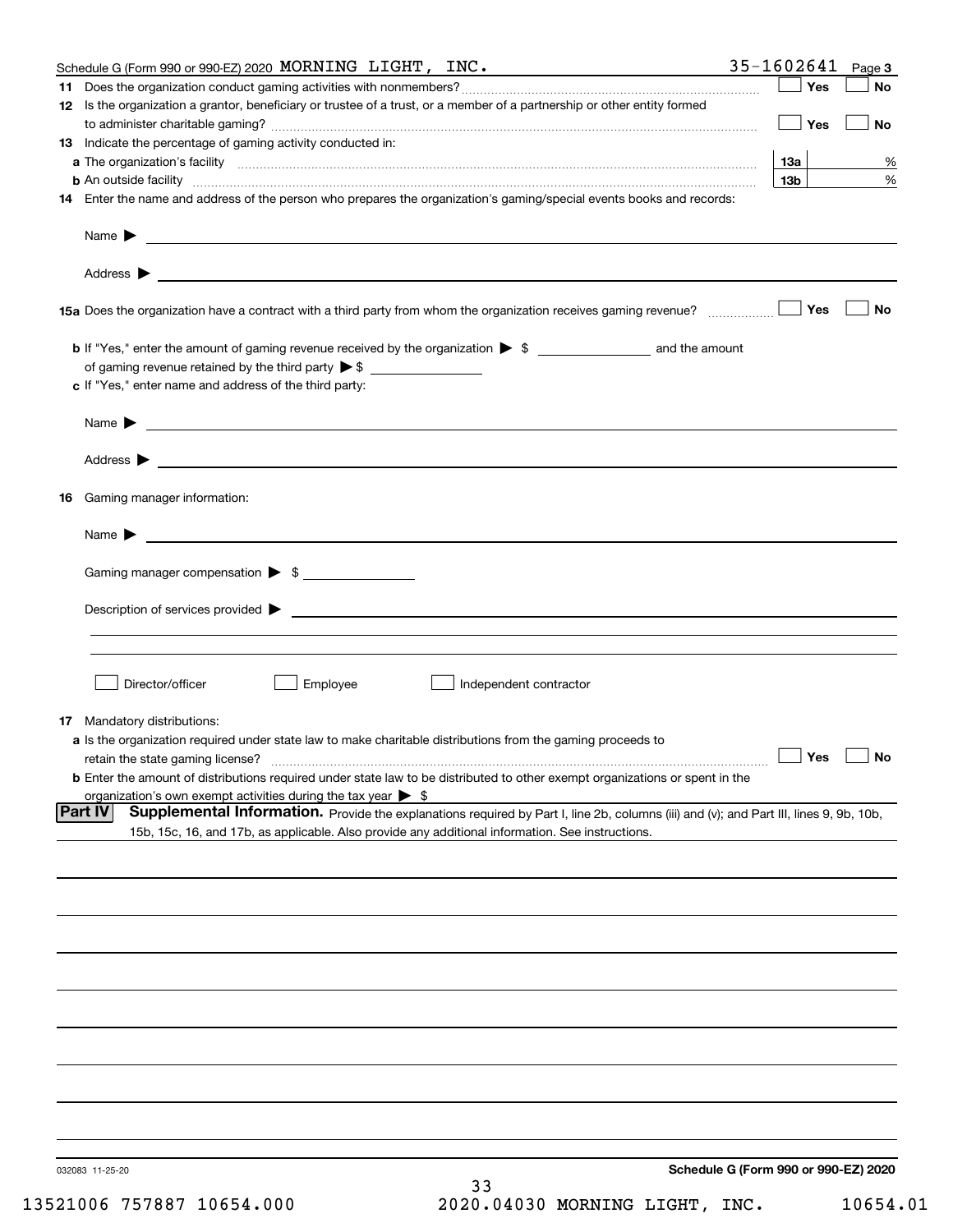| . .             | $\frac{1}{2}$                   |
|-----------------|---------------------------------|
|                 |                                 |
|                 |                                 |
|                 |                                 |
|                 |                                 |
|                 |                                 |
|                 |                                 |
|                 |                                 |
|                 |                                 |
|                 |                                 |
|                 |                                 |
|                 |                                 |
|                 |                                 |
|                 |                                 |
|                 |                                 |
|                 |                                 |
|                 |                                 |
|                 |                                 |
|                 |                                 |
|                 |                                 |
|                 |                                 |
|                 |                                 |
|                 |                                 |
|                 |                                 |
|                 |                                 |
|                 |                                 |
|                 |                                 |
|                 |                                 |
|                 |                                 |
|                 |                                 |
|                 |                                 |
|                 |                                 |
|                 |                                 |
|                 |                                 |
|                 |                                 |
|                 |                                 |
|                 |                                 |
|                 |                                 |
|                 |                                 |
|                 |                                 |
|                 |                                 |
|                 |                                 |
|                 |                                 |
|                 |                                 |
|                 |                                 |
|                 |                                 |
|                 |                                 |
|                 |                                 |
|                 |                                 |
|                 |                                 |
|                 |                                 |
|                 |                                 |
|                 |                                 |
|                 |                                 |
|                 | Schedule G (Form 990 or 990-EZ) |
| 032084 04-01-20 |                                 |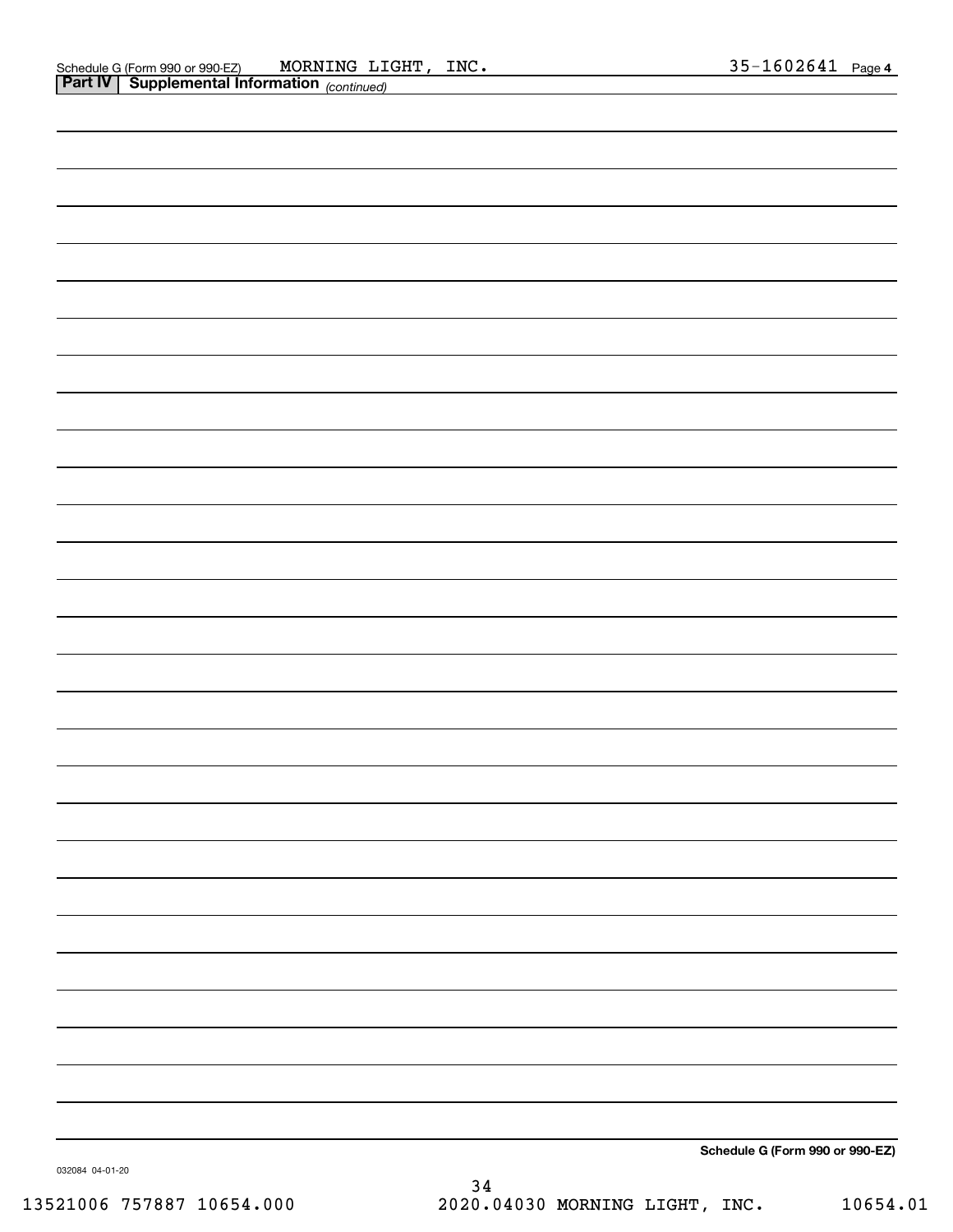**SCHEDULE O Supplemental Information to Form 990 or 990-EZ**

Internal Revenue Service

Department of the Treasury **(Form 990 or 990-EZ)**

Name of the organization

**Complete to provide information for responses to specific questions on Form 990 or 990-EZ or to provide any additional information. | Attach to Form 990 or 990-EZ.**

**| Go to www.irs.gov/Form990 for the latest information.**

**Open to Public InspectionEmployer identification number 2020**

OMB No. 1545-0047

MORNING LIGHT, INC.  $\vert$  35-1602641

FORM 990, PART I, LINE 1, DESCRIPTION OF ORGANIZATION MISSION:

THE TERMINALLY ILL, SENIORS AND FAMILIES OF LIMITED MEANS IN NEED OF

HEALTH, WELLNESS OR END OF LIFE CARE.

FORM 990, PART VI, SECTION B, LINE 11B:

THE 990 DRAFT IS REVIEWED BY THE FINANCE/INVESTMENT COMMITTEE BEFORE BEING

SUBMITTED TO THE BOARD OF DIRECTORS FOR FINAL APPROVAL.

FORM 990, PART VI, SECTION B, LINE 12C:

AT THE START OF EVERY NEW TERM, THE OFFICERS AND DIRECTORS ARE REQUIRED TO

COMPLETE A SIGNED CONFLICT OF INTEREST QUESTIONNAIRE. FOR EMPLOYEES, THE

CONFLICT OF INTEREST POLICY IS OUTLINED IN THE EMPLOYEE HANDBOOK.

FORM 990, PART VI, SECTION C, LINE 19:

THE ORGANIZATION'S GOVERNING DOCUMENTS ARE AVAILABLE UPON REQUEST.

FORM 990, PART XI, LINE 9, CHANGES IN NET ASSETS:

FORGIVENESS OF DEBT 262,377.

FORM 990, PART XII, LINE 2C:

THERE HAVE BEEN NO CHANGES TO THE PROCEDURES FROM THE PRIOR YEAR.

032211 11-20-20 LHA For Paperwork Reduction Act Notice, see the Instructions for Form 990 or 990-EZ. Schedule O (Form 990 or 990-EZ) 2020

13521006 757887 10654.000 2020.04030 MORNING LIGHT, INC. 10654.01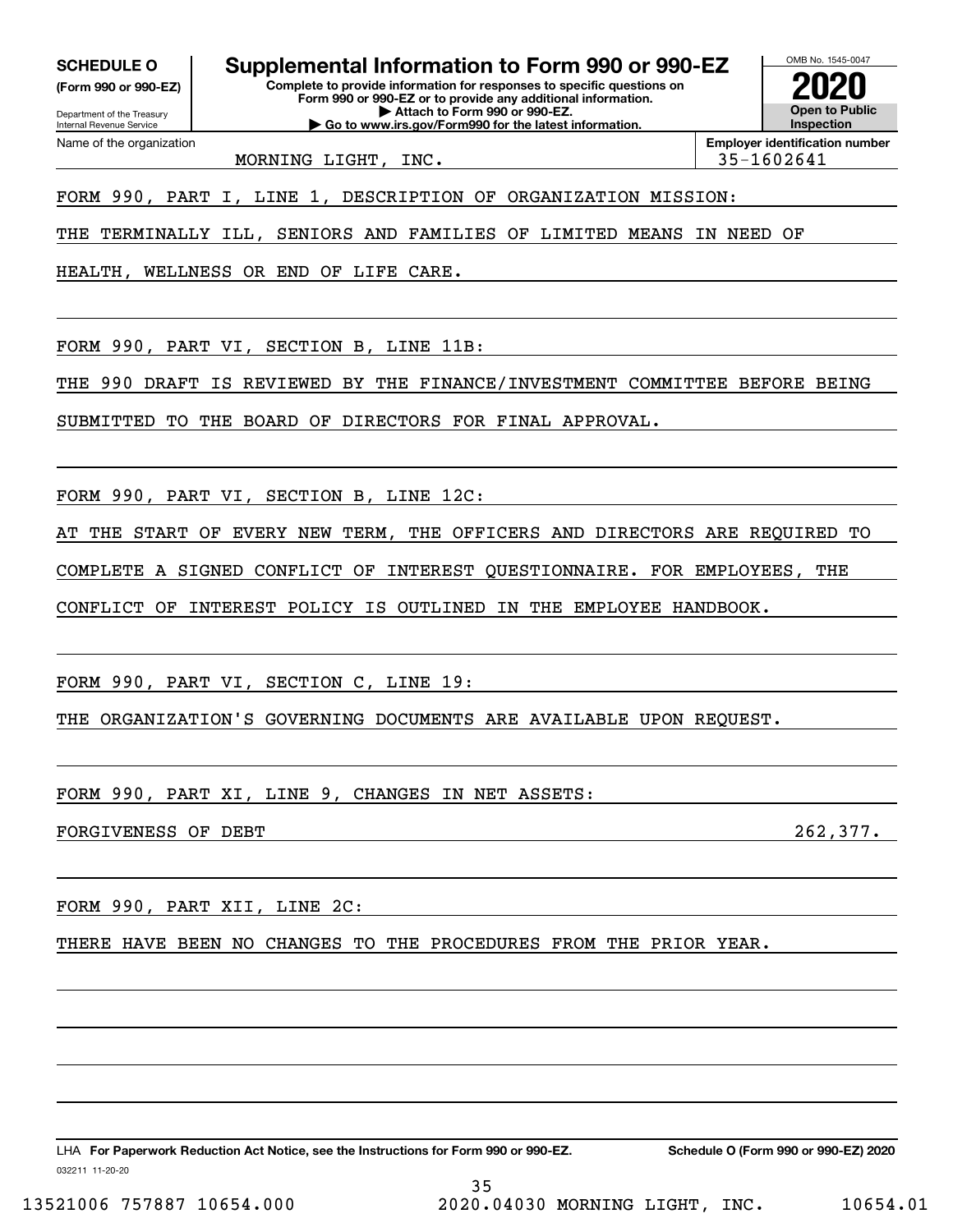032161 10-28-20 LHA

## **Part I Identification of Disregarded Entities.**  Complete if the organization answered "Yes" on Form 990, Part IV, line 33.

MORNING LIGHT, INC.

| (a)                                                             | (b)                     | (c)                                          | (d)          | (e)                | (f)                            |
|-----------------------------------------------------------------|-------------------------|----------------------------------------------|--------------|--------------------|--------------------------------|
| Name, address, and EIN (if applicable)<br>of disregarded entity | Primary activity        | Legal domicile (state or<br>foreign country) | Total income | End-of-year assets | Direct controlling<br>entity   |
| PENNWOOD PLACE, LLC                                             |                         |                                              |              |                    |                                |
| 4701 N KEYSTONE AVENUE                                          |                         |                                              |              |                    |                                |
| INDIANAPOLIS, IN 46205                                          | RENTAL HOUSING FACILITY | INDIANA                                      | 475,199.     |                    | 3,531,842. MORNING LIGHT, INC. |
|                                                                 |                         |                                              |              |                    |                                |
|                                                                 |                         |                                              |              |                    |                                |
|                                                                 |                         |                                              |              |                    |                                |

#### **Identification of Related Tax-Exempt Organizations.** Complete if the organization answered "Yes" on Form 990, Part IV, line 34, because it had one or more related tax-exempt **Part II** organizations during the tax year.

| (a)<br>Name, address, and EIN<br>of related organization | (b)<br>Primary activity | (c)<br>Legal domicile (state or<br>foreign country) | (d)<br>Exempt Code<br>section | (e)<br>Public charity<br>status (if section | (f)<br>Direct controlling<br>entity | $(g)$<br>Section 512(b)(13) | controlled<br>entity? |
|----------------------------------------------------------|-------------------------|-----------------------------------------------------|-------------------------------|---------------------------------------------|-------------------------------------|-----------------------------|-----------------------|
|                                                          |                         |                                                     |                               | 501(c)(3)                                   |                                     | Yes                         | No                    |
|                                                          |                         |                                                     |                               |                                             |                                     |                             |                       |
|                                                          |                         |                                                     |                               |                                             |                                     |                             |                       |
|                                                          |                         |                                                     |                               |                                             |                                     |                             |                       |
|                                                          |                         |                                                     |                               |                                             |                                     |                             |                       |
|                                                          |                         |                                                     |                               |                                             |                                     |                             |                       |
|                                                          |                         |                                                     |                               |                                             |                                     |                             |                       |
|                                                          |                         |                                                     |                               |                                             |                                     |                             |                       |
|                                                          |                         |                                                     |                               |                                             |                                     |                             |                       |
|                                                          |                         |                                                     |                               |                                             |                                     |                             |                       |
|                                                          |                         |                                                     |                               |                                             |                                     |                             |                       |
|                                                          |                         |                                                     |                               |                                             |                                     |                             |                       |
|                                                          |                         |                                                     |                               |                                             |                                     |                             |                       |

36

**Related Organizations and Unrelated Partnerships**

**Complete if the organization answered "Yes" on Form 990, Part IV, line 33, 34, 35b, 36, or 37.** |

**Attach to Form 990.**  | **| Go to www.irs.gov/Form990 for instructions and the latest information. Inspection** OMB No. 1545-0047

35-1602641

**Employer identification number**

**Open to Public 2020**

|                            | <b>SCHEDULE R</b> |
|----------------------------|-------------------|
| $(T - m \cdot \mathbf{A})$ |                   |

**(Form 990)**

Department of the Treasury Internal Revenue Service

Name of the organization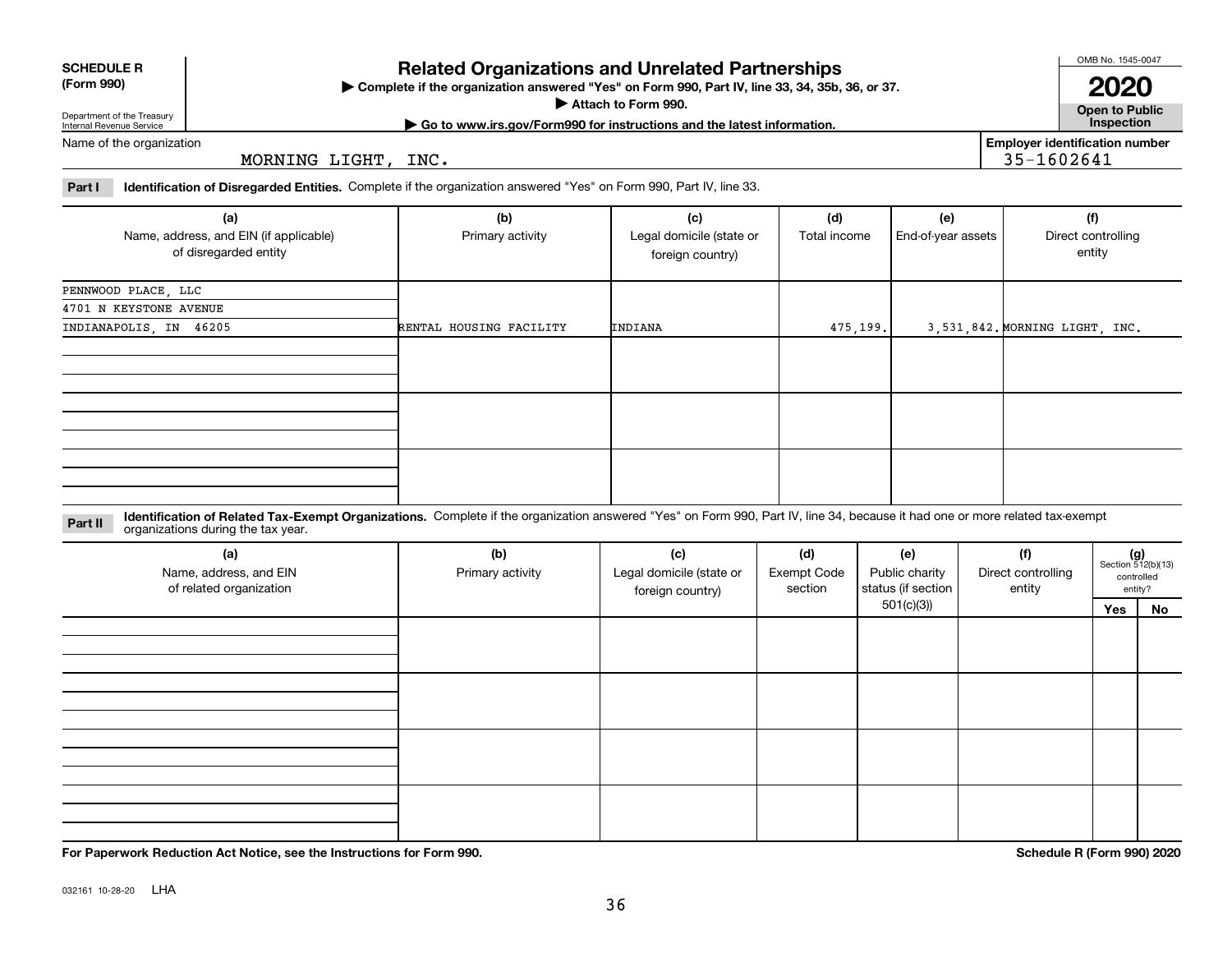### Schedule R (Form 990) 2020 Page MORNING LIGHT, INC. 35-1602641

**Identification of Related Organizations Taxable as a Partnership.** Complete if the organization answered "Yes" on Form 990, Part IV, line 34, because it had one or more related **Part III** organizations treated as a partnership during the tax year.

| (a)                                               | (b)              | (c)                  | (d)                          | (e)                                                                  | (f)                      | (g)                     |                                  | (h)      | (i)                                                       | (i) | (k)                                                     |
|---------------------------------------------------|------------------|----------------------|------------------------------|----------------------------------------------------------------------|--------------------------|-------------------------|----------------------------------|----------|-----------------------------------------------------------|-----|---------------------------------------------------------|
| Name, address, and EIN<br>of related organization | Primary activity | Legal<br>domicile    | Direct controlling<br>entity | Predominant income                                                   | Share of total<br>income | Share of<br>end-of-year | Disproportionate<br>allocations? |          | Code V-UBI                                                |     | General or Percentage<br>managing ownership<br>partner? |
|                                                   |                  | (state or<br>foreign |                              | (related, unrelated,<br>excluded from tax under<br>sections 512-514) |                          | assets                  |                                  |          |                                                           |     |                                                         |
|                                                   |                  | country)             |                              |                                                                      |                          |                         |                                  | Yes   No | amount in box<br>20 of Schedule<br>K-1 (Form 1065) Yes No |     |                                                         |
|                                                   |                  |                      |                              |                                                                      |                          |                         |                                  |          |                                                           |     |                                                         |
|                                                   |                  |                      |                              |                                                                      |                          |                         |                                  |          |                                                           |     |                                                         |
|                                                   |                  |                      |                              |                                                                      |                          |                         |                                  |          |                                                           |     |                                                         |
|                                                   |                  |                      |                              |                                                                      |                          |                         |                                  |          |                                                           |     |                                                         |
|                                                   |                  |                      |                              |                                                                      |                          |                         |                                  |          |                                                           |     |                                                         |
|                                                   |                  |                      |                              |                                                                      |                          |                         |                                  |          |                                                           |     |                                                         |
|                                                   |                  |                      |                              |                                                                      |                          |                         |                                  |          |                                                           |     |                                                         |
|                                                   |                  |                      |                              |                                                                      |                          |                         |                                  |          |                                                           |     |                                                         |
|                                                   |                  |                      |                              |                                                                      |                          |                         |                                  |          |                                                           |     |                                                         |
|                                                   |                  |                      |                              |                                                                      |                          |                         |                                  |          |                                                           |     |                                                         |
|                                                   |                  |                      |                              |                                                                      |                          |                         |                                  |          |                                                           |     |                                                         |
|                                                   |                  |                      |                              |                                                                      |                          |                         |                                  |          |                                                           |     |                                                         |
|                                                   |                  |                      |                              |                                                                      |                          |                         |                                  |          |                                                           |     |                                                         |
|                                                   |                  |                      |                              |                                                                      |                          |                         |                                  |          |                                                           |     |                                                         |
|                                                   |                  |                      |                              |                                                                      |                          |                         |                                  |          |                                                           |     |                                                         |
|                                                   |                  |                      |                              |                                                                      |                          |                         |                                  |          |                                                           |     |                                                         |
|                                                   |                  |                      |                              |                                                                      |                          |                         |                                  |          |                                                           |     |                                                         |

**Identification of Related Organizations Taxable as a Corporation or Trust.** Complete if the organization answered "Yes" on Form 990, Part IV, line 34, because it had one or more related **Part IV** organizations treated as a corporation or trust during the tax year.

| (a)<br>Name, address, and EIN<br>of related organization | (b)<br>Primary activity | (c)<br>Legal domicile<br>(state or<br>foreign | (d)<br>Direct controlling<br>entity | (e)<br>Type of entity<br>(C corp, S corp,<br>or trust) | (f)<br>Share of total<br>income | (g)<br>Share of<br>end-of-year<br>assets | (h)<br>Percentage<br>ownership | $\begin{array}{c} \textbf{(i)}\\ \text{Section}\\ 512 \text{(b)} \text{(13)}\\ \text{controlled} \\ \text{entity?} \end{array}$ |
|----------------------------------------------------------|-------------------------|-----------------------------------------------|-------------------------------------|--------------------------------------------------------|---------------------------------|------------------------------------------|--------------------------------|---------------------------------------------------------------------------------------------------------------------------------|
|                                                          |                         | country)                                      |                                     |                                                        |                                 |                                          |                                | Yes No                                                                                                                          |
|                                                          |                         |                                               |                                     |                                                        |                                 |                                          |                                |                                                                                                                                 |
|                                                          |                         |                                               |                                     |                                                        |                                 |                                          |                                |                                                                                                                                 |
|                                                          |                         |                                               |                                     |                                                        |                                 |                                          |                                |                                                                                                                                 |
|                                                          |                         |                                               |                                     |                                                        |                                 |                                          |                                |                                                                                                                                 |
|                                                          |                         |                                               |                                     |                                                        |                                 |                                          |                                |                                                                                                                                 |
|                                                          |                         |                                               |                                     |                                                        |                                 |                                          |                                |                                                                                                                                 |
|                                                          |                         |                                               |                                     |                                                        |                                 |                                          |                                |                                                                                                                                 |
|                                                          |                         |                                               |                                     |                                                        |                                 |                                          |                                |                                                                                                                                 |
|                                                          |                         |                                               |                                     |                                                        |                                 |                                          |                                |                                                                                                                                 |
|                                                          |                         |                                               |                                     |                                                        |                                 |                                          |                                |                                                                                                                                 |
|                                                          |                         |                                               |                                     |                                                        |                                 |                                          |                                |                                                                                                                                 |
|                                                          |                         |                                               |                                     |                                                        |                                 |                                          |                                |                                                                                                                                 |
|                                                          |                         |                                               |                                     |                                                        |                                 |                                          |                                |                                                                                                                                 |
|                                                          |                         |                                               |                                     |                                                        |                                 |                                          |                                |                                                                                                                                 |
|                                                          |                         |                                               |                                     |                                                        |                                 |                                          |                                |                                                                                                                                 |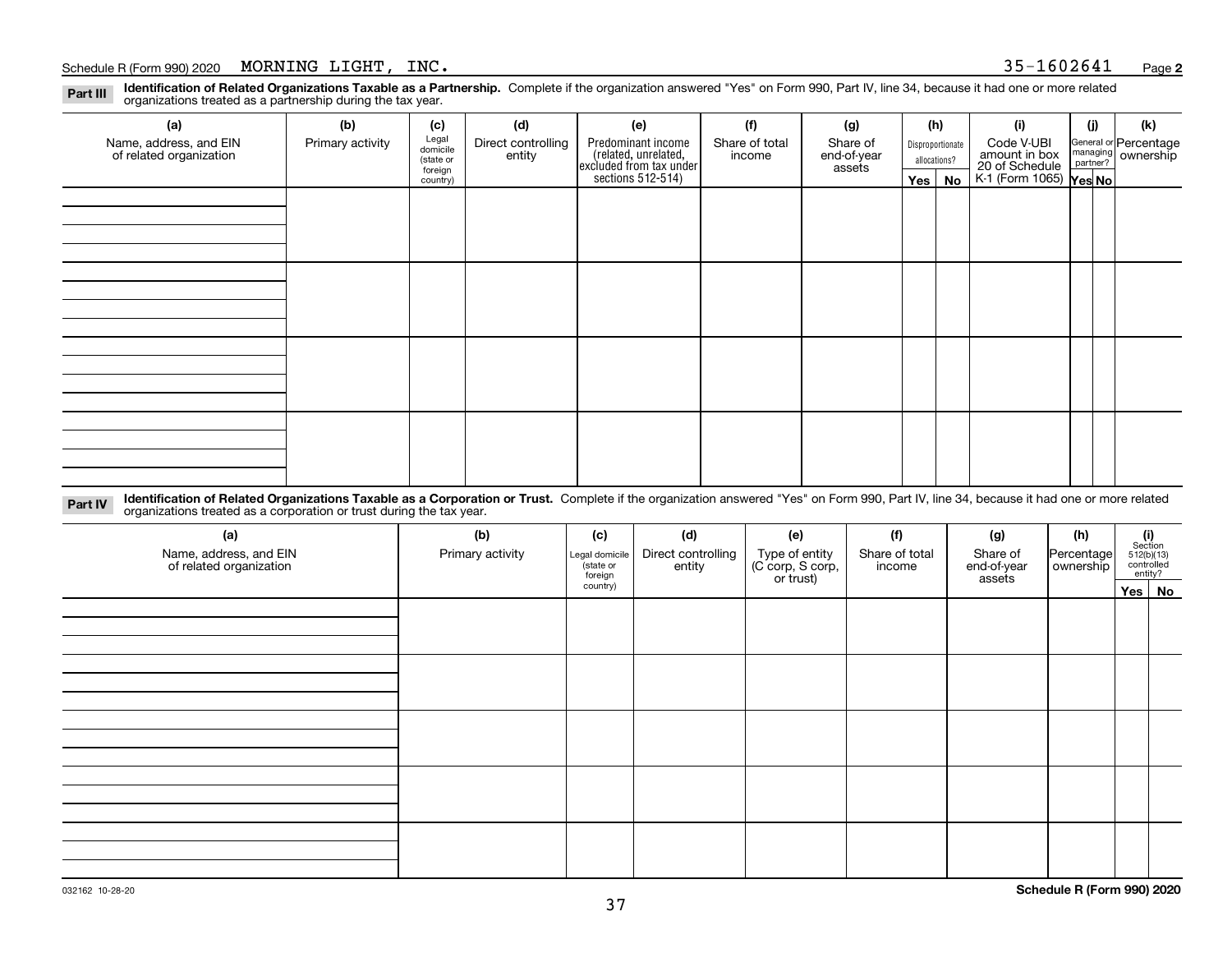**Part V** T**ransactions With Related Organizations.** Complete if the organization answered "Yes" on Form 990, Part IV, line 34, 35b, or 36.

| Note: Complete line 1 if any entity is listed in Parts II, III, or IV of this schedule. |                                                                                                                                                                                                                                |                |  |  |  |  |
|-----------------------------------------------------------------------------------------|--------------------------------------------------------------------------------------------------------------------------------------------------------------------------------------------------------------------------------|----------------|--|--|--|--|
|                                                                                         | 1 During the tax year, did the organization engage in any of the following transactions with one or more related organizations listed in Parts II-IV?                                                                          |                |  |  |  |  |
|                                                                                         |                                                                                                                                                                                                                                | 1a             |  |  |  |  |
|                                                                                         | b Gift, grant, or capital contribution to related organization(s) material contracts and contribution to related organization(s)                                                                                               | 1 <sub>b</sub> |  |  |  |  |
|                                                                                         | c Gift, grant, or capital contribution from related organization(s) matches contains and content and contribution from related organization(s) matches contains and contribution from related organization(s) matches contains | 1c             |  |  |  |  |
|                                                                                         | d Loans or loan guarantees to or for related organization(s) committion contracts are constrained as a contract or contract or contract or contract or contract or contract or contract or contract or contract or contract or | 1 <sub>d</sub> |  |  |  |  |
|                                                                                         |                                                                                                                                                                                                                                | 1e             |  |  |  |  |
|                                                                                         |                                                                                                                                                                                                                                |                |  |  |  |  |
|                                                                                         | f Dividends from related organization(s) manufactured contains and contained a series of the contact of the contact of the contact of the contact of the contact of the contact of the contact of the contact of the contact o | 1f             |  |  |  |  |
|                                                                                         | g Sale of assets to related organization(s) www.assettion.com/www.assettion.com/www.assettion.com/www.assettion.com/www.assettion.com/www.assettion.com/www.assettion.com/www.assettion.com/www.assettion.com/www.assettion.co | 1g             |  |  |  |  |
|                                                                                         | h Purchase of assets from related organization(s) www.assettion.com/www.assettion.com/www.assettion.com/www.assettion.com/www.assettion.com/www.assettion.com/www.assettion.com/www.assettion.com/www.assettion.com/www.assett | 1h             |  |  |  |  |
|                                                                                         | Exchange of assets with related organization(s) www.assettion.com/www.assettion.com/www.assettion.com/www.assettion.com/www.assettion.com/www.assettion.com/www.assettion.com/www.assettion.com/www.assettion.com/www.assettio | 11             |  |  |  |  |
|                                                                                         | Lease of facilities, equipment, or other assets to related organization(s) manufaction manufacture in the state of facilities, equipment, or other assets to related organization(s) manufacture in the substitution of the st | 1i.            |  |  |  |  |
|                                                                                         |                                                                                                                                                                                                                                |                |  |  |  |  |
|                                                                                         | k Lease of facilities, equipment, or other assets from related organization(s) manufaction content and content to the content of facilities, equipment, or other assets from related organization(s) manufaction content and c | 1k             |  |  |  |  |
|                                                                                         | Performance of services or membership or fundraising solicitations for related organization(s)                                                                                                                                 | 11             |  |  |  |  |
|                                                                                         | m Performance of services or membership or fundraising solicitations by related organization(s)                                                                                                                                | 1m             |  |  |  |  |
|                                                                                         |                                                                                                                                                                                                                                | 1n             |  |  |  |  |
|                                                                                         | o Sharing of paid employees with related organization(s) <b>contract to consumer contract to consumer any of paid employees</b> with related organization(s)                                                                   | 10             |  |  |  |  |
|                                                                                         |                                                                                                                                                                                                                                |                |  |  |  |  |
|                                                                                         | p Reimbursement paid to related organization(s) for expenses [111] and the material content of the set of the set of the set of the set of the set of the set of the set of the set of the set of the set of the set of the se | 1p             |  |  |  |  |
|                                                                                         |                                                                                                                                                                                                                                | 1q             |  |  |  |  |
|                                                                                         |                                                                                                                                                                                                                                |                |  |  |  |  |
|                                                                                         |                                                                                                                                                                                                                                | 1r             |  |  |  |  |
|                                                                                         |                                                                                                                                                                                                                                | 1s             |  |  |  |  |

| $\mathbf{2}$<br>If the answer to any of the above is "Yes," see the instructions for information on who must complete this line, including covered relationships and transaction thresholds. |                                  |                        |                                              |  |  |  |  |  |  |  |  |
|----------------------------------------------------------------------------------------------------------------------------------------------------------------------------------------------|----------------------------------|------------------------|----------------------------------------------|--|--|--|--|--|--|--|--|
| (a)<br>Name of related organization                                                                                                                                                          | (b)<br>Transaction<br>type (a-s) | (c)<br>Amount involved | (d)<br>Method of determining amount involved |  |  |  |  |  |  |  |  |
|                                                                                                                                                                                              |                                  |                        |                                              |  |  |  |  |  |  |  |  |
|                                                                                                                                                                                              |                                  |                        |                                              |  |  |  |  |  |  |  |  |
|                                                                                                                                                                                              |                                  |                        |                                              |  |  |  |  |  |  |  |  |
|                                                                                                                                                                                              |                                  |                        |                                              |  |  |  |  |  |  |  |  |
|                                                                                                                                                                                              |                                  |                        |                                              |  |  |  |  |  |  |  |  |
|                                                                                                                                                                                              |                                  |                        |                                              |  |  |  |  |  |  |  |  |
|                                                                                                                                                                                              |                                  |                        |                                              |  |  |  |  |  |  |  |  |

 $\overline{\phantom{a}}$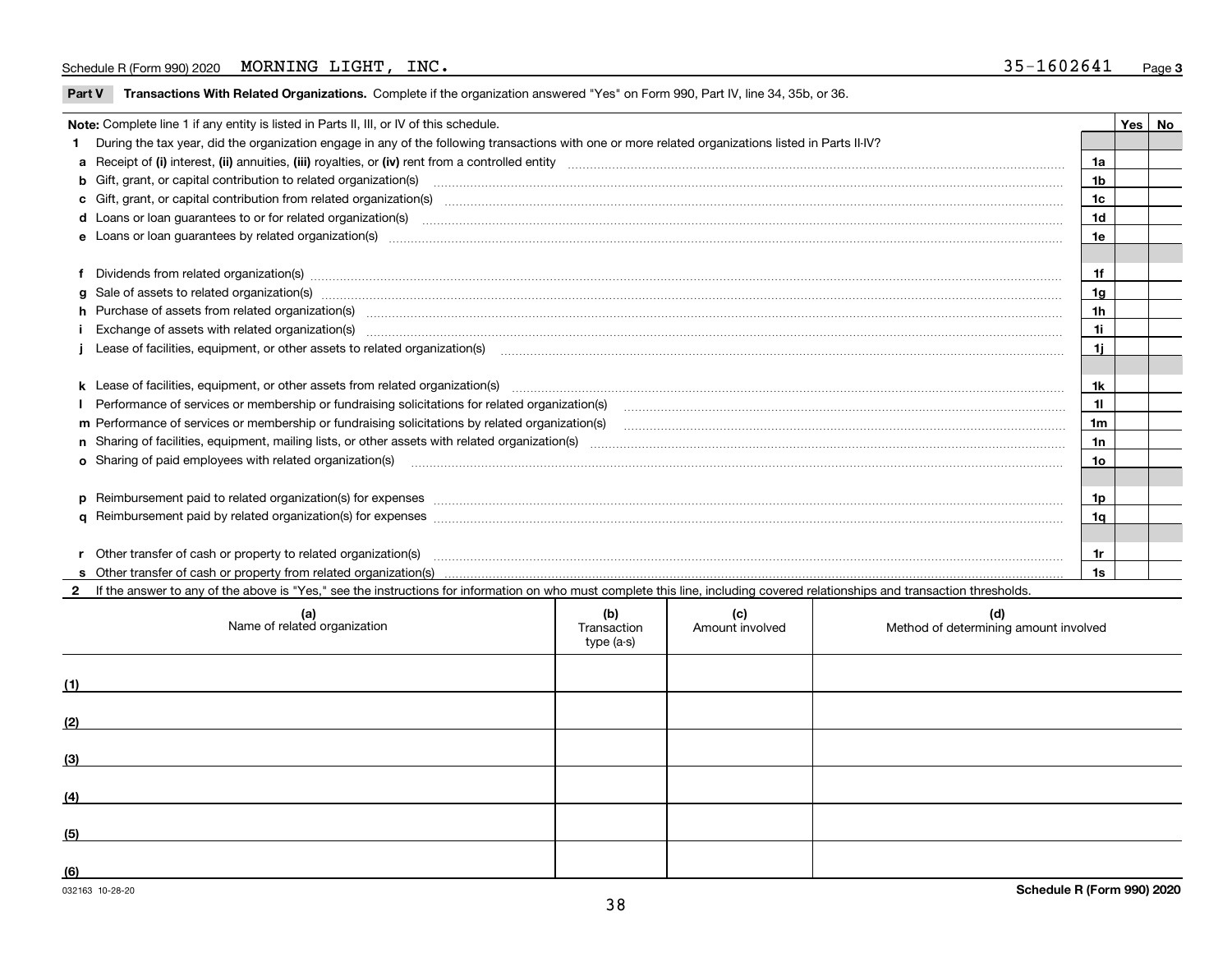## Schedule R (Form 990) 2020 Page MORNING LIGHT, INC. 35-1602641

**Part VI Unrelated Organizations Taxable as a Partnership. Complete if the organization answered "Yes" on Form 990, Part IV, line 37.** 

Provide the following information for each entity taxed as a partnership through which the organization conducted more than five percent of its activities (measured by total assets or gross revenue) that was not a related organization. See instructions regarding exclusion for certain investment partnerships.

| - - - - -<br>(a)<br>Name, address, and EIN<br>of entity | − ອ−<br>(b)<br>Primary activity | (c)<br>Legal domicile<br>(state or foreign<br>country) | (d)<br>Predominant income<br>(related, unrelated,<br>excluded from tax under<br>sections 512-514) | $\begin{array}{c} \textbf{(e)}\\ \text{Area all} \\ \text{partners sec.}\\ 501(c)(3) \\ \text{orgs.?} \end{array}$<br>Yes No | (f)<br>Share of<br>total<br>income | (g)<br>Share of<br>end-of-year<br>assets | (h)<br>Dispropor-<br>tionate<br>allocations?<br>Yes No | (i)<br>Code V-UBI<br>amount in box 20 managing<br>of Schedule K-1<br>(Form 1065)<br>$\overline{Yes}$ No | (i)<br>Yes No | (k) |
|---------------------------------------------------------|---------------------------------|--------------------------------------------------------|---------------------------------------------------------------------------------------------------|------------------------------------------------------------------------------------------------------------------------------|------------------------------------|------------------------------------------|--------------------------------------------------------|---------------------------------------------------------------------------------------------------------|---------------|-----|
|                                                         |                                 |                                                        |                                                                                                   |                                                                                                                              |                                    |                                          |                                                        |                                                                                                         |               |     |
|                                                         |                                 |                                                        |                                                                                                   |                                                                                                                              |                                    |                                          |                                                        |                                                                                                         |               |     |
|                                                         |                                 |                                                        |                                                                                                   |                                                                                                                              |                                    |                                          |                                                        |                                                                                                         |               |     |
|                                                         |                                 |                                                        |                                                                                                   |                                                                                                                              |                                    |                                          |                                                        |                                                                                                         |               |     |
|                                                         |                                 |                                                        |                                                                                                   |                                                                                                                              |                                    |                                          |                                                        |                                                                                                         |               |     |
|                                                         |                                 |                                                        |                                                                                                   |                                                                                                                              |                                    |                                          |                                                        |                                                                                                         |               |     |
|                                                         |                                 |                                                        |                                                                                                   |                                                                                                                              |                                    |                                          |                                                        |                                                                                                         |               |     |
|                                                         |                                 |                                                        |                                                                                                   |                                                                                                                              |                                    |                                          |                                                        |                                                                                                         |               |     |

**Schedule R (Form 990) 2020**